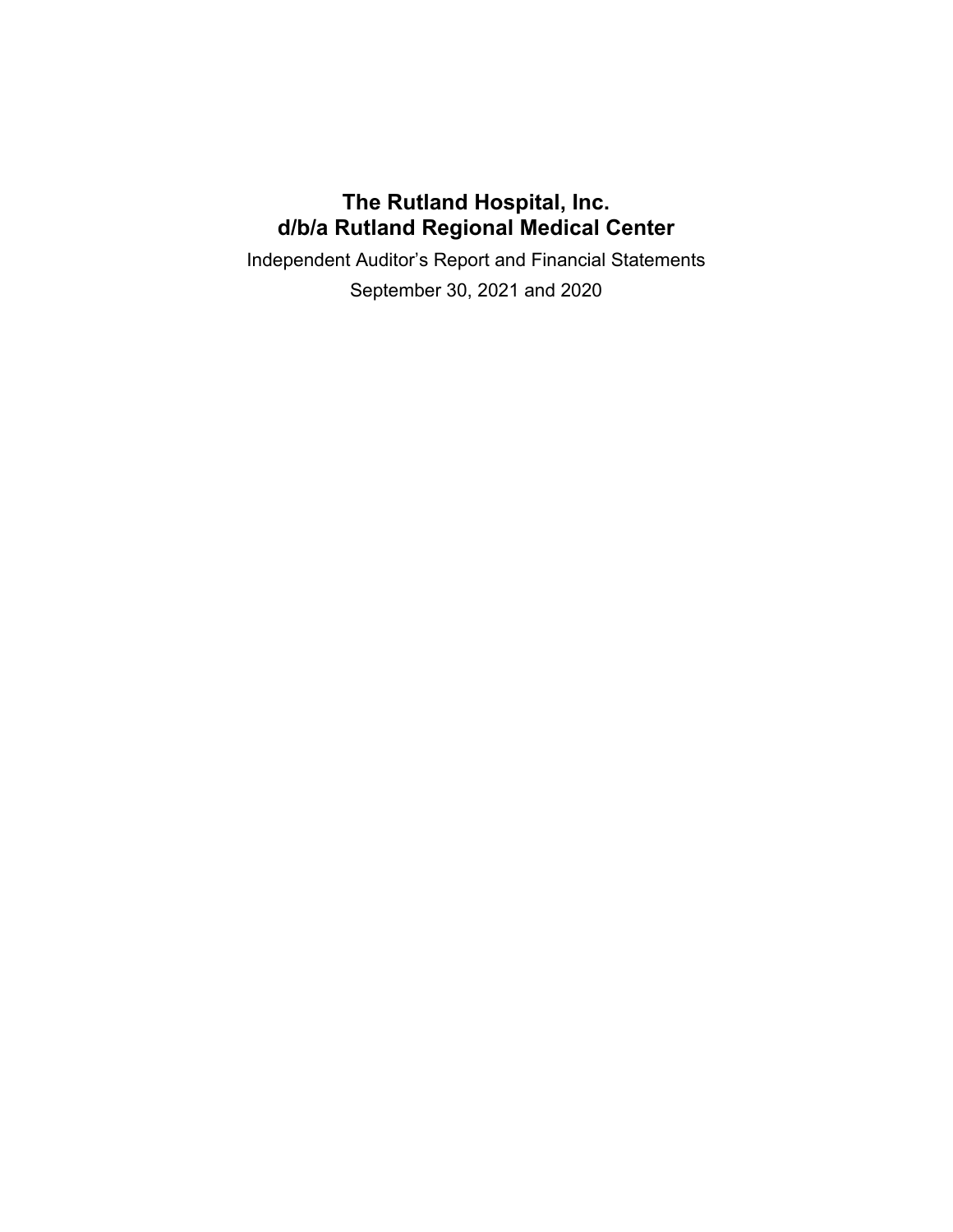# The Rutland Hospital, Inc. d/b/a Rutland Regional Medical Center

September 30, 2021 and 2020

# **Contents**

|--|

# **Financial Statements**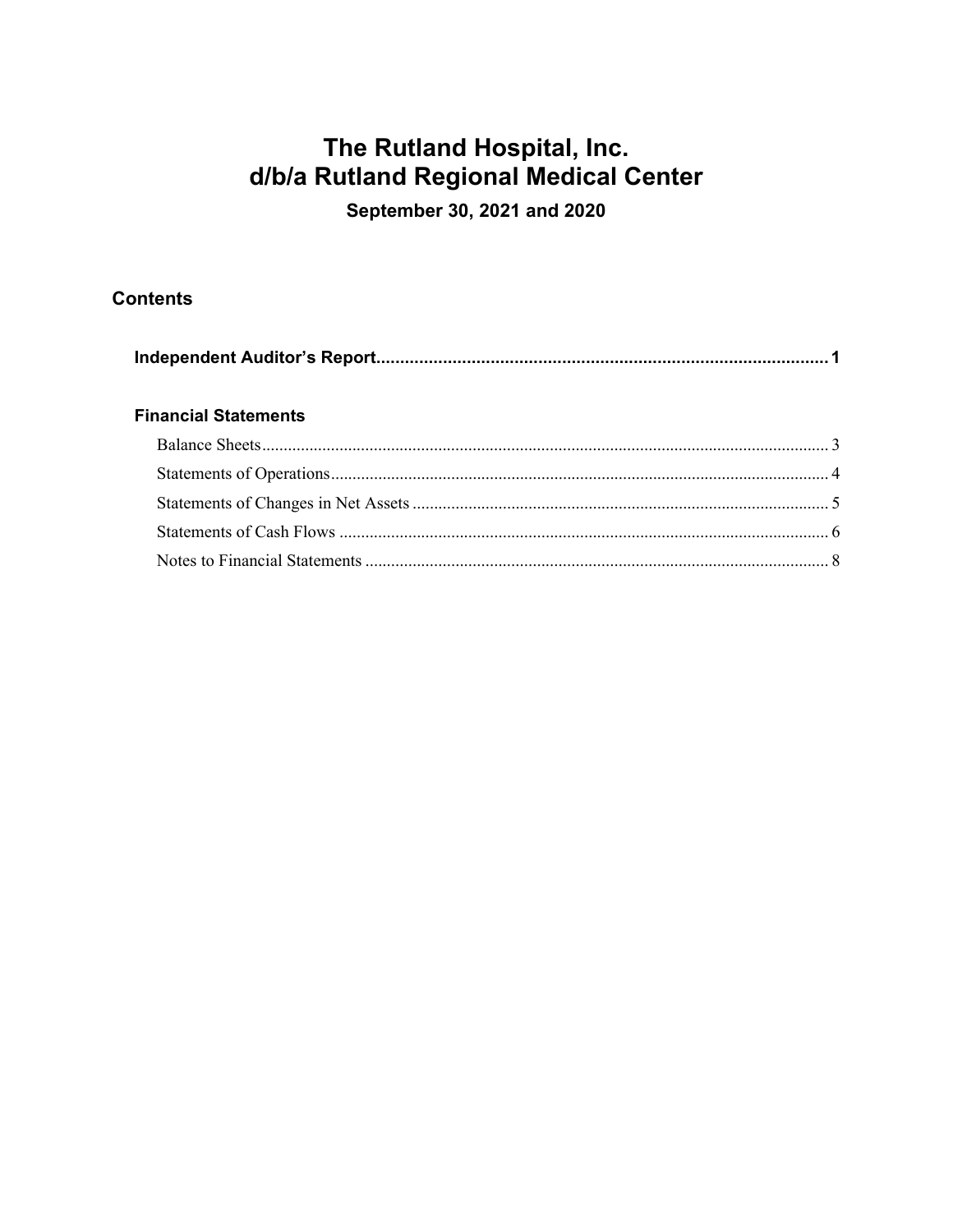

# **Independent Auditor's Report**

Board of Directors The Rutland Hospital, Inc. d/b/a Rutland Regional Medical Center Rutland, Vermont

We have audited the accompanying financial statements of The Rutland Hospital, Inc.,  $d/b/a$  Rutland Regional Medical Center (RRMC), a subsidiary of Rutland Regional Health Services, Inc., which comprise the balance sheets as of September 30, 2021 and 2020, and the related statements of operations, changes in net assets, and cash flows for the years then ended, and the related notes to the financial statements.

## *Management's Responsibility for the Financial Statements*

Management is responsible for the preparation and fair presentation of these financial statements in accordance with accounting principles generally accepted in the United States of America; this includes the design, implementation, and maintenance of internal control relevant to the preparation and fair presentation of financial statements that are free from material misstatement, whether due to fraud or error.

### *Auditor's Responsibility*

Our responsibility is to express an opinion on these financial statements based on our audits. We conducted our audits in accordance with auditing standards generally accepted in the United States of America. Those standards require that we plan and perform the audit to obtain reasonable assurance about whether the financial statements are free from material misstatement.

An audit involves performing procedures to obtain audit evidence about the amounts and disclosures in the financial statements. The procedures selected depend on the auditor's judgment, including the assessment of the risks of material misstatement of the financial statements, whether due to fraud or error. In making those risk assessments, the auditor considers internal control relevant to the entity's preparation and fair presentation of the financial statements in order to design audit procedures that are appropriate in the circumstances, but not for the purpose of expressing an opinion on the effectiveness of the entity's internal control. Accordingly, we express no such opinion. An audit also includes evaluating the appropriateness of accounting policies used and the reasonableness of significant accounting estimates made by management, as well as evaluating the overall presentation of the financial statements.

We believe that the audit evidence we have obtained is sufficient and appropriate to provide a basis for our audit opinion.

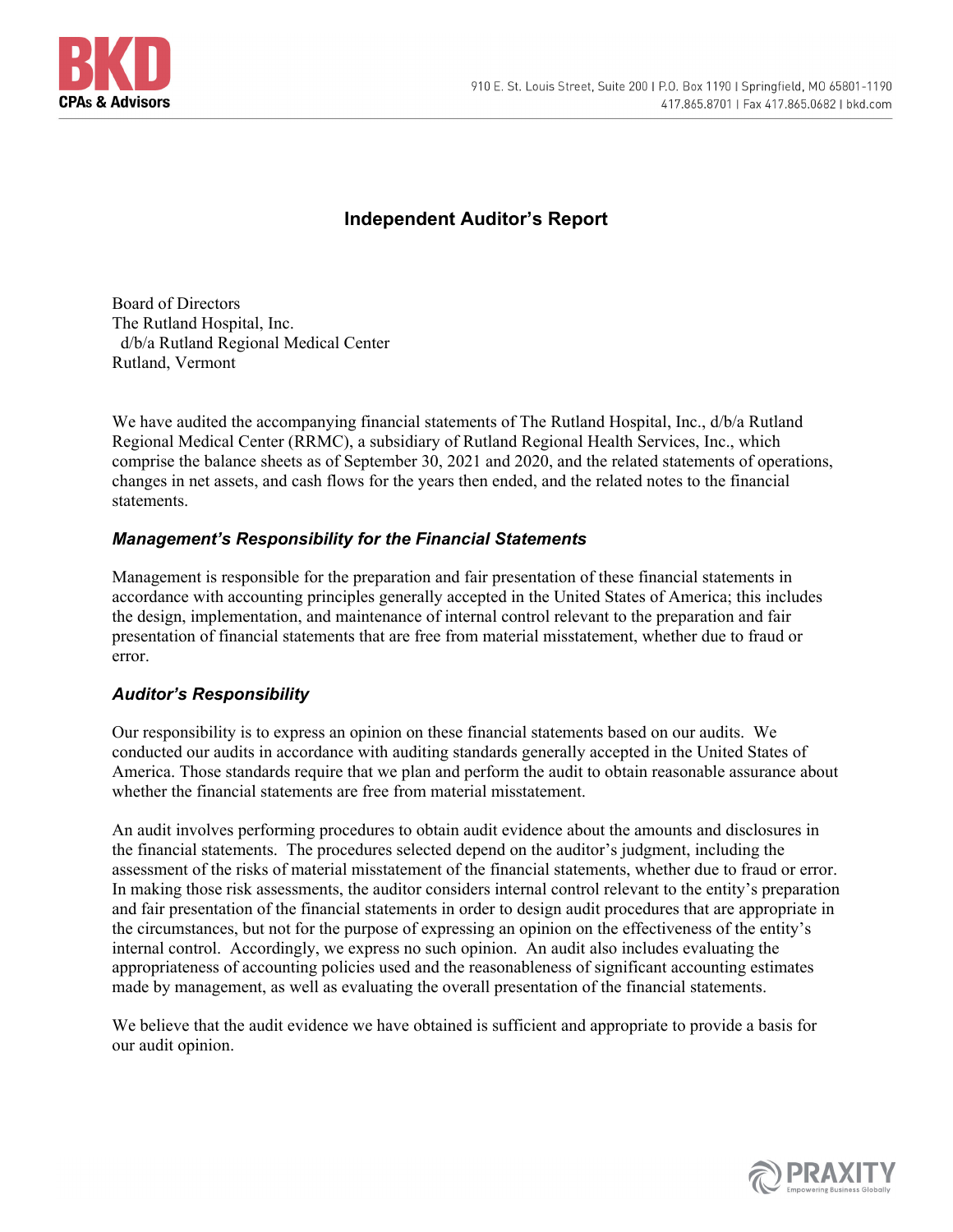Board of Directors The Rutland Hospital, Inc. d/b/a Rutland Regional Medical Center Page 2

### *Opinion*

In our opinion, the financial statements referred to above present fairly, in all material respects, the financial position of The Rutland Hospital, Inc., d/b/a Rutland Regional Medical Center, as of September 30, 2021 and 2020, and the results of its operations, changes in net assets, and cash flows for the years then ended in accordance with accounting principles generally accepted in the United States of America.

### *Emphasis of Matter*

As described in *Note 1* to the financial statements, in 2021, RRMC adopted Accounting Standards Update (ASU) No. 2014-09, *Revenue from Contracts with Customers* (Topic 606). Our opinion is not modified with respect to this matter.

**BKD,LLP** 

Springfield, Missouri January 19, 2022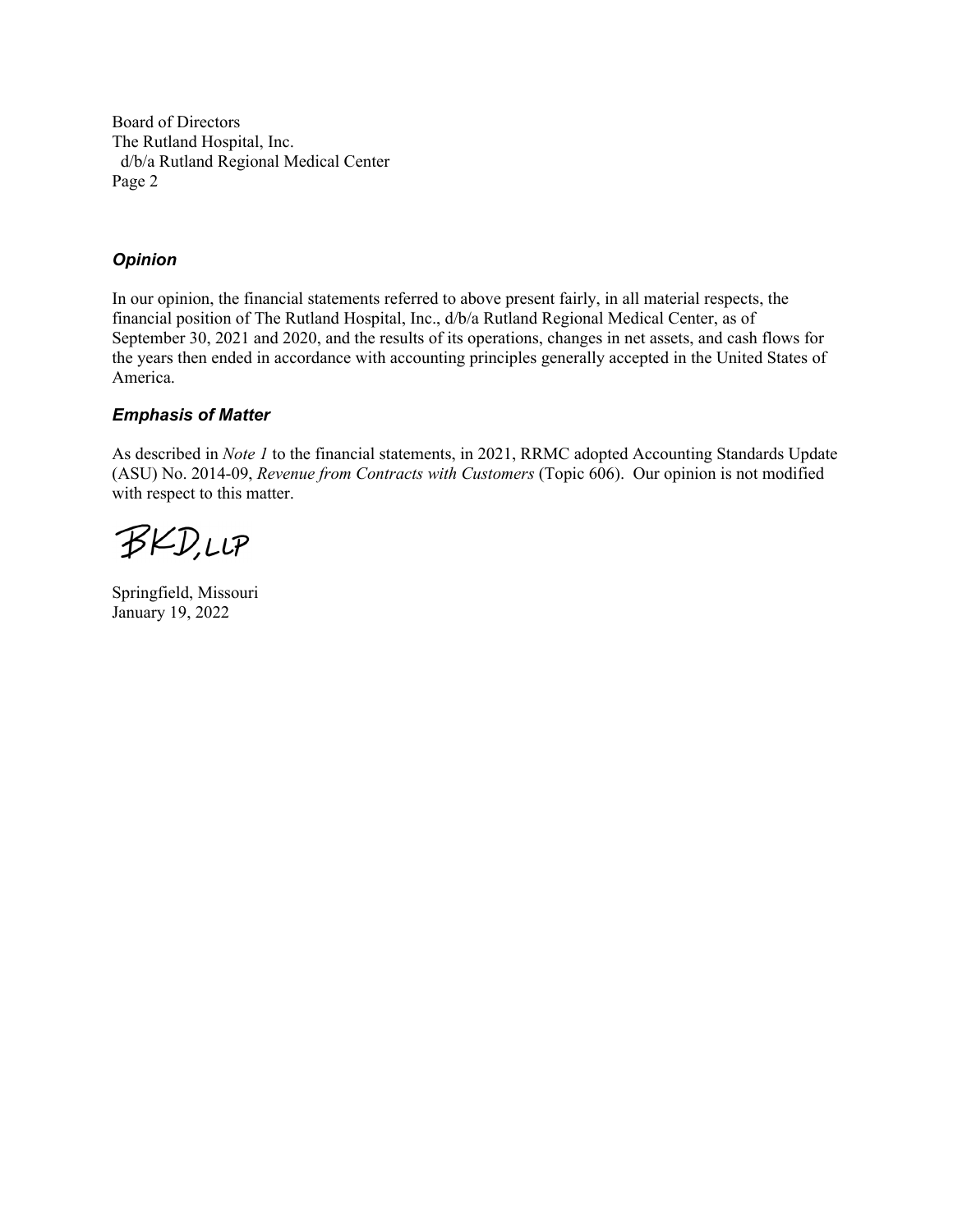# **The Rutland Hospital, Inc. d/b/a Rutland Regional Medical Center Balance Sheets September 30, 2021 and 2020**

## **Assets**

|                                                                   | 2021             | 2020                        |
|-------------------------------------------------------------------|------------------|-----------------------------|
| <b>Current Assets</b>                                             |                  |                             |
| Cash and cash equivalents                                         | 46,507,969<br>\$ | <sup>\$</sup><br>54,980,026 |
| Patient accounts receivable, net of 2020 allowance of \$7,125,000 | 22,569,942       | 24,324,318                  |
| Other receivables                                                 | 7,606,762        | 8,723,360                   |
| Due from affiliates                                               | 3,411,634        | 3,081,168                   |
| Supplies                                                          | 2,848,526        | 2,835,878                   |
| Prepaid expenses and other                                        | 4,451,649        | 4,078,868                   |
| Total current assets                                              | 87,396,482       | 98,023,618                  |
| <b>Assets Limited As To Use</b>                                   |                  |                             |
| Workers' compensation trust fund                                  | 2,435,970        | 1,747,409                   |
| Restricted by donors                                              | 4,913,338        | 4,431,806                   |
| Internally designated                                             | 172,349,015      | 146,789,705                 |
|                                                                   | 179,698,323      | 152,968,920                 |
| <b>Property and Equipment, At Cost</b>                            |                  |                             |
| Land and land improvements                                        | 4,438,628        | 4,418,544                   |
| Buildings and leasehold improvements                              | 133,710,824      | 129,602,831                 |
| Equipment                                                         | 152,932,504      | 142,147,061                 |
| Construction in progress                                          | 927,981          | 4,453,071                   |
|                                                                   | 292,009,937      | 280,621,507                 |
| Less accumulated depreciation                                     | 192,305,291      | 180,785,058                 |
|                                                                   | 99,704,646       | 99,836,449                  |
| <b>Other Assets</b>                                               |                  |                             |
| Pledges receivable                                                |                  | 10,196                      |
| Prepaid pension asset                                             | 7,594,793        | 2,781,446                   |
| Other                                                             | 5,622,324        | 4,972,161                   |
|                                                                   | 13,217,117       | 7,763,803                   |
| Total assets                                                      | \$380,016,568    | 358,592,790                 |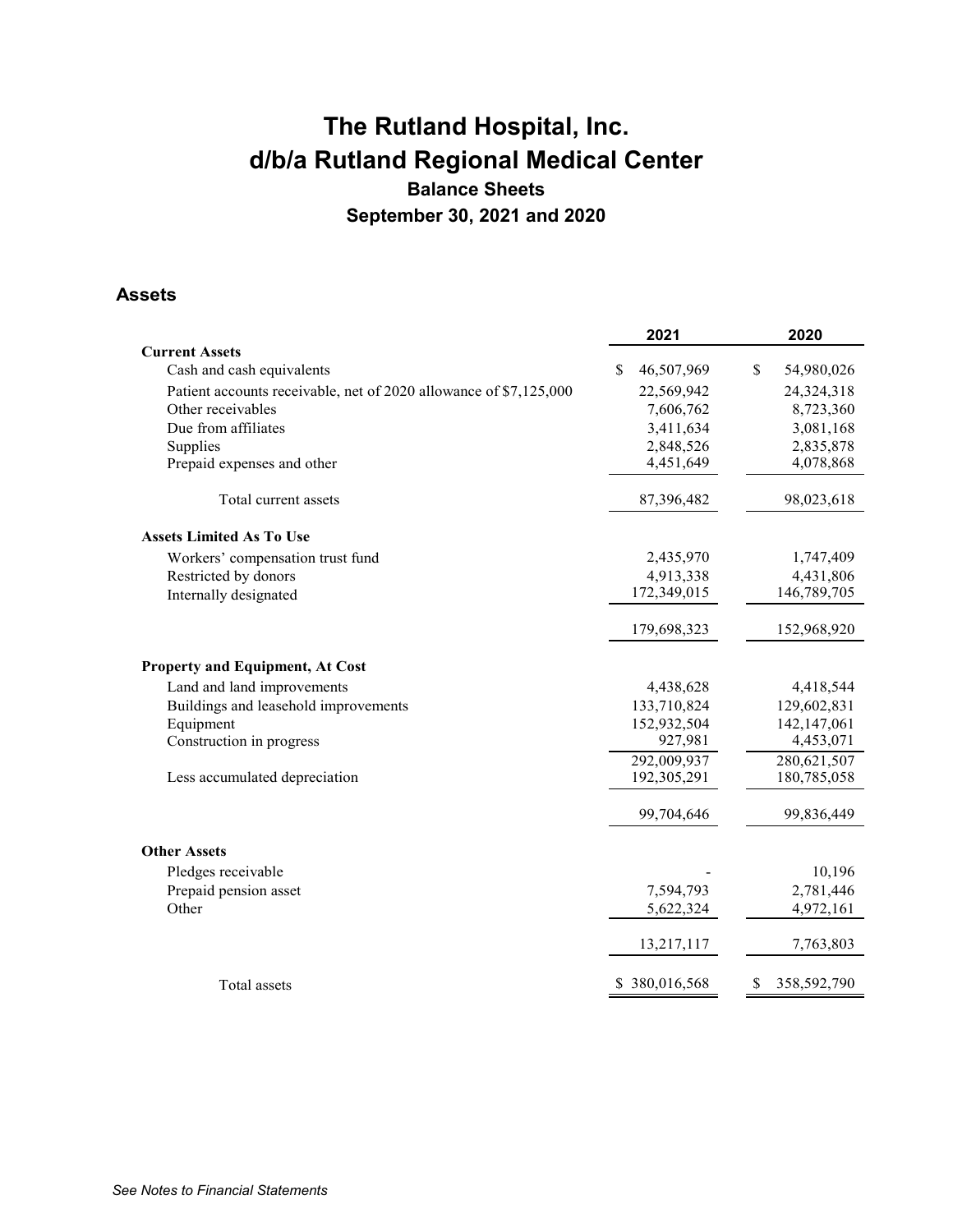# **Liabilities and Net Assets**

|                                            | 2021              | 2020              |
|--------------------------------------------|-------------------|-------------------|
| <b>Current Liabilities</b>                 |                   |                   |
| Current maturities of long-term debt       | \$<br>3,225,290   | \$<br>2,241,677   |
| Accounts payable and accrued expenses      | 10,891,085        | 14,431,500        |
| Accrued compensation and related taxes     | 13,856,632        | 18,350,232        |
| Deferred revenue - provider relief funds   |                   | 13,547,104        |
| Current portion - contract liabilities     | 20,310,538        | 5,208,333         |
| Estimated amounts due to and advances from |                   |                   |
| third-party payors                         | 12,577,997        | 8,352,638         |
| Total current liabilities                  | 60,861,542        | 62, 131, 484      |
|                                            |                   |                   |
| <b>Contract Liabilities</b>                |                   | 19,791,667        |
| <b>Other Liabilities</b>                   | 7,800,749         | 8,025,460         |
| <b>Long-Term Debt</b>                      | 45,550,585        | 42,575,177        |
| <b>Total liabilities</b>                   | 114,212,876       | 132,523,788       |
|                                            |                   |                   |
| <b>Net Assets</b>                          |                   |                   |
| Without donor restrictions                 | 260,880,769       | 221,608,667       |
| With donor restriction                     | 4,922,923         | 4,460,335         |
| Total net assets                           | 265,803,692       | 226,069,002       |
| Total liabilities and net assets           | 380,016,568<br>S. | 358,592,790<br>\$ |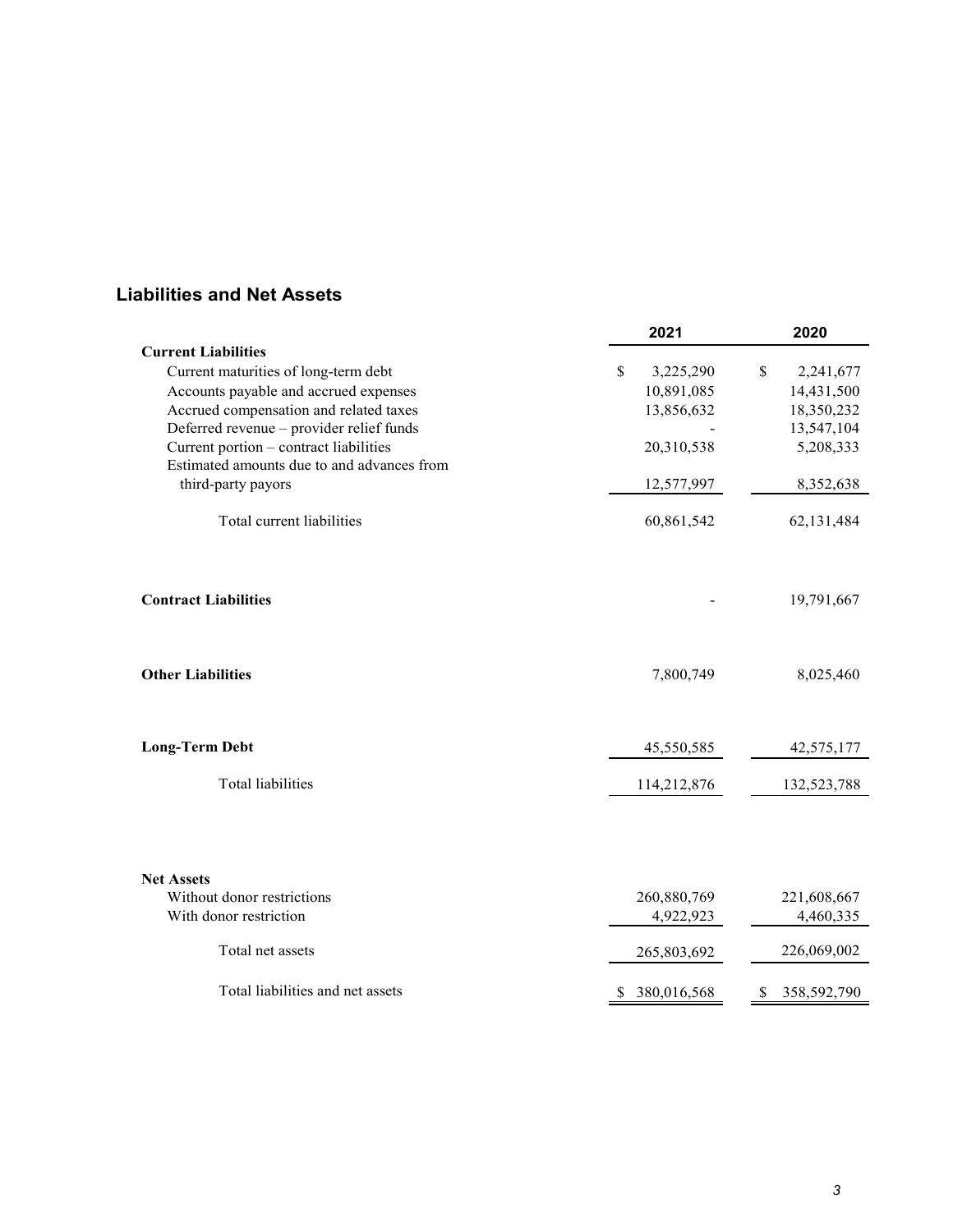# **The Rutland Hospital, Inc. d/b/a Rutland Regional Medical Center Statements of Operations**

**Years Ended September 30, 2021 and 2020** 

|                                                                      | 2021                | 2020              |
|----------------------------------------------------------------------|---------------------|-------------------|
| <b>Revenues, Gains, and Other Support Without Donor Restrictions</b> |                     |                   |
| Patient service revenue (net of contractual discount and             |                     |                   |
| allowances)                                                          |                     | 236,825,186<br>\$ |
| Provision for uncollectible accounts                                 |                     | 9,177,446         |
| Patient service revenue                                              | 230, 171, 855<br>\$ | 227,647,740       |
| Fixed payment revenue                                                | 45,868,730          | 11,611,003        |
| Provider relief funds                                                | 14,304,723          | 5,357,449         |
| Other revenue                                                        | 20,413,039          | 36,812,451        |
| Net assets released from restrictions used for operations            | 597,546             | 466,351           |
| Total revenues, gains, and other support without                     |                     |                   |
| donor restrictions                                                   | 311, 355, 893       | 281,894,994       |
| <b>Expenses and Losses</b>                                           |                     |                   |
| Salaries and benefits                                                | 177,804,198         | 170,927,566       |
| Supplies and other                                                   | 112,766,690         | 96,527,154        |
| Depreciation and amortization                                        | 12,633,291          | 12,612,561        |
| Interest                                                             | 1,181,728           | 1,282,220         |
| Total expenses and losses                                            | 304,385,907         | 281,349,501       |
| <b>Operating Income</b>                                              | 6,969,986           | 545,493           |
| <b>Other Income (Expense)</b>                                        |                     |                   |
| Investment return, net                                               | 7,659,764           | 3,443,152         |
| Contributions received and other                                     | 1,457,195           | 194,343           |
| Other components of net periodic pension costs                       | 619,238             | 1,926,335         |
| Change in unrealized gains and losses on trading securities          | 17,669,152          | 8,468,388         |
| Gain (loss) on interest rate swap agreements                         | 878,043             | (278, 176)        |
| Total other income                                                   | 28,283,392          | 13,754,042        |
| <b>Excess of Revenues Over Expenses</b>                              | 35,253,378          | 14,299,535        |
| Contributions received for purchase of property                      |                     |                   |
| and equipment                                                        |                     | 886,995           |
| Net assets released from restriction for purchase of                 |                     |                   |
| property and equipment                                               | 324,615             | 234,200           |
| Transfer to affiliates                                               | (500,000)           |                   |
| Change in defined benefit pension plan                               | 4,194,109           | (2,085,563)       |
| <b>Increase in Net Assets Without Donor Restrictions</b>             | \$<br>39,272,102    | \$<br>13,335,167  |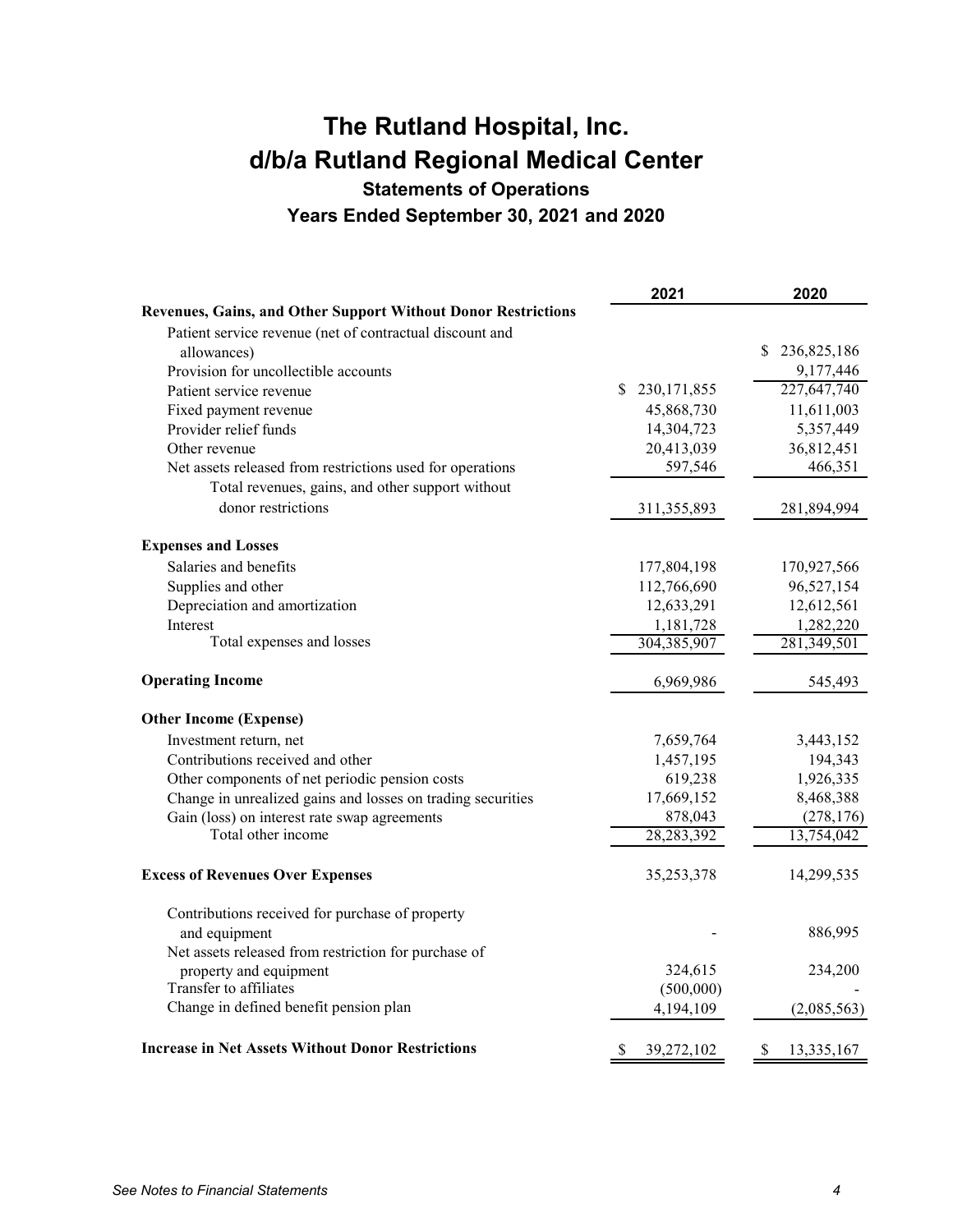# **The Rutland Hospital, Inc. d/b/a Rutland Regional Medical Center**

**Statements of Changes in Net Assets Years Ended September 30, 2021 and 2020** 

|                                                                             | 2021               | 2020             |
|-----------------------------------------------------------------------------|--------------------|------------------|
| <b>Net Assets Without Donor Restrictions</b>                                |                    |                  |
| Excess of revenues over expenses                                            | \$<br>35, 253, 378 | \$<br>14,299,535 |
| Grants and contributions received for purchase of property<br>and equipment |                    | 886,995          |
| Net assets released from restriction used for purchase of                   |                    |                  |
| property and equipment                                                      | 324,615            | 234,200          |
| Transfer to affiliates                                                      | (500,000)          |                  |
| Change in defined benefit pension plan                                      | 4,194,109          | (2,085,563)      |
| Increase in net assets without donor restrictions                           | 39,272,102         | 13,335,167       |
| <b>Net Assets With Donor Restrictions</b>                                   |                    |                  |
| Contributions received                                                      | 1,050,882          | 100,774          |
| Investment return, net                                                      | 333,867            | 141,309          |
| Net assets released from restrictions                                       | (922, 161)         | (700, 551)       |
| Increase (decrease) in net assets with donor restrictions                   | 462,588            | (458, 468)       |
| <b>Change in Net Assets</b>                                                 | 39,734,690         | 12,876,699       |
| <b>Net Assets, Beginning of Year</b>                                        | 226,069,002        | 213,192,303      |
| <b>Net Assets, End of Year</b>                                              | \$265,803,692      | \$226,069,002    |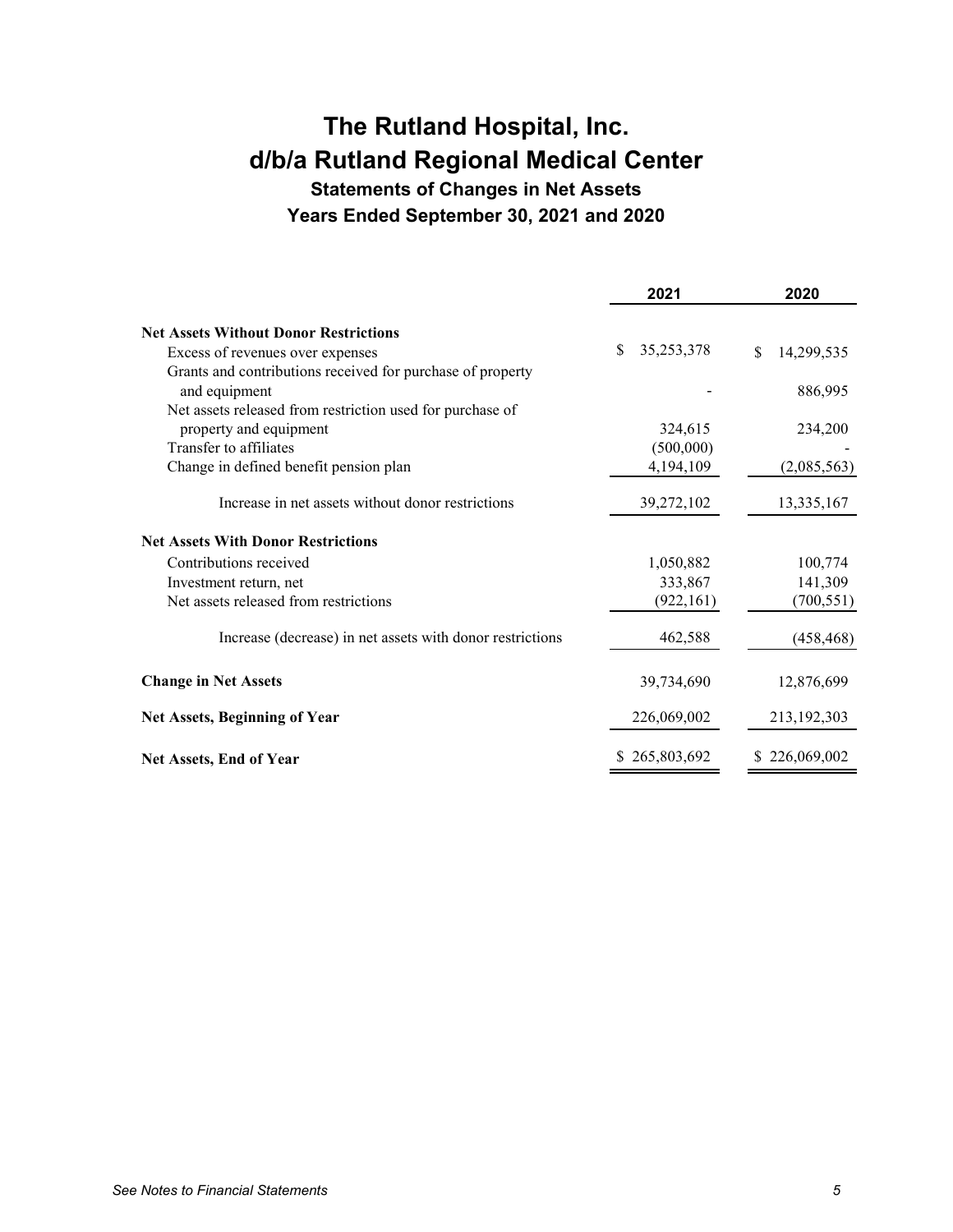# **The Rutland Hospital, Inc. d/b/a Rutland Regional Medical Center**

**Statements of Cash Flows** 

**Years Ended September 30, 2021 and 2020** 

|                                                                 | 2021             | 2020             |
|-----------------------------------------------------------------|------------------|------------------|
| <b>Operating Activities</b>                                     |                  |                  |
| Change in net assets                                            | 39,734,690<br>S. | \$<br>12,876,699 |
| Items not requiring (providing) operating cash flow             |                  |                  |
| Depreciation and amortization                                   | 12,633,291       | 12,612,561       |
| Gain on disposal of property and equipment                      | (109, 599)       | (6,441)          |
| Net gain on investments                                         | (21,883,645)     | (8,577,549)      |
| Restricted contributions received                               | (1,050,882)      | (100, 774)       |
| Change in defined benefit pension and postretirement            |                  |                  |
| benefit plans                                                   | (4,194,109)      | 2,085,563        |
| Change in fair value of interest rate swap agreements           |                  |                  |
| and loss on swap termination                                    | (1,487,043)      | 278,176          |
| Changes in                                                      |                  |                  |
| Patient accounts receivable                                     | 1,754,376        | 5,420,978        |
| Other receivables                                               | 1,103,106        | (3,782,851)      |
| Deferred revenue                                                | (13, 547, 104)   | 13,547,104       |
| Contract liabilities                                            | (4,689,462)      | 25,000,000       |
| Estimated third-party settlements and advances                  | 4,225,359        | (889, 304)       |
| Other current assets and liabilities                            | (4,708,791)      | 3,580,118        |
| Net cash provided by operating activities                       | 7,780,187        | 62,044,280       |
|                                                                 |                  |                  |
| <b>Investing Activities</b>                                     |                  |                  |
| Proceeds from disposition of trading securities                 | 10,276,309       | 648,499          |
| Purchases of trading securities                                 | (14,060,781)     | (4,145,965)      |
| Net advances (to) from related parties                          | (330, 466)       | 2,918,134        |
| Proceeds from sale of property and equipment                    | 258,370          | 24,000           |
| Purchase of property and equipment                              | (15,761,167)     | (23, 345, 401)   |
| Net cash used in investing activities                           | (19,617,735)     | (23,900,733)     |
| <b>Financing Activities</b>                                     |                  |                  |
| Principal payments on long-term debt                            | (36, 561, 901)   | (6,938,600)      |
| Proceeds from issuance of long-term debt                        | 40,677,561       | 13,784,759       |
| Proceeds from restricted contributions                          | 1,074,570        | 103,022          |
| Payment of swap termination fee                                 | (609,000)        |                  |
| Payment of debt issuance costs                                  | (154, 453)       | (16, 646)        |
| Net cash provided by financing activities                       | 4,426,777        | 6,932,535        |
| Increase (Decrease) in Cash, Cash Equivalents, Restricted Cash, |                  |                  |
| and Restricted Cash Equivalents                                 | (7,410,771)      | 45,076,082       |
| Cash, Cash Equivalents, Restricted Cash, and Restricted         |                  |                  |
| <b>Cash Equivalents, Beginning of Year</b>                      | 57,173,057       | 12,096,975       |
| Cash, Cash Equivalents, Restricted Cash, and Restricted         |                  |                  |
| <b>Cash Equivalents, End of Year</b>                            | 49,762,286       | 57,173,057       |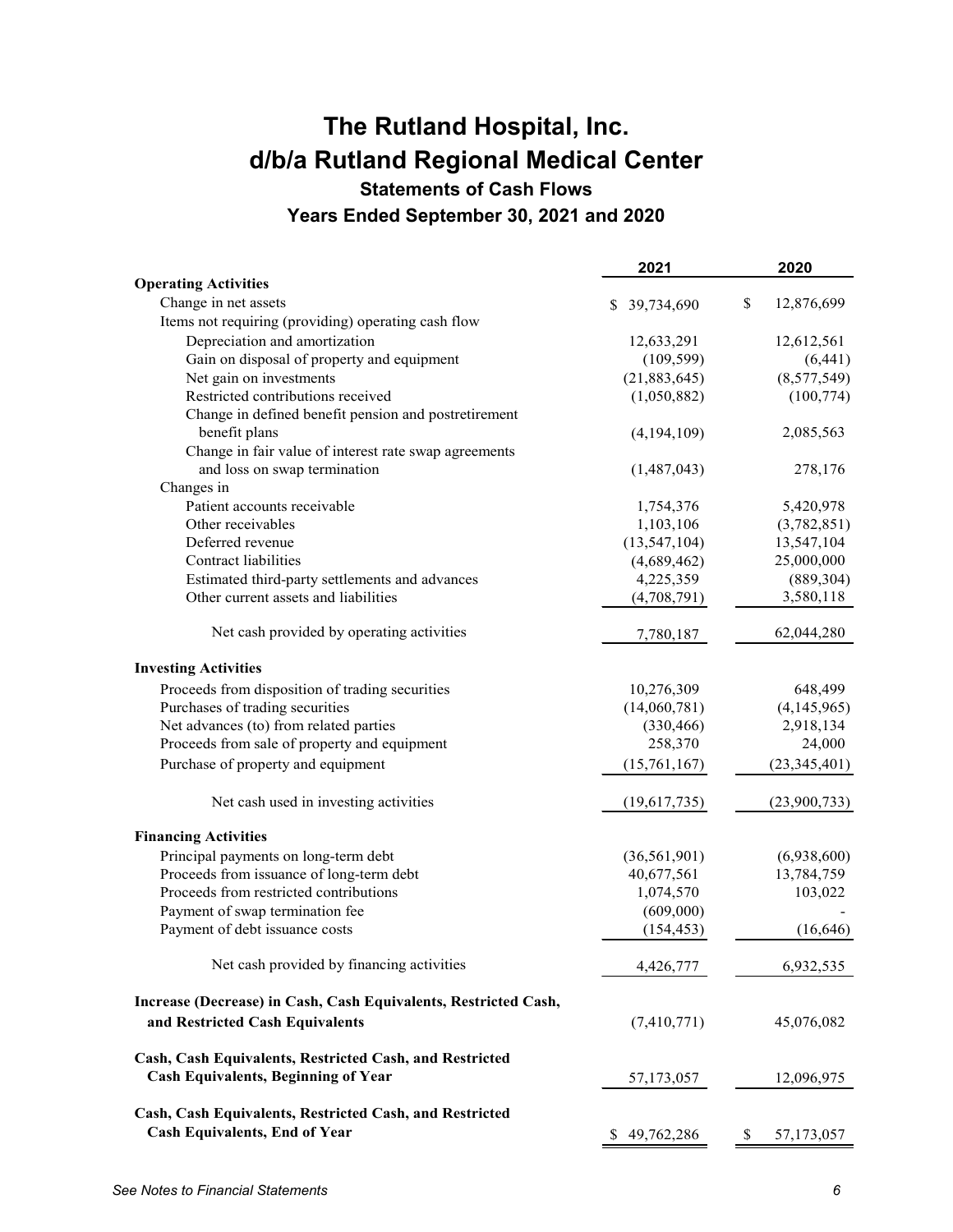# **The Rutland Hospital, Inc. d/b/a Rutland Regional Medical Center Statements of Cash Flows**

**Years Ended September 30, 2021 and 2020** 

|                                                            |    | 2021         |    | 2020         |
|------------------------------------------------------------|----|--------------|----|--------------|
| Reconciliation of Cash, Cash Equivalents, Restricted Cash, |    |              |    |              |
| and Restricted Cash Equivalents to the Balance Sheets      |    |              |    |              |
| Cash and cash equivalents                                  | S. | 46,507,969   | S  | 54,980,026   |
| Workers' compensation trust fund                           |    | 2,035,970    |    | 1,347,409    |
| Internally designated                                      |    | 1,218,347    |    | 845,622      |
|                                                            |    | \$49,762,286 | S  | 57, 173, 057 |
| <b>Supplemental Cash Flows Information</b>                 |    |              |    |              |
| Interest paid                                              |    | 1,270,621    | S  | 1,494,181    |
| Property and equipment purchases in accounts payable       |    | 1,241,922    | \$ | 4,352,830    |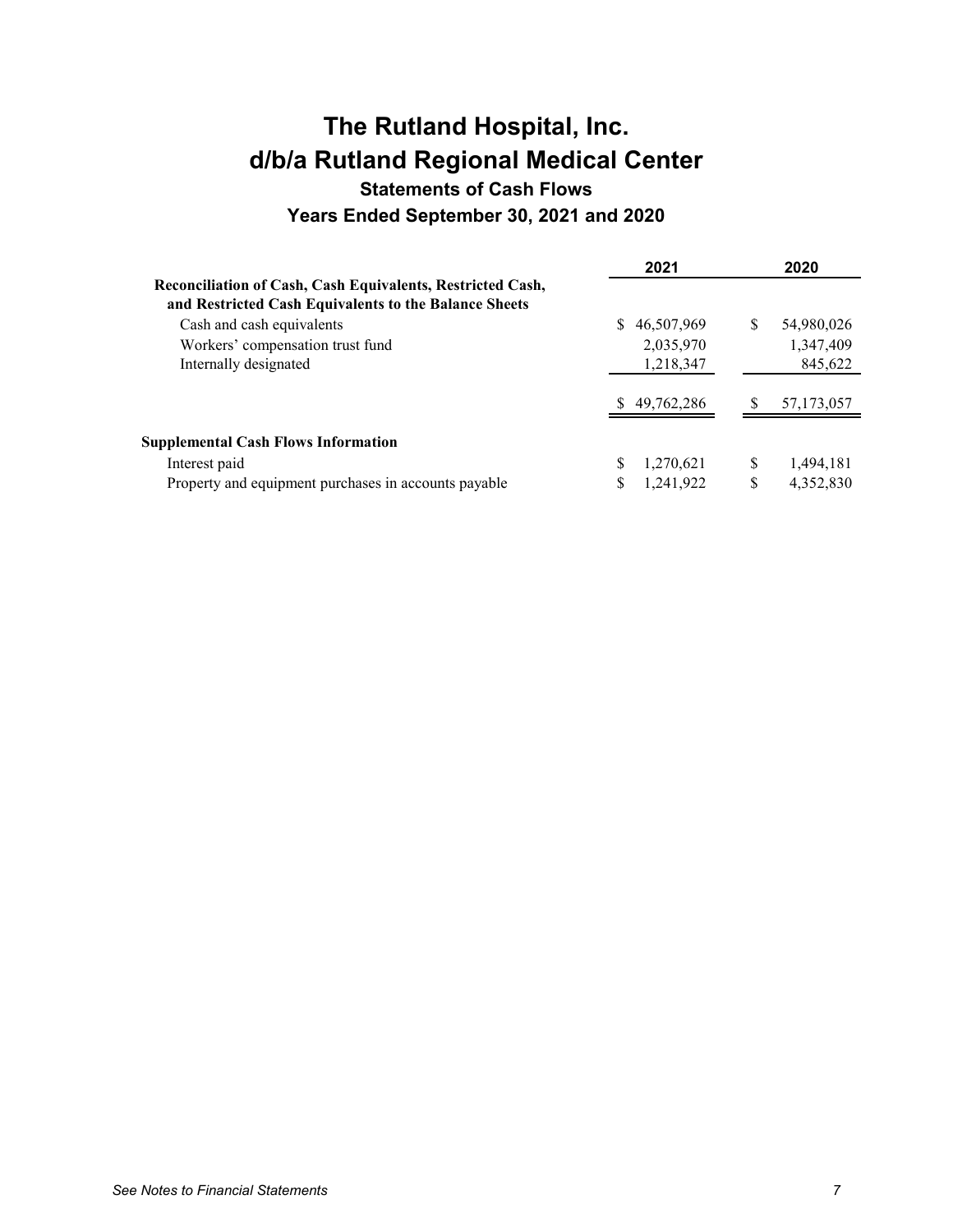# **Note 1: Nature of Operations and Summary of Significant Accounting Policies**

#### *Nature of Operations*

The Rutland Hospital, Inc., d/b/a Rutland Regional Medical Center (RRMC), is a not-for-profit acute care hospital which provides inpatient, outpatient, emergency care, and physician services to residents in the Rutland, Vermont, area. RRMC is a controlled subsidiary of Rutland Regional Health Services, Inc. (RRHS). RRHS is a tax-exempt holding company, pursuant to Section  $501(c)(3)$  of the Internal Revenue Code, organized to carry on planning, fundraising activities, and manage related investments.

### *Use of Estimates*

The preparation of financial statements in conformity with accounting principles generally accepted in the United States of America requires management to make estimates and assumptions that affect the reported amounts of assets and liabilities and disclosure of contingent assets and liabilities at the date of the financial statements and the reported amounts of revenues and expenses during the reporting period. Actual results could differ from those estimates.

### *Cash and Cash Equivalents*

RRMC considers all liquid investments with original maturities of three months or less to be cash equivalents. At September 30, 2021 and 2020, cash equivalents consisted primarily of money market accounts and short-term government obligations.

The FDIC's insurance limits have been permanently increased to \$250,000. RRMC has entered into an agreement with a local financial institution to purchase fully collateralized U.S. government securities with RRMC's funds that exceed FDIC insurance limits. At September 30, 2021, cash accounts did not exceed federally insured limits.

#### *Debt Investments*

Debt securities held by RRMC generally are classified and recorded in the financial statements as follows:

| <b>Classified as</b> | <b>Description</b>                        | <b>Recorded at</b>               |
|----------------------|-------------------------------------------|----------------------------------|
|                      |                                           |                                  |
| Trading              | Securities that are bought and held       | Fair value, with changes in fair |
|                      | principally for the purpose of selling in | value included in excess         |
|                      | the near term and, therefore, held for    | (deficiency) revenues over       |
|                      | only a short period of time               | expenses                         |

Purchase premiums and discounts are recognized in interest income using the interest method over the terms of the securities. Gains and losses on the sale of securities are recorded on the trade date and are determined using the specific identification method.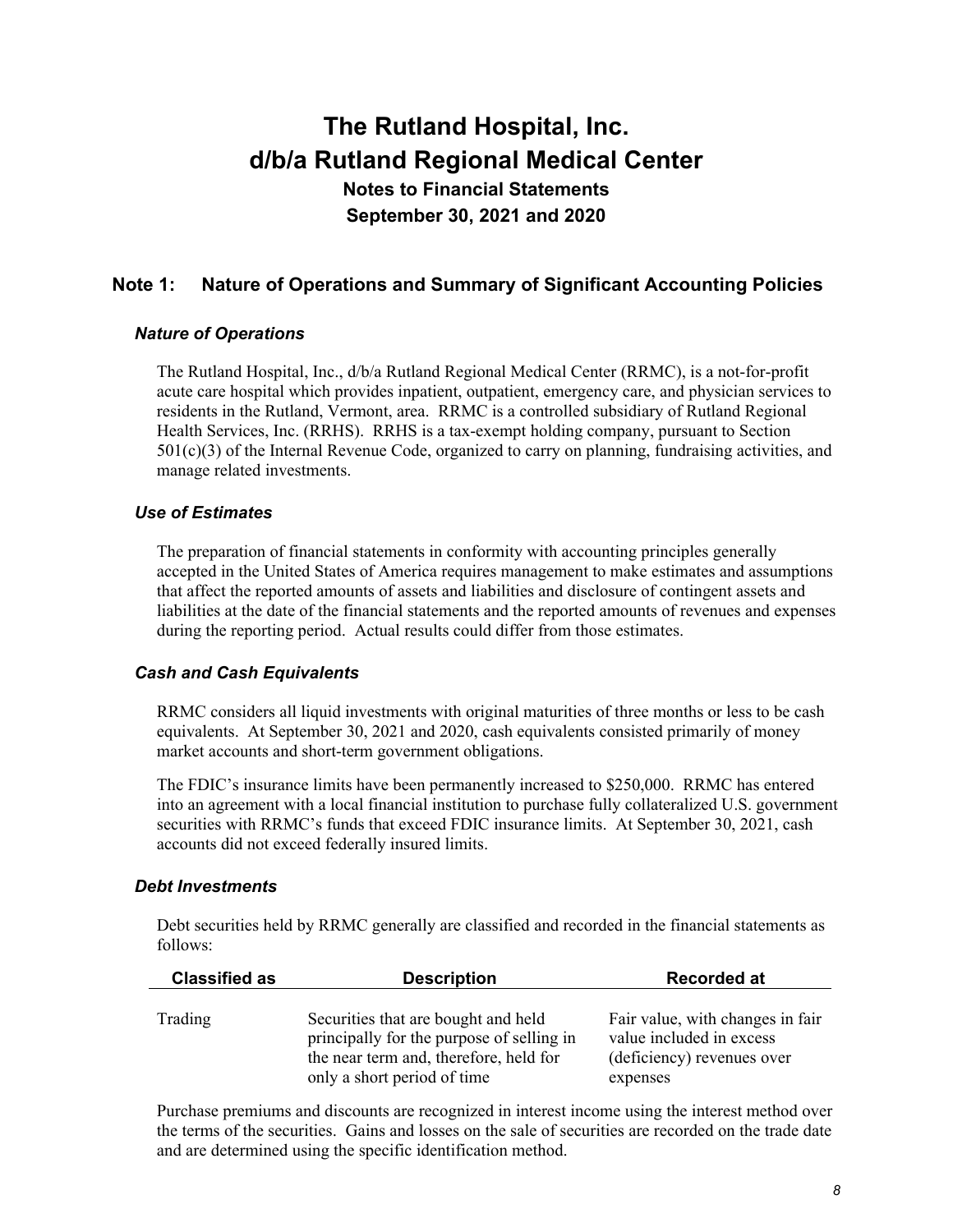### *Equity Investments*

RRMC measures equity securities, other than investments that qualify for the equity method of accounting, at fair value with changes recognized in excess (deficiency) revenues over expenses. Gains and losses on the sale of securities are recorded on the trade date and are determined using the specific identification method.

RRMC measures equity securities and equity investments without a readily determinable fair value at cost, minus impairment, if any, plus or minus changes resulting from observable price changes for the identical or a similar investment.

### *Net Investment Return*

Investment return includes dividend, interest, and other investment income; realized and unrealized gains and losses on investments carried at fair value; and realized gains and losses on other investments, less external and direct internal investment expenses.

Investment return that is initially restricted by donor stipulation and for which the restriction will be satisfied in the same year is included in net assets without donor restrictions. Other investment return is reflected in the statements of operations and changes in net assets as with or without donor restrictions based upon the existence and nature of any donor or legally imposed restrictions.

RRMC maintains pooled investment accounts for its endowments. Investment income and realized and unrealized gains and losses from securities in the pooled investment accounts are allocated monthly to the individual endowments based on the relationship of the fair value of the interest of each endowment to the total fair value of the pooled investments accounts, as adjusted for additions to or deductions from those accounts.

### *Assets Limited As To Use*

Assets limited as to use include (1) assets held by trustees, (2) assets restricted by donors, and (3) assets set aside by the Board of Directors for future capital improvements over which the Board retains control and may at its discretion subsequently use for other purposes. Amounts required to meet current liabilities of RRMC are included in current assets.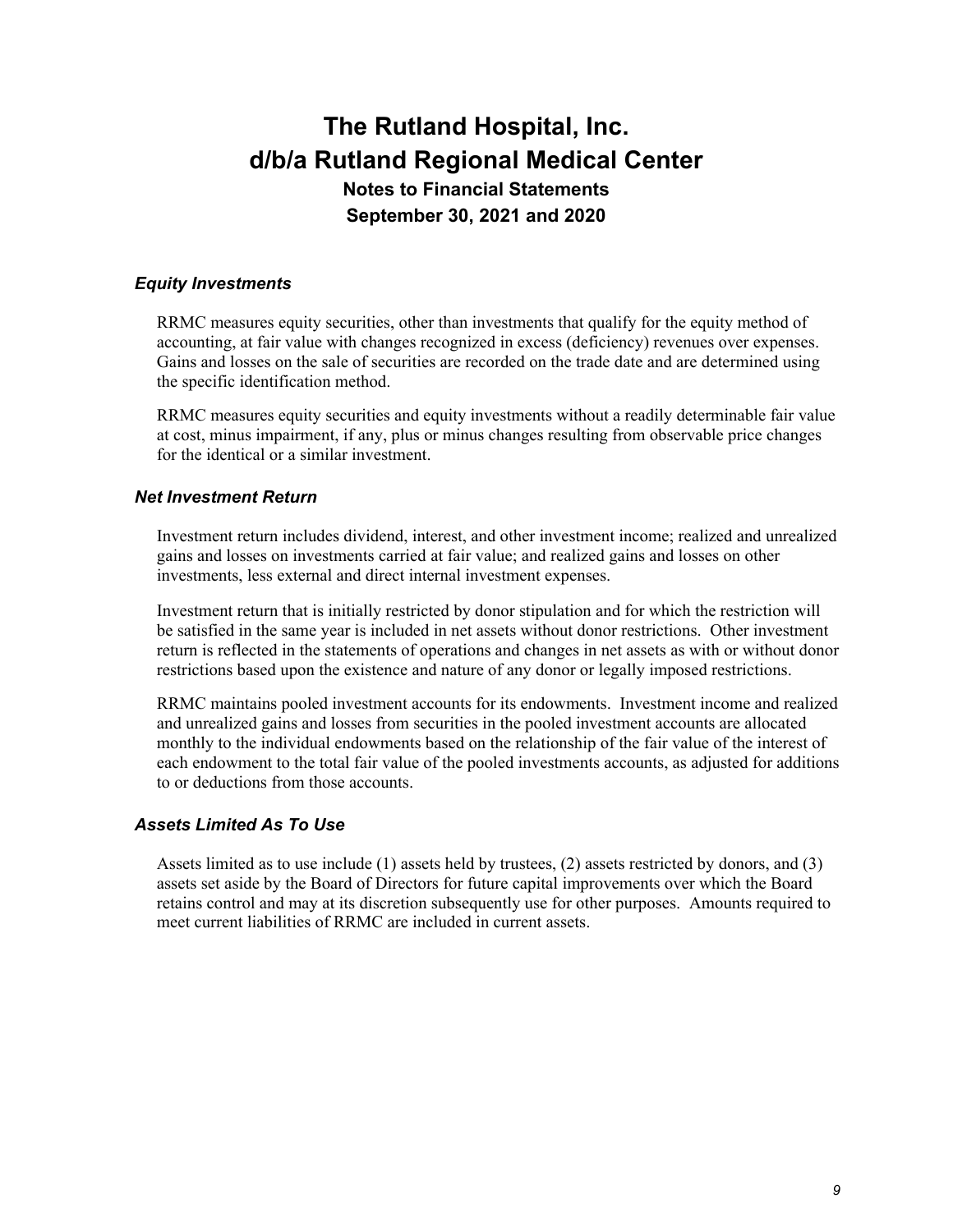### *Patient Accounts Receivable*

#### *Subsequent to adoption of ASU 2014-09, Revenue from Contracts with Customers (Topic 606)*

Patient accounts receivable reflects the outstanding amount of consideration to which RRMC expects to be entitled in exchange for providing patient care. These amounts are due from patients, third-party payors (including health insurers and government programs) and others. As a service to the patient, RRMC bills third-party payors directly and bills the patient when the patient's responsibility for co-pays, coinsurance and deductibles is determined. Patient accounts receivable are due in full when billed, unless the patient has previously been approved for an alternative payment plan or for patient financial assistance.

For select patients, RRMC preforms individual credit risk assessments which evaluates the individual circumstances, abilities, and intentions of each patient prior to providing the patient services. RRMC performs individual credit risk assessments which evaluates the individual circumstances, abilities and intentions of each patient prior to providing the patient services. If subsequent to providing the services RRMC becomes aware of patient-specific events, facts or circumstances indicating patients no longer have the ability or intention to pay the amount of consideration to which RRMC expected to be entitled for providing the patient services, then the related patient receivable balances are written off as bad debt expense and reported in the statement of operations as other operating expenses.

#### *Prior to adoption of ASU 2014-09, Revenue from Contracts with Customers (Topic 606)*

Accounts receivable are reduced by an allowance for uncollectible accounts. In evaluating the collectability of accounts receivable, RRMC analyzes its past history and identifies trends for each of its major payor sources of revenue to estimate the appropriate allowance for uncollectible accounts and provision for uncollectible accounts. Management regularly reviews data about these major payor sources of revenue in evaluating the sufficiency of the allowance for uncollectible accounts.

For receivables associated with services provided to patients who have third-party coverage, RRMC analyzes contractually due amounts and provides an allowance for uncollectible accounts, if necessary (for example, for expected uncollectible deductibles and copayments on accounts for which the third-party payor has not yet paid, or for payors who are known to be having financial difficulties that make the realization of amounts due unlikely).

For receivables associated with self-pay patients (which includes both patients without insurance and patients with deductible and copayment balances due for which third-party coverage exists for part of the bill), RRMC records a significant provision for uncollectible accounts in the period of service on the basis of its past experience, which indicates that many patients are unable or unwilling to pay the portion of their bill for which they are financially responsible. For those who do not qualify for charity care the difference between the standard rates (or the discounted rates if negotiated or provided by policy) and the amounts actually collected after all reasonable collection efforts have been exhausted is charged off against the allowance for uncollectible accounts.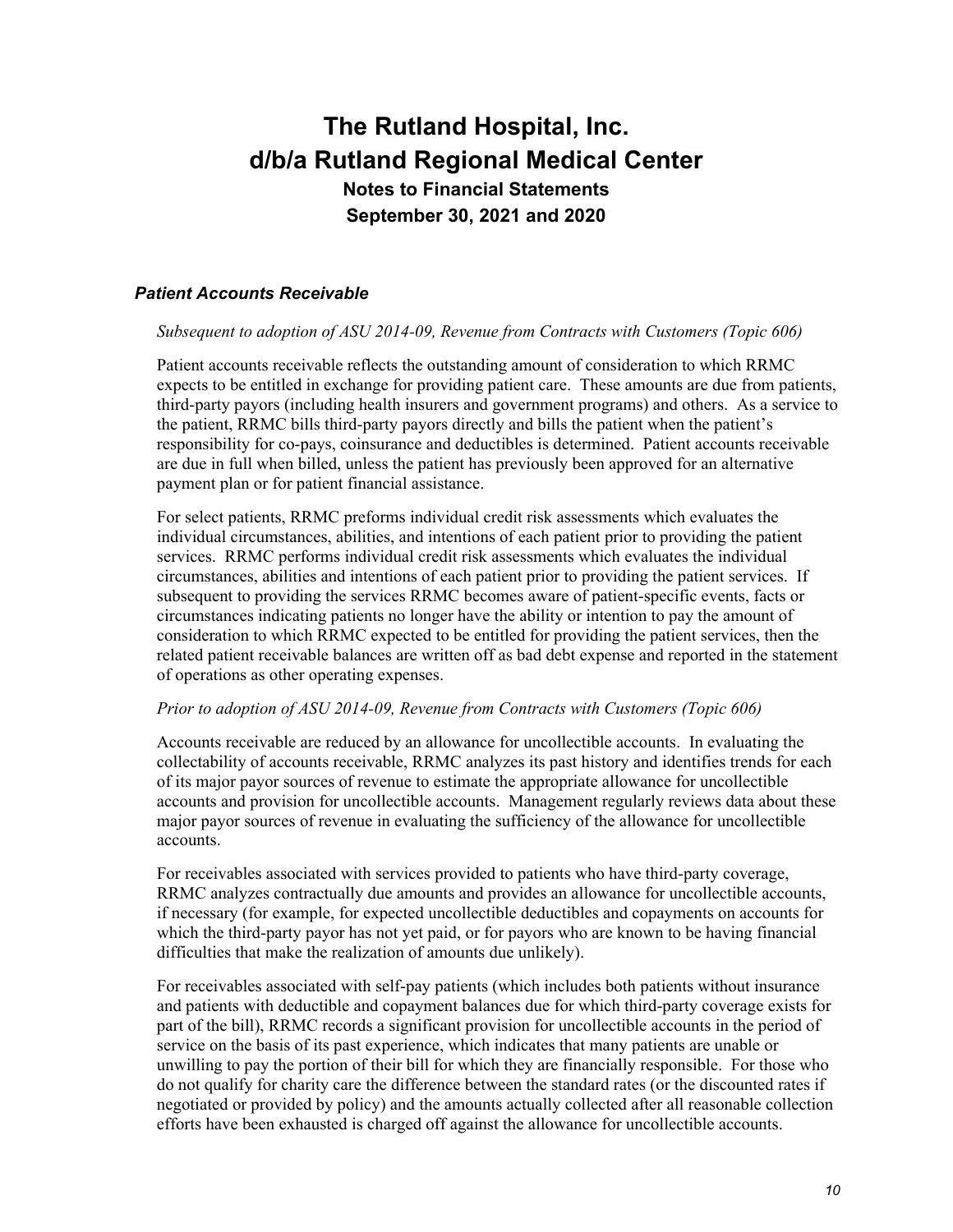RRMC's allowance for uncollectible accounts for self-pay patients was 89 percent of self-pay accounts receivable at September 30, 2020. In addition, RRMC's write-offs were approximately \$8,121,000 for the year ended September 30, 2020.

#### *Contract Assets and Liabilities*

Amounts related to health care services provided to patients which have not been billed and that do not meet the conditions of an unconditional right to payment at the end of the reporting period are contract assets. Contract asset balances consist primarily of health care services provided to patients who are still receiving inpatient care at RRMC at the end of the year. Contract assets are included in patient accounts receivable at September 30, 2021 and 2020.

Amounts received related to health care services that have not yet been provided to patients are contract liabilities. Contract liabilities consist of Medicare advanced payments received in April 2020 under the provisions of the *Coronavirus Aid, Relief, and Economic Security Act* (CARES Act). In general, advanced amounts will be recouped from remittances starting 12 months after the advance was made, see *Note 28.* 

#### *Supplies*

Supply inventories are stated at the lower of cost, determined using the average cost method, or net realizable value.

#### *Property and Equipment*

Property and equipment acquisitions are recorded at cost and are depreciated on a straight-line basis over the estimated useful life of each asset. Leasehold improvements are depreciated over the shorter of the lease term or their respective estimated useful lives.

The estimated useful lives for each major depreciable classification of property and equipment are as follows:

| Land improvements                    | $5 - 25$ years |
|--------------------------------------|----------------|
| Buildings and leasehold improvements | $4-40$ years   |
| Equipment                            | $3 - 25$ years |

Donations of property and equipment are reported at fair value as an increase in net assets without donor restrictions unless use of the assets is restricted by the donor. Monetary gifts that must be used to acquire property and equipment are reported as restricted support. The expiration of such restrictions is reported as an increase in net assets without donor restrictions when the donated asset is placed in service.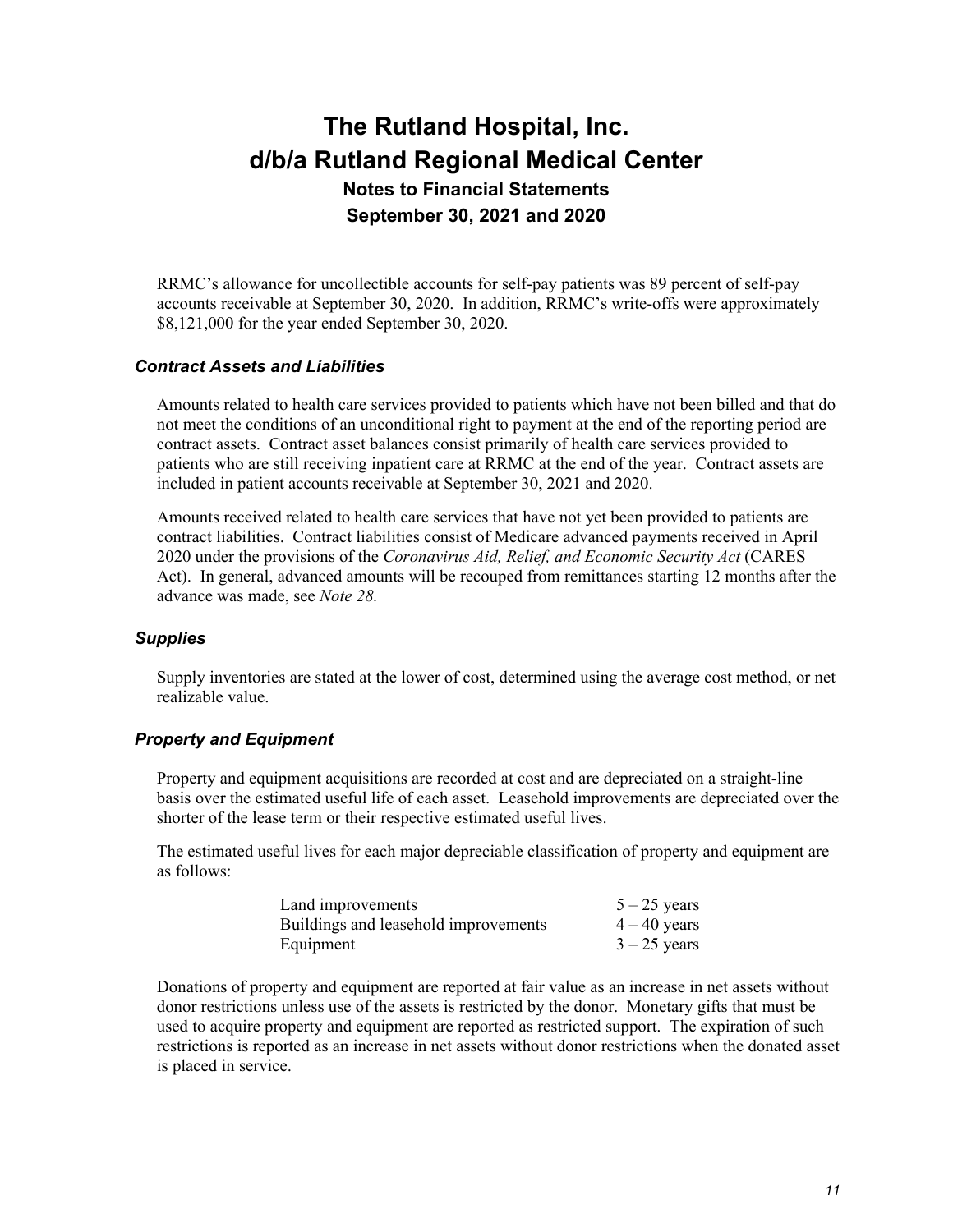### *Long-Lived Asset Impairment*

RRMC evaluates the recoverability of the carrying value of long-lived assets whenever events or circumstances indicate the carrying amount may not be recoverable. If a long-lived asset is tested for recoverability and the undiscounted estimated future cash flows expected to result from the use and eventual disposition of the asset is less than the carrying amount of the asset, the asset cost is adjusted to fair value and an impairment loss is recognized as the amount by which the carrying amount of a long-lived asset exceeds its fair value.

No asset impairment was recognized during the years ended September 30, 2021 and 2020.

### *Debt Issuance Costs*

Debt issuance costs represent costs incurred in connection with the issuance of long-term debt. Such costs are being amortized over the term of the respective debt using the straight line method.

### *Net Assets With Donor Restrictions*

Net assets with donor restrictions are those whose use by RRMC has been limited by donors to a specific time period or purpose or have been restricted by donors to be maintained by RRMC in perpetuity.

### *Patient Service Revenue*

#### *Subsequent to Adoption of ASU 2014-09, Revenue from Contracts with Customers (Topic 606)*

Patient service revenue is recognized as RRMC satisfies performance obligations under its contracts with patients. Patient service revenue is reported at the estimated transaction price or amount that reflects the consideration to which RRMC expects to be entitled in exchange for providing patient care. RRMC determines the transaction price based on standard charges for goods and services provided, reduced by contractual adjustments provided to third-party payors, discounts provided to uninsured patients in accordance with RRMC's policies and implicit price concessions provided to uninsured patients.

RRMC determines its estimates of explicit price concessions which represent adjustments and discounts based on contractual agreements, its discount policies and historical experience by payor groups. RRMC determines its estimate of implicit price concessions based on its historical collection experience by classes of patients. The estimated amounts also include variable consideration for retroactive revenue adjustments due to settlement of audits, reviews and investigations by third-party payors.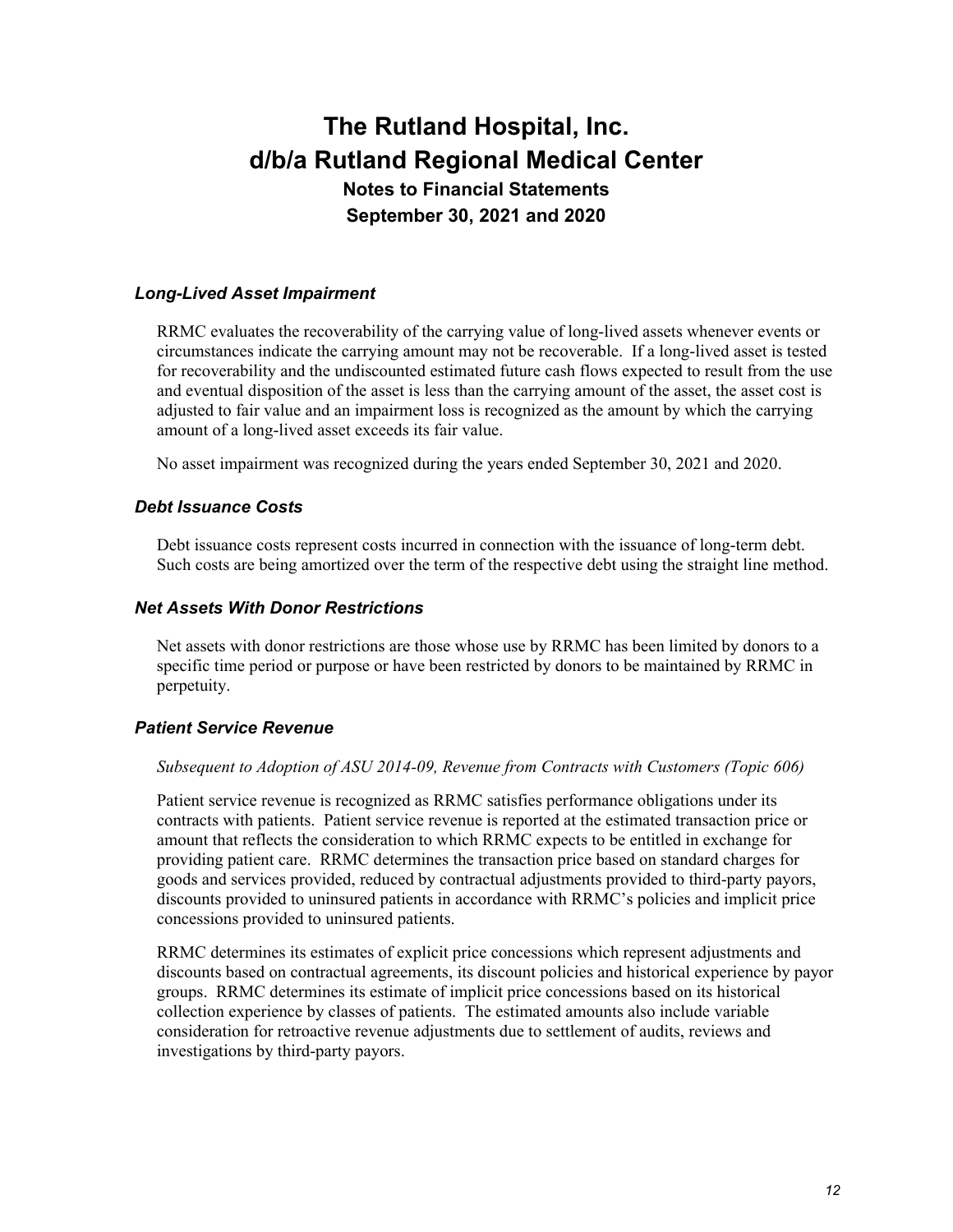#### *Prior to Adoption of ASU 2014-09, Revenues from Contracts with Customers (Topic 606)*

RRMC has agreements with third-party payors that provide for payments to RRMC at amounts different from its established rates. Net patient service revenue is reported at the estimated net realizable amounts from patients, third-party payors, and others for services rendered and includes estimated retroactive revenue adjustments. Retroactive adjustments are considered in the recognition of revenue on an estimated basis in the period the related services are rendered and such estimated amounts are revised in future periods as adjustments become known.

#### *Fixed Prospective Revenue*

Beginning January 1, 2019, RRMC began to receive monthly fixed prospective payments for services provided by the Hospital and Hospital-owned physician practices participating in the Vermont Medicaid next Generation Accountable Care Organization (ACO) Pilot Program, and beginning January 1, 2021, RRMC expanded its involvement within the program to include Medicare and some other commercial payors in addition to Medicaid. This is a monthly, per member payment received in advance of the services being performed and is recognized as revenue in the month to which it relates.

The revenues for the ACO are recorded on the fixed payment revenue line on the statement of operations. Revenues recorded under these arrangements represent the fixed, agreed upon amounts as a result of RRMC's stand-ready performance obligation to provide health care services to qualified beneficiaries. Fee-for-service payments continue for all other nonhospital providers in the ACO, for all providers who are not a part of the ACO, and for all services that are not included in the fixed prospective payment.

The ACO is responsible for both the cost and the quality of care for each attributed member, regardless of individual member's utilization. RRMC is subject to an annual contracted maximum risk corridor, of which for calendar 2021 and 2020 the risk corridor was waived due to the COVID-19 pandemic and therefore RRMC had zero down-side risk for both calendar years. As of September 30, 2021, RRMC has recorded a receivable related to the calendar year 2020 settlement of approximately \$2,149,660 which is recorded within other receivables. At September 30, 2020, RRMC had determined that a settlement estimate was not estimable for the calendar 2020 settlement and therefore no amounts were recorded. In addition, in fiscal year 2021, RRMC also estimated amounts due to and advances from third-party payors. In the previous fiscal year 2020, RRMC recorded a settlement liability of \$780,000 within estimated amounts due to and advances from third-party payors for the 2019 calendar year, this amount was paid in 2021.

#### *Charity Care*

RRMC provides charity care to patients who are unable to pay for services. The amount of charity care is included in net patient service revenue and is not separately classified from the provision for uncollectible accounts.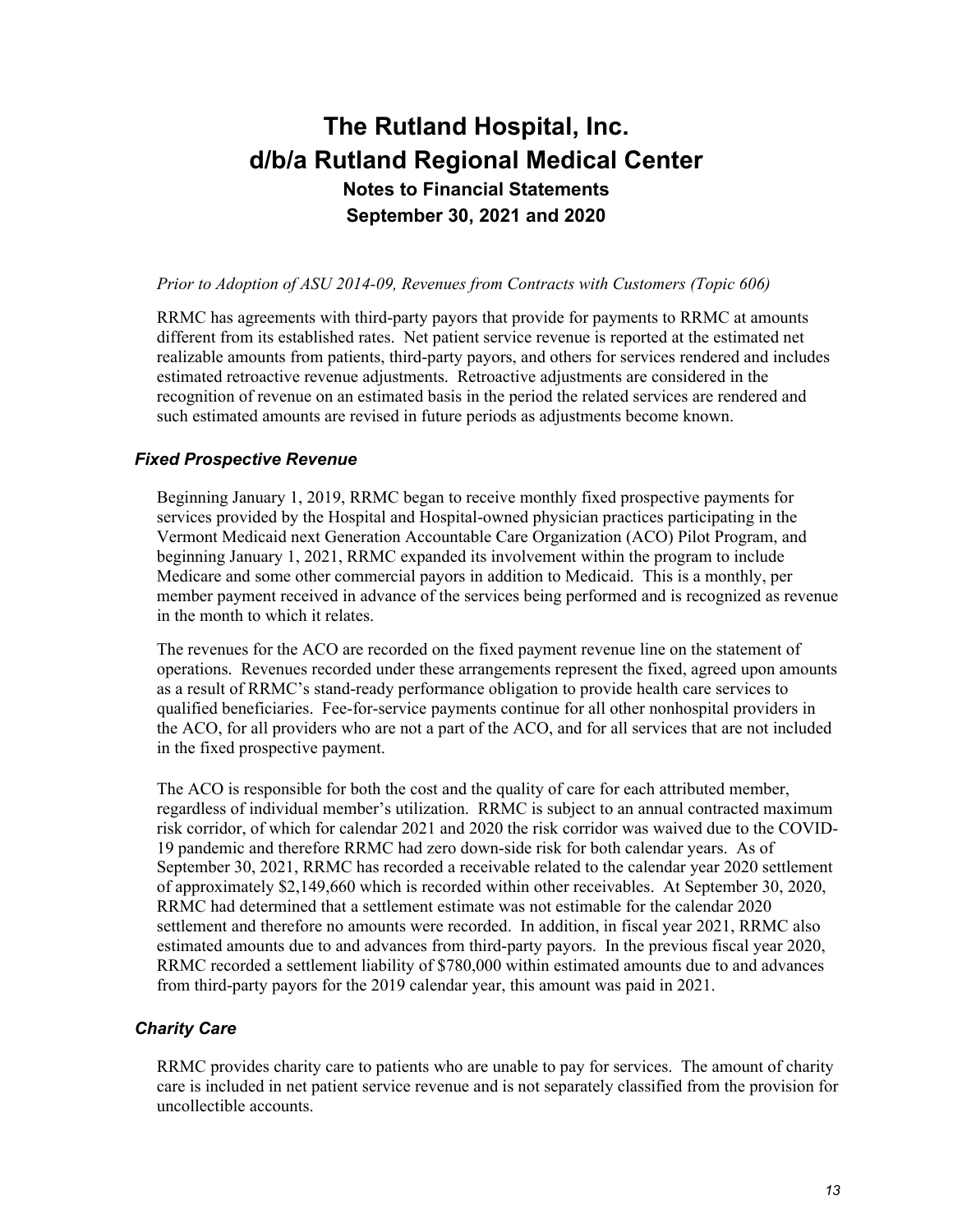### *Contributions*

Contributions are provided to RRMC either with or without restrictions placed on the gift by the donor. Revenues and net assets are separately reported to reflect the nature of those gifts – with or without donor restrictions. The value recorded for each contribution is recognized as follows:

| <b>Nature of Gift</b>                                                                          | <b>Value Recognized</b>                                                                                                       |  |
|------------------------------------------------------------------------------------------------|-------------------------------------------------------------------------------------------------------------------------------|--|
| Conditional gifts, with or without restrictions                                                |                                                                                                                               |  |
| Gifts that depend on RRMC overcoming<br>a donor-imposed barrier to be entitled to<br>the funds | Not recognized until the gift becomes<br>unconditional, i.e., the donor-imposed barrier is<br>met                             |  |
| Unconditional gifts, with or without restriction                                               |                                                                                                                               |  |
| Received at date of $g$ ift – cash and other<br>assets                                         | Fair value                                                                                                                    |  |
| Received at date of $g$ ift – property,<br>equipment, and long-lived assets                    | Estimated fair value                                                                                                          |  |
| Expected to be collected within<br>one year                                                    | Net realizable value                                                                                                          |  |
| Collected in future years                                                                      | Initially reported at fair value determined using<br>the discounted present value of estimated future<br>cash flows technique |  |

In addition to the amount initially recognized, revenue for unconditional gifts to be collected in future years is also recognized each year as the present-value discount is amortized using the levelyield method.

When a donor stipulated time restriction ends or purpose restriction is accomplished, net assets with donor restrictions are reclassified to net assets without donor restrictions and reported in the statements of operations as net assets released from restrictions. Absent explicit donor restrictions for gifts of land, buildings, equipment, and other long-lived assets are reported when those assets are placed in service.

Gifts having donor stipulations which are satisfied in the period the gift is received are reported as revenue and net assets without donor restrictions.

Conditional contributions having donor stipulations which are satisfied in the period the gift is received are recorded as revenue and net assets without donor restrictions.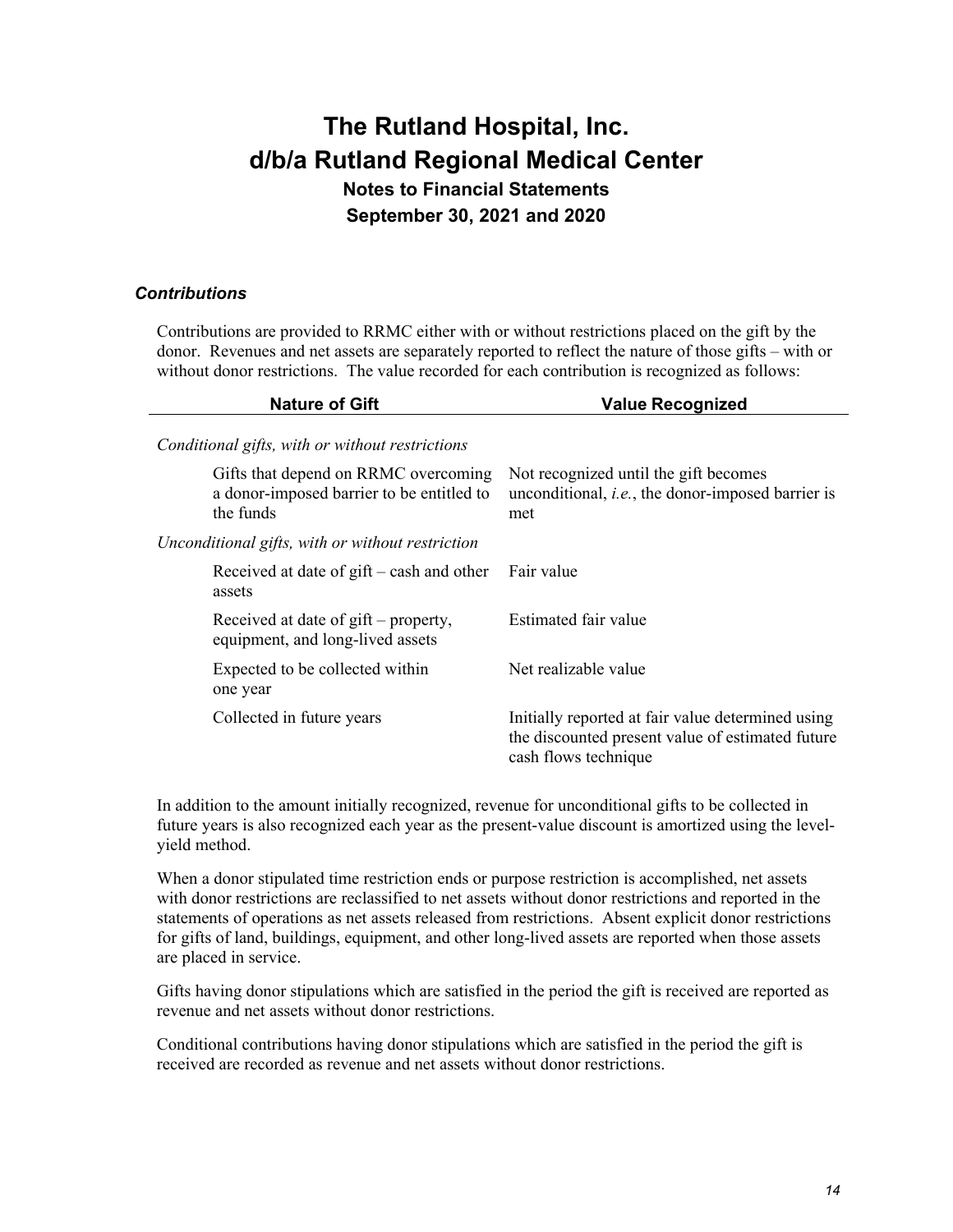Conditional contributions and investment income having donor stipulations which are satisfied when the gift is received, and the investment income is earned are recorded as revenue with donor restrictions and then released from restriction. Conditional contributions at September 30, 2021 and 2020, include Provider Relief Fund amounts of approximately \$0 and \$14,305,000, respectively (*Note 28*).

#### *Professional Liability and Workers' Compensation Claims*

RRMC recognizes an accrual for claim liabilities based on estimated ultimate losses and costs associated with settling claims and a receivable to reflect the estimated insurance recoveries, if any. Professional liability claims and workers' compensation claims are described more fully in *Note 5*.

#### *Self-Insurance*

RRMC accrues estimated liabilities for self-insurance losses associated with employee health insurance claims and includes an estimate of the ultimate costs for both reported claims and claims incurred but not reported. Costs resulting from self-insured claims are charged to expense when incurred. RRMC has purchased stop-loss coverage for any individual claim in excess of \$200,000.

#### *Government Grants*

Support funded by grants is recognized as RRMC meets the conditions prescribed by the grant agreement, performs the contracted services or incurs outlays eligible for reimbursement under the grant agreements. Grant activities and outlays are subject to audit and acceptance by the granting agency and, as a result of such audit, adjustments could be required.

#### *Income Taxes*

RRMC has been recognized as exempt from income taxes under Section 501 of the Internal Revenue Code and a similar provision of state law. However, RRMC is subject to federal income tax on any unrelated business taxable income. RRMC files tax returns in the U.S. federal jurisdiction.

#### *Excess of Revenues Over Expenses*

The statements of operations include excess of revenues over expenses. Changes in net assets without donor restrictions which are excluded from excess of revenues over expenses, consistent with industry practice, include permanent transfers to and from affiliates for other than goods and services and contributions of long-lived assets (including assets acquired using contributions which by donor restriction were to be used for the purpose of acquiring such assets) and defined benefit plan changes.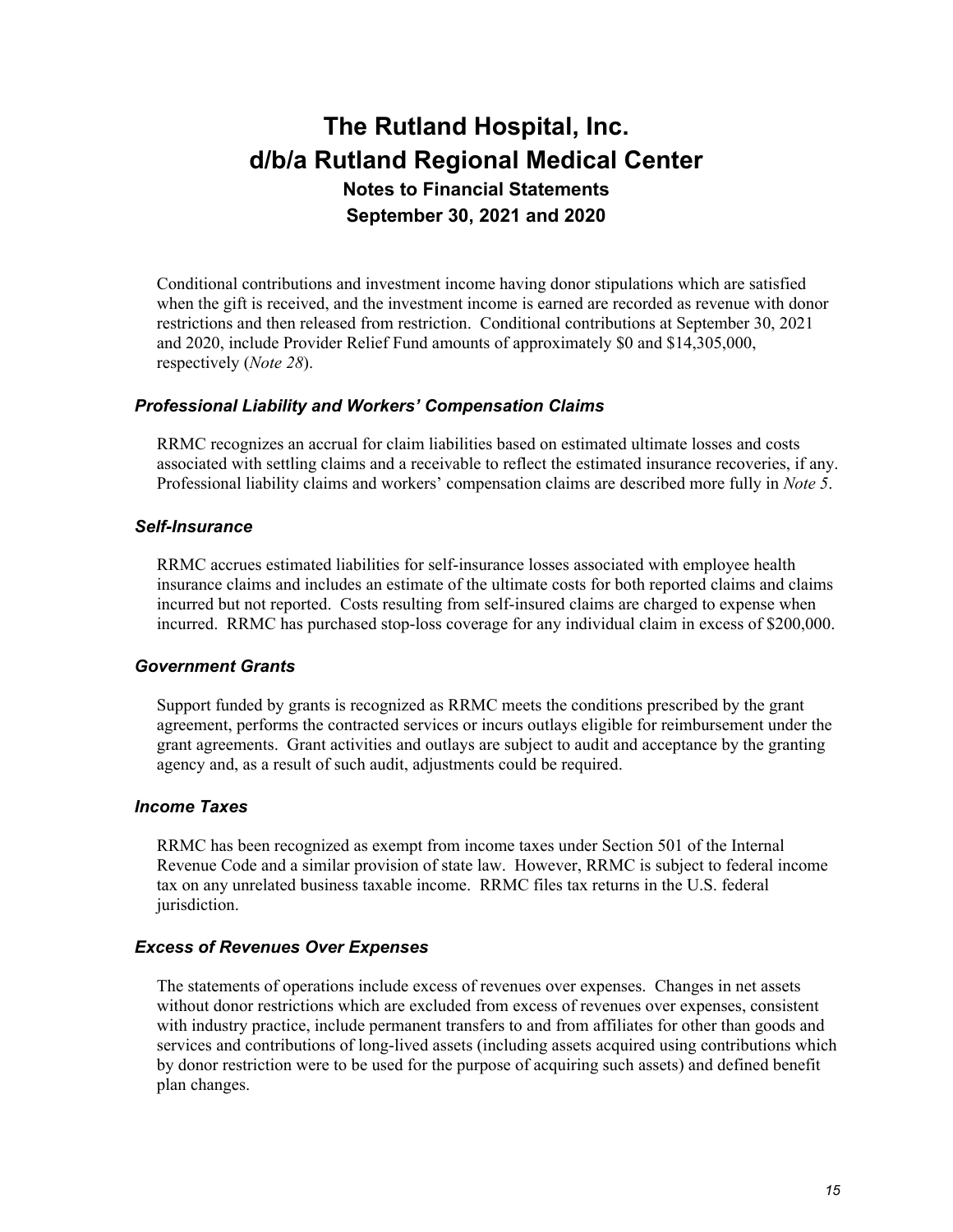### *Change in Accounting Principles*

#### **Topic 606** *Revenue from Contracts with Customers*

During the year ended September 30, 2021, RRMC adopted *Topic 606*, *Revenue from Contracts with Customers* (Topic 606), using a modified-retrospective method of adoption to all contracts with patients. The core guidance in Topic 606 is to recognize revenue to depict the transfer of promised goods or services to customers or patients in an amount that reflects the consideration to which RRMC expects to be entitled in exchange for those goods or services. The amount to which RRMC expects to be entitled is calculated as the transaction price and recorded as revenue in exchange for providing patient care services to its patients. Adoption of Topic 606 resulted in changes in presentation of the financial statements and related disclosures in the notes to the financial statements. Prior to the adoption of Topic 606, the majority of the provision for uncollectible accounts related to patients without insurance, as well as patient responsibility balances for copays, coinsurance, and deductibles for patients with insurance. Under Topic 606, the estimated amounts due from patients for which RRMC does not expect to be entitled or collect from the patients are considered implicit price concessions and excluded from RRMC's estimation of the transaction price or revenue recorded.

The following table presents the related effect of the adoption of Topic 606 on the statement of operations for the year ended September 30, 2021:

|                                                   | <b>September 30, 2021</b>                                     |                |                                     |
|---------------------------------------------------|---------------------------------------------------------------|----------------|-------------------------------------|
|                                                   | <b>Balances</b><br>Without<br><b>Adoption of</b><br>Topic 606 | As Reported    | <b>Effect of</b><br><b>Adoption</b> |
| <b>Statements of Operations</b>                   |                                                               |                |                                     |
| <b>Revenues, Gains, and Other Support Without</b> |                                                               |                |                                     |
| <b>Donor Restrictions</b>                         |                                                               |                |                                     |
| Patient service revenue (net of                   |                                                               |                |                                     |
| contractual discounts and allowances)             | 235,687,333<br>S                                              |                | (235, 687, 333)                     |
| Provision for uncollectible accounts              | (5,515,478)                                                   |                | 5,515,478                           |
| Net patient service revenue less provision        | 230, 171, 855                                                 | \$ 230,171,855 |                                     |
| for uncollectible accounts                        |                                                               |                |                                     |

The adoption had no impact on expenses and losses, operating income, overall change in net assets, or net cash provided by (used in) operating activities.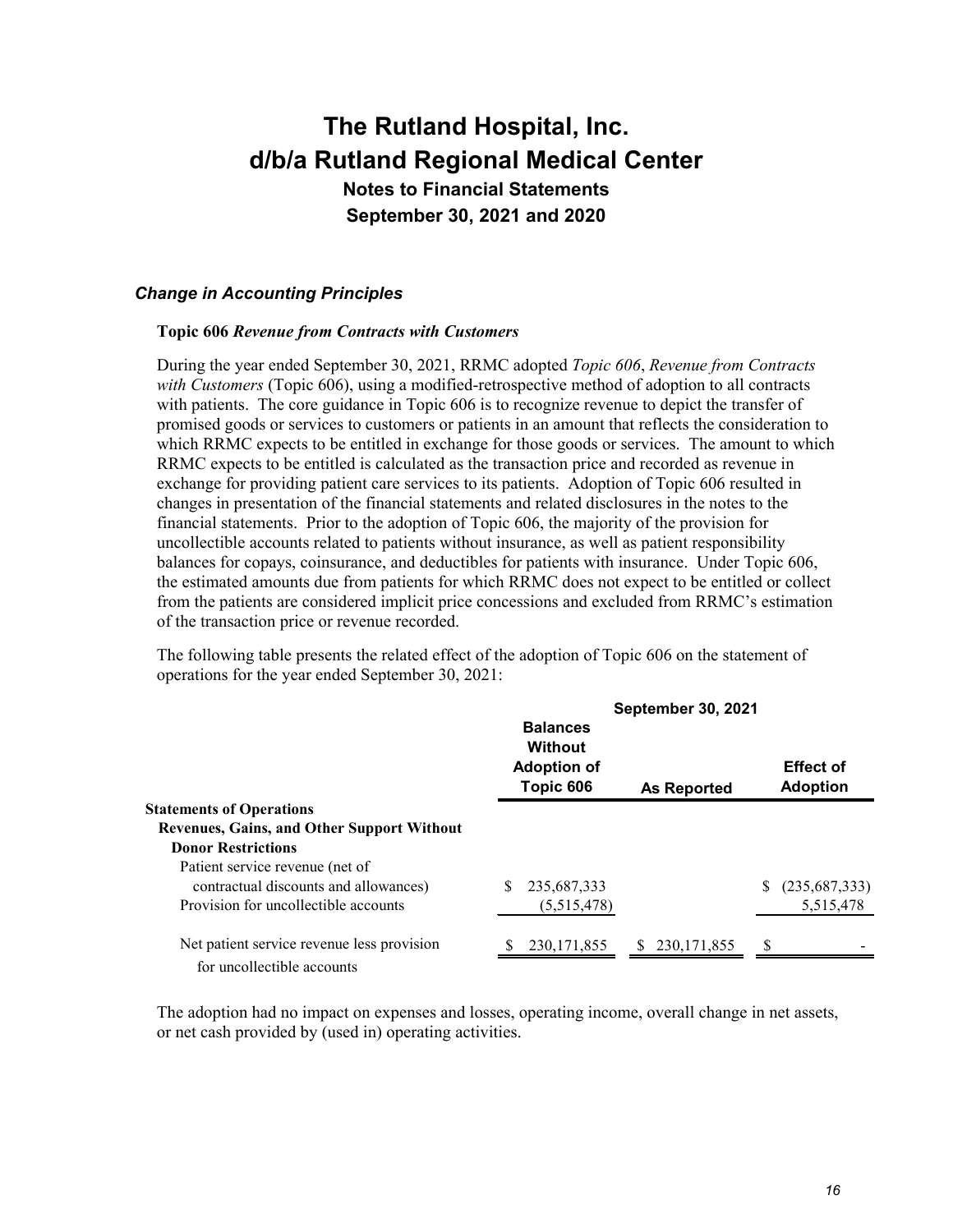## **Note 2: Patient Service Revenue**

Patient service revenue is reported at the amount that reflects the consideration to which RRMC expects to be entitled in exchange for providing patient care. These amounts are due from patients, third-party payors (including health insurers and government programs), and others and includes variable consideration for retroactive revenue adjustments due to settlement of audits, reviews, and investigations. Generally, RRMC bills the patients and third-party payors several days after the services are performed or the patient is discharged from the facility. Revenue is recognized as performance obligations are satisfied.

### *Performance Obligations*

Performance obligations are determined based on the nature of the services provided by RRMC. Revenue for performance obligations satisfied over time is recognized based on actual charges incurred in relation to total expected or actual charges. RRMC believes that this method provides a faithful depiction of the transfer of services over the term of the performance obligation based on the inputs needed to satisfy the obligation. Generally, performance obligations satisfied over time relate to patients in RRMC receiving inpatient acute care services or patients receiving services in its outpatient. RRMC measures the performance obligation from inpatient admission, or the commencement of an outpatient service, to the point when it is no longer required to provide services to that patient, which is generally at the time of discharge or completion of the outpatient services. Revenue for performance obligations satisfied at a point in time is generally recognized when goods are provided to its patients and customers in a retail setting (for example, pharmaceuticals and medical equipment) and RRMC does not believe it is required to provide additional goods related to the patient.

Because all of its performance obligations relate to contracts with a duration of less than one year, RRMC has elected to apply the optional exemption provided in FASB ASC 606-10-50-14(a) and, therefore, is not required to disclose the aggregate amount of the transaction price allocated to performance obligations that are unsatisfied or partially unsatisfied at the end of the reporting period. The unsatisfied or partially unsatisfied performance obligations referred to above are primarily related to inpatient acute care services at the end of the reporting period. The performance obligations for these contracts are generally completed when the patients are discharged, which generally occurs within days or weeks of the end of the reporting period.

#### *Transaction Price*

RRMC determines the transaction price based on standard charges for goods and services provided, reduced by contractual adjustments provided to third-party payors, discounts provided to uninsured patients in accordance with RRMC's policy, and implicit price concessions provided to uninsured patients. RRMC determines its estimates of contractual adjustments and discounts based on contractual agreements, its discount policies, and historical experience. RRMC determines its estimate of implicit price concessions based on its historical collection experience with this class of patients.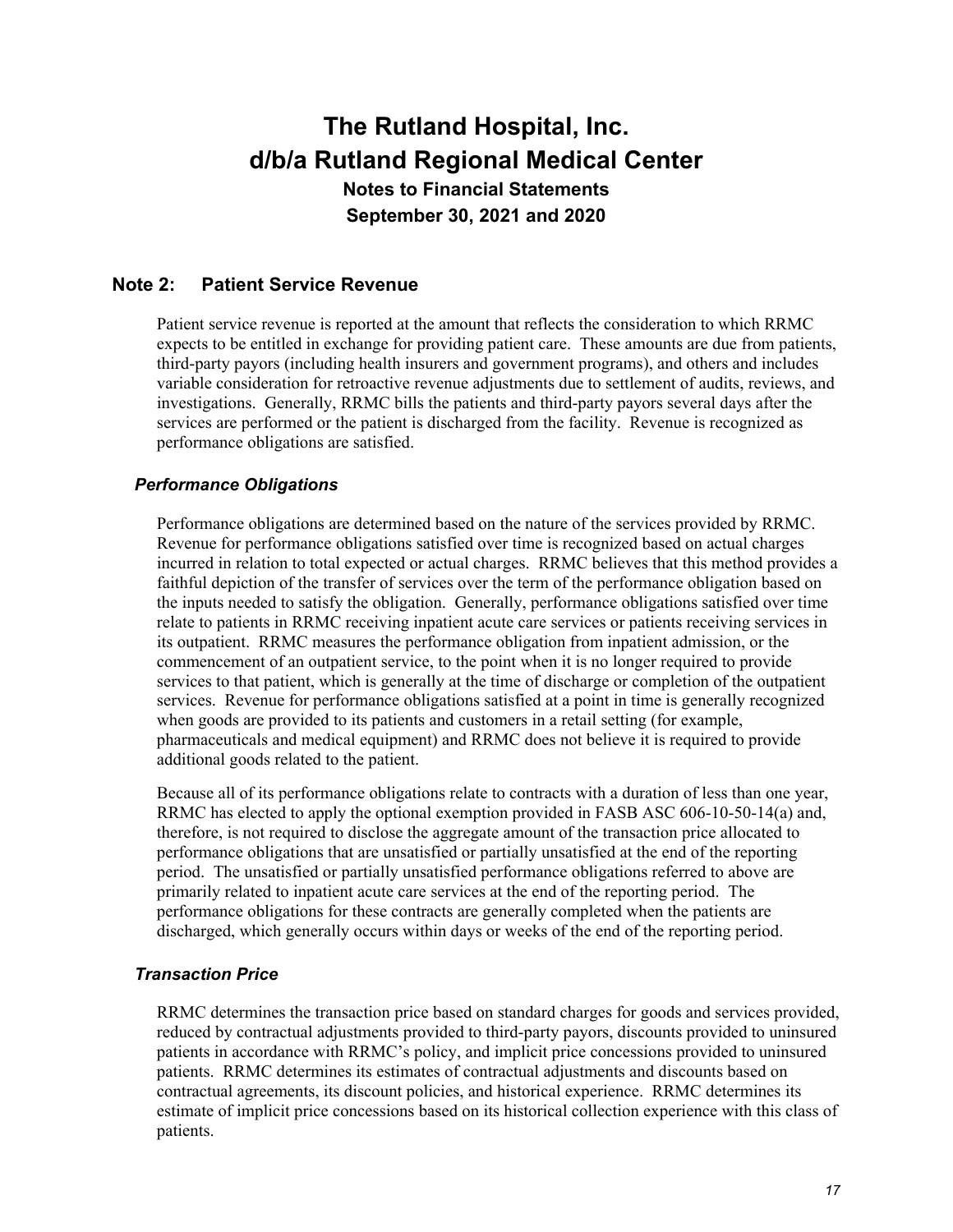### *Third-Party Payors*

RRMC has agreements with third-party payors that provide for payments to RRMC at amounts different from its established rates. These payment arrangements include:

- *Medicare*. Inpatient acute care and substantially all outpatient services rendered to Medicare program beneficiaries are paid at prospectively determined rates. These rates vary according to a patient classification system that is based on clinical, diagnostic, and other factors. RRMC is reimbursed for certain services at tentative rates with final settlements determined after submission of annual cost reports by RRMC and audits thereof by the Medicare administrative contractor. Beginning January 1, 2021, RRMC has entered into a contractual agreement with OneCare Vermont to include Medicare participation. Therefore, a significant portion of RRMC's patients now receive payments under a fixed prospective payment instead of the traditional payment methodology described above.
- *Medicaid.* Inpatient and outpatient services rendered to Medicaid program beneficiaries are reimbursed at prospectively determined rates. These rates vary according to a patient classification system that is based on clinical, diagnostic, and other factors. RRMC has entered into a contractual agreement with the state to care for patients with intensive inpatient psychiatric needs. RRMC is reimbursed for these services using a cost reimbursed methodology. RRMC has entered into a contractual agreement with One Care Vermont (OCV) to include Medicaid participation. Therefore, a significant portion of RRMC's patients now receive payments under a fixed prospective payment instead of the traditional payment methodology described above.

Laws and regulations concerning government programs, including Medicare and Medicaid, are complex and subject to varying interpretation. As a result of investigations by governmental agencies, various health care organizations have received requests for information and notices regarding alleged noncompliance with those laws and regulations, which, in some instances, have resulted in organizations entering into significant settlement agreements. Compliance with such laws and regulations may also be subject to future government review and interpretation, as well as significant regulatory action, including fines, penalties, and potential exclusion from the related programs. There can be no assurance that regulatory authorities will not challenge RRMC's compliance with these laws and regulations, and it is not possible to determine the impact (if any) such claims or penalties would have upon RRMC. In addition, the contracts RRMC has with commercial payors also provide for retroactive audit and review of claims.

Settlements with third-party payors for retroactive adjustments due to audits, reviews, or investigations are considered variable consideration and are included in the determination of the estimated transaction price for providing patient care. These settlements are estimated based on the terms of the payment agreement with the payor, correspondence from the payor, and RRMC's historical settlement activity, including an assessment to ensure that it is probable that a significant reversal in the amount of cumulative revenue recognized will not occur when the uncertainty associated with the retroactive adjustment is subsequently resolved. Estimated settlements are adjusted in future periods as adjustments become known based on newly available information or as years are settled or are no longer subject to such audits, reviews, and investigations.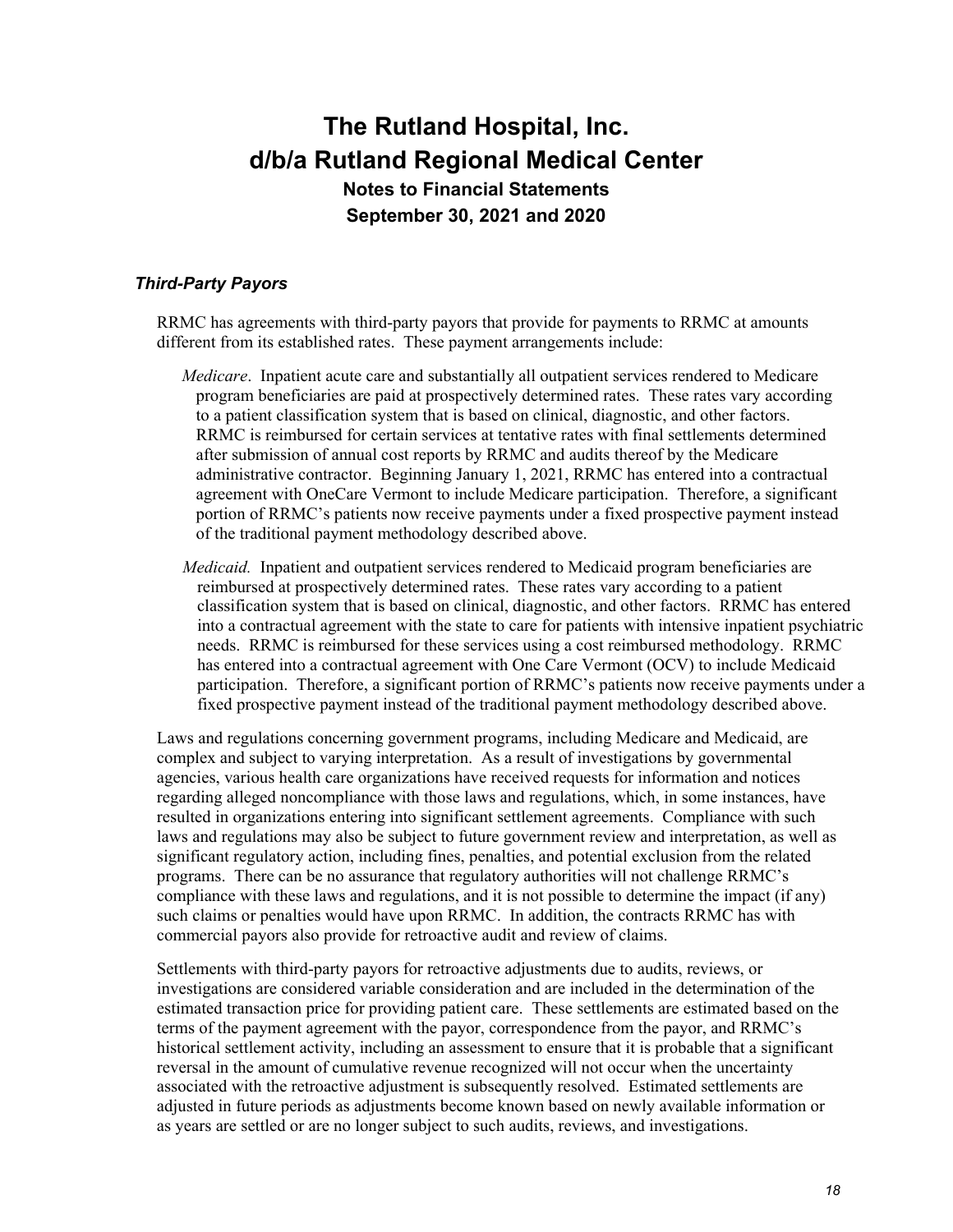### *Refund Liabilities*

From time to time RRMC will receive overpayments of patient balances from third-party payors or patients resulting in amounts owed back to either the patients or third-party payors. These amounts are excluded from revenues and are recorded as liabilities until they are refunded. As of September 30, 2021, RRMC has a liability for refunds to third-party payors and patients recorded of approximately \$450,387 and it is included in accounts payable and accrued expenses on the balance sheet.

### *Patient and Uninsured Payors*

Consistent with RRMC's mission, care is provided to patients regardless of their ability to pay. Therefore, RRMC has determined it has provided implicit price concessions to uninsured patients and patients with other uninsured balances, such as copays and deductibles. The implicit price concessions included in estimating the transaction price represent the difference between amounts billed to patients and the amounts RRMC expects to collect based on its collection history with those patients.

Patients who meet RRMC's criteria for charity care are provided care without charge or at amounts less than established rates. Such amounts determined to qualify as charity care are not reported as revenue.

Generally, patients who are covered by third-party payors are responsible for related deductibles and coinsurance, which vary in amount. RRMC also provides services to uninsured patients and offers those uninsured patients a discount, either by policy or law, from standard charges. RRMC estimates the transaction price for patients with deductibles and coinsurance and from those who are uninsured based on historical experience and current market conditions. The initial estimate of the transaction price is determined by reducing the standard charge by any contractual adjustments, discounts, and implicit price concessions based on historical collection experience. Subsequent changes to the estimate of the transaction price are generally recorded as adjustments to patient service revenue in the period of the change. For the years ended September 30, 2021 and 2020, changes in its estimates of implicit price concessions, discounts, and contractual adjustments for performance obligations satisfied in prior years was not significant. Subsequent changes that are determined to be the result of an adverse change in the patient's ability to pay are recorded as bad debt expense.

#### *Revenue Composition*

RRMC has determined that the nature, amount, timing, and uncertainty of revenue and cash flows are affected by the following factors:

- Payors (for example, Medicare, Medicaid, managed care or other insurance, patient) have different reimbursement and payment methodologies
- RRMC's line of business that provided the service (for example, hospital inpatient, hospital outpatient, etc.)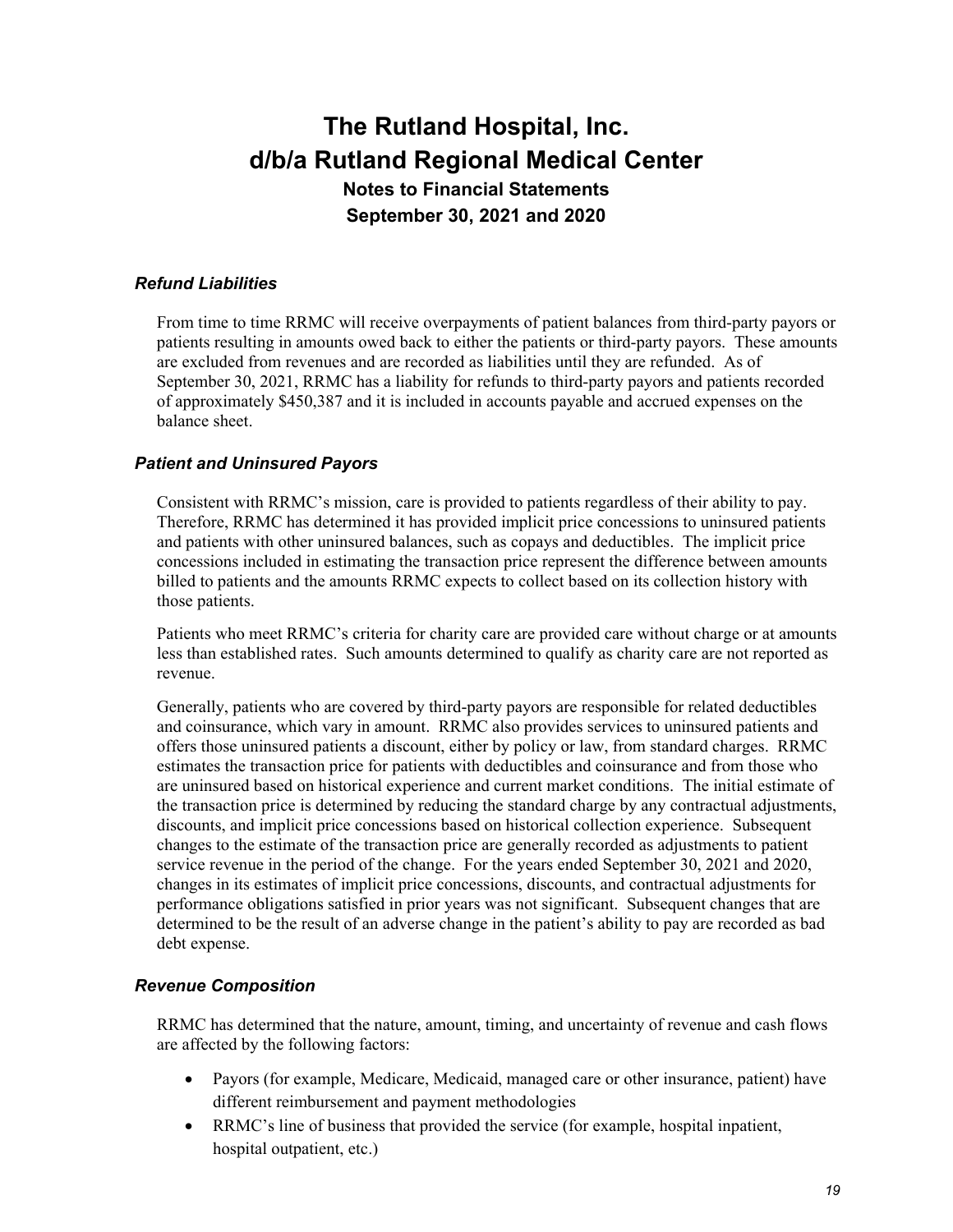The composition of patient care service revenue and fixed payment revenue by primary payor for the years ended September 30, 2021 and 2020, is as follows:

|                          | 2021          | 2020             |
|--------------------------|---------------|------------------|
|                          |               |                  |
| Medicare                 | \$104,857,616 | 91,066,951<br>S. |
| Medicaid                 | 37,988,592    | 18,950,346       |
| Other third-party payors | 124,813,475   | 117,513,601      |
| Patients                 | 8,380,902     | 9,294,288        |
|                          | \$276,040,585 | \$236,825,186    |

The composition of patient care service revenue and fixed payment revenue based on lines of business for the years ended September 30, 2021, is as follows:

|                     | 2021              | 2020          |
|---------------------|-------------------|---------------|
| Hospital inpatient  | 84,425,950<br>SS. | \$72,432,071  |
| Hospital outpatient | 162,782,507       | 139,656,991   |
| Physician services  | 28,832,128        | 24,736,124    |
|                     | \$276,040,585     | \$236,825,186 |

Nearly all revenue is related to health care services which are transferred and rendered over time, except for retail and 340B contact pharmacy revenue of \$16,115,200 for 2021, which is point in time.

# **Note 3: Concentration of Credit Risk**

RRMC grants credit without collateral to its patients, most of whom are area residents and are insured under third-party payor agreements. The mix of receivables from patients and third-party payors at September 30, 2021 and 2020, was:

|                                       | <b>Concentration of Credit Risk</b> |      |  |
|---------------------------------------|-------------------------------------|------|--|
|                                       | 2021                                | 2020 |  |
| Medicare                              | $31\%$                              | 36%  |  |
| Medicaid                              | $4\%$                               | 6%   |  |
| Other third-party payors and patients | 65%                                 | 58%  |  |
|                                       | 100%                                | 100% |  |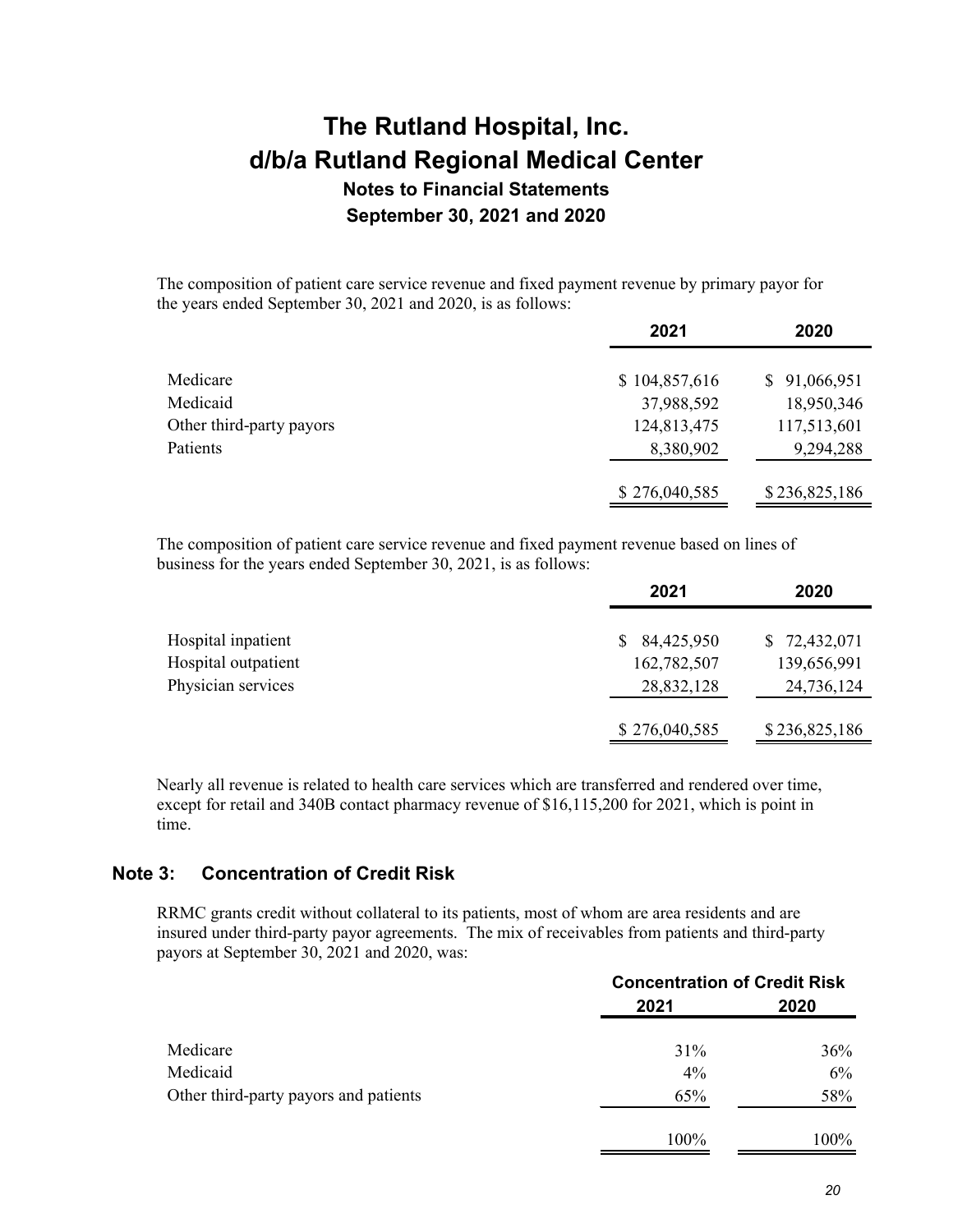# **The Rutland Hospital, Inc. d/b/a Rutland Regional Medical Center Notes to Financial Statements**

**September 30, 2021 and 2020** 

# **Note 4: Investments and Investment Return**

### *Assets Limited As To Use*

Assets limited as to use, at September 30, include:

|                                                          | 2021             | 2020            |
|----------------------------------------------------------|------------------|-----------------|
| Cash                                                     | \$<br>3,254,317  | 2,193,031<br>\$ |
|                                                          |                  |                 |
| Mutual funds $-$ equity                                  | 107,340,620      | 91,523,495      |
| Mutual funds - fixed                                     | 68,687,416       | 58,908,281      |
| Interest in assets of Vermont Community Foundation       | 389,331          | 315,499         |
| Interest receivable                                      | 26,639           | 28,614          |
|                                                          | 179,698,323      | 152,968,920     |
| Less worker's compensation trust fund                    | 2,435,970        | 1,747,409       |
| Less restricted by donor                                 | 4,913,338        | 4,431,806       |
| Internally designated                                    | 172,349,015      | 146,789,705     |
| Total investment return is comprised of the following:   |                  |                 |
|                                                          | 2021             | 2020            |
| Interest and dividend income, net of investment expenses | \$               | \$              |
|                                                          | 3,779,138        | 3,475,300       |
| Realized gains on trading securities                     | 4,065,184        | 10,851          |
| Unrealized gains on trading securities                   | 17,818,461       | 8,566,698       |
|                                                          | \$<br>25,662,783 | 12,052,849      |

Total investment return is reflected in the statements of operations and changes in net assets as follows:

|                                                  | 2021            | 2020                      |
|--------------------------------------------------|-----------------|---------------------------|
| Net assets without donor restrictions            |                 |                           |
| Investment return, net                           | 7,659,764<br>S. | 3,443,152<br><sup>S</sup> |
| Change in unrealized gains and losses on trading |                 |                           |
| securities                                       | 17,669,152      | 8,468,388                 |
| Net assets with donor restrictions               | 333,867         | 141,309                   |
|                                                  |                 |                           |
|                                                  | 25,662,783      | 12,052,849                |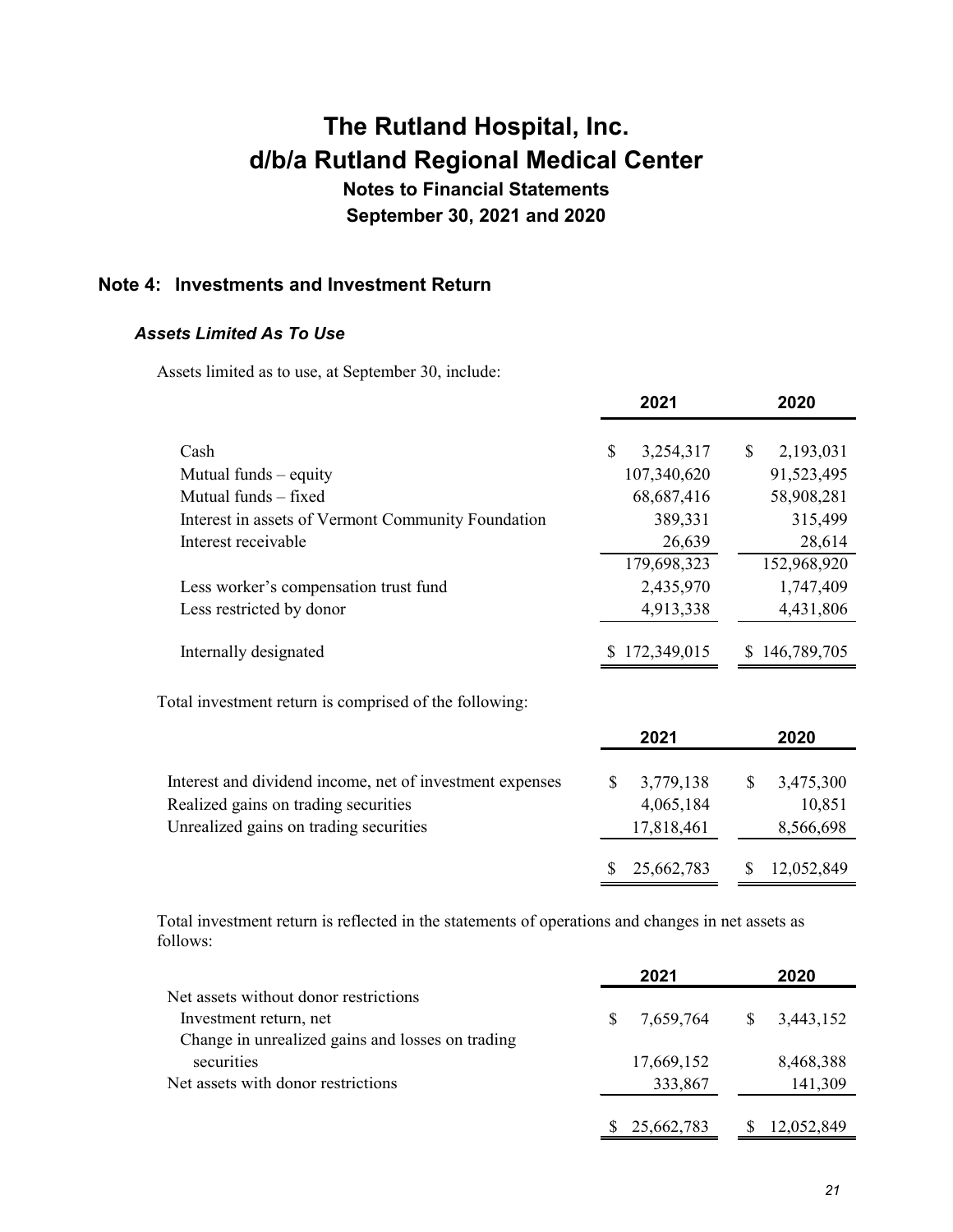# **Note 5: Professional Liability and Self-Insurance Claims**

### *Professional Liability Claims*

RRMC purchases medical malpractice insurance under a claims-made policy. Under such a policy, only claims made and reported to the insurer during the policy term, regardless of when the incidents giving rise to the claims occurred, are covered. RRMC also purchases excess umbrella liability coverage, which provides additional coverage above the basic policy limits up to the amount specified in the umbrella policy.

Based upon RRMC's claims experience, an accrual had been made for RRMC's estimated medical malpractice costs, including costs associated with litigating or settling claims, under its malpractice insurance policy. Claim liabilities are to be determined without regard for recoveries. Expected recoveries are presented separately. RRMC recorded \$2,090,000 and \$1,940,000, respectively, of estimated insurance coverage receivables and recorded \$3,670,000 and \$2,920,000, respectively, of estimated insurance liabilities as of September 30, 2021 and 2020. It is reasonably possible that this estimate could change materially in the near term.

#### *Self-Insurance*

RRMC is self-insured for employee health insurance and has accrued an estimate of the ultimate costs for both reported claims and claims incurred for the years ending September 30, 2021 and 2020. Actual results could differ from these estimates.

Estimated employee health insurance and dental claim liabilities recorded by RRMC totaled \$1,334,378 and \$1,114,700 as of September 30, 2021 and 2020, respectively.

#### *Workers' Compensation*

RRMC has purchased insurance that limits its exposure for individual workers' compensation claims with claim coverage of \$350,000 for individuals and \$1,600,000 in the aggregate with this coverage. RRMC has obtained an outstanding letter of credit to be used for outstanding workers' compensation claims as of September 30, 2021 and 2020, the balance of the letter of credit was \$0.

### **Note 6: Interest in Assets at the Vermont Community Foundation**

RRMC has transferred assets to the Vermont Community Foundation and retained a beneficial interest in those assets. RRMC is to receive the interest annually, but none of the principal. RRMC has granted variance power to the Vermont Community Foundation to modify any restriction or condition on the distribution of funds for any specified charitable purposes or to a specified organization if, in the sole judgment of the Board of Trustees of the Vermont Community Foundation, such restriction or condition becomes, in effect, unnecessary, incapable of fulfillment, or inconsistent with the charitable needs of the community served. The cumulative amount of the retained beneficial interest included in the balance sheets was \$389,331 and \$315,499 at September 30, 2021 and 2020, respectively (*Note 4*).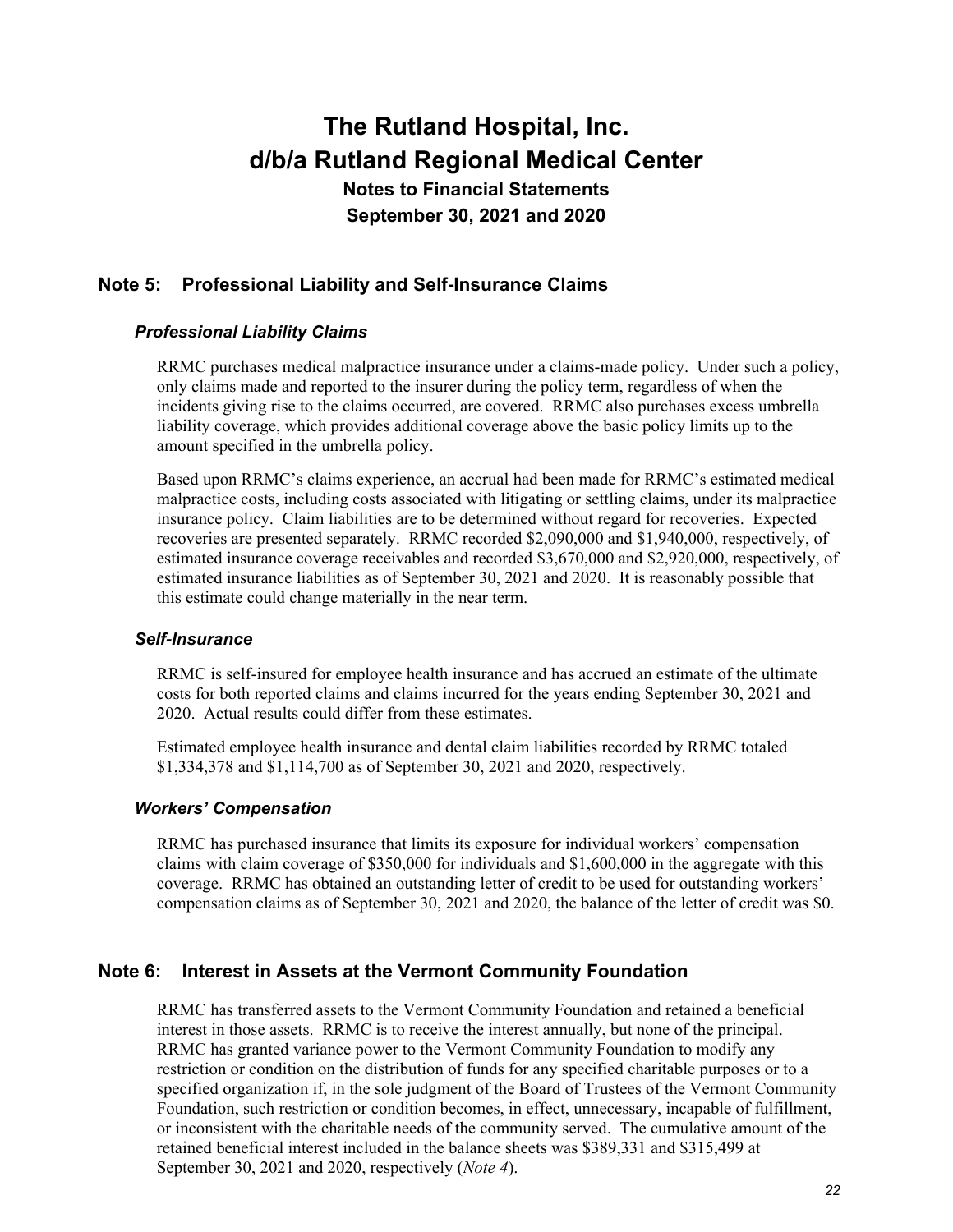### **Note 7: Lines of Credit**

RRMC has a \$5,000,000 revolving bank line of credit that expires July 31, 2022. In addition, during 2020, RRMC also entered into a \$20,000,000 revolving bank line of credit which expires June 17, 2022. At September 30, 2021 and 2020, there was \$0 borrowed against these lines. The lines are collateralized by substantially all of RRMC's revenues without donor restrictions. Interest varies with the bank's prime rate but shall never be less than a rate of 3.25 percent per annum, which was 3.25 percent on September 30, 2021, and is payable monthly.

### **Note 8: Long-Term Debt**

|                                                           | 2021         | 2020             |
|-----------------------------------------------------------|--------------|------------------|
| Vermont Educational and Health Buildings Financing Agency |              |                  |
| (VEHBFA) Hospital Revenue Bonds, Rutland Regional         |              |                  |
| Medical Center Project Series 2013A (A)                   | \$13,948,574 | 31,350,000<br>S. |
| Note payable, bank (B)                                    |              | 1,056,064        |
| Capital lease $(C)$                                       | 20,886       | 33,189           |
| Note payable, bank (D)                                    | 201,869      | 259,125          |
| Construction loan, bank (E)                               |              | 12,691,064       |
| USDA loans $(F)$                                          | 28,271,108   |                  |
| Note payable, bank (G)                                    | 3,698,164    |                  |
| Note payable, bank (H)                                    | 3,352,197    |                  |
|                                                           | 49,492,798   | 45,389,442       |
| Less unamortized costs of issuance                        | 716,923      | 572,588          |
| Less current maturities                                   | 3,225,290    | 2,241,677        |
|                                                           | 45,550,585   | 42,575,177       |

(A) VEHBFA Series 2013A Bonds (tax exempt), issued during the year ended September 30, 2013, bearing a variable interest rate of the one-month LIBOR plus 1.5 percent times 71 percent. Effective February 1, 2016, the variable interest rate was reduced to 70 percent of the one-month LIBOR rate plus 0.826 percent per annum with principal payments due in monthly installments beginning in April 2021, ranging from approximately \$77,000 to \$179,000, due on demand on September 1, 2023, and in the absence of such demand on September 1, 2033, with final payments of \$26,500,000. The bonds are secured by gross receipts of RRMC. The effective interest rate was .93 percent and 2.30 percent at September 30, 2021 and 2020, respectively. During the year ended September 30, 2021, a partial redemption of the Series 2013A bonds occurred of \$16,500,000. The partial redemption was funded by the new USDA loans (F).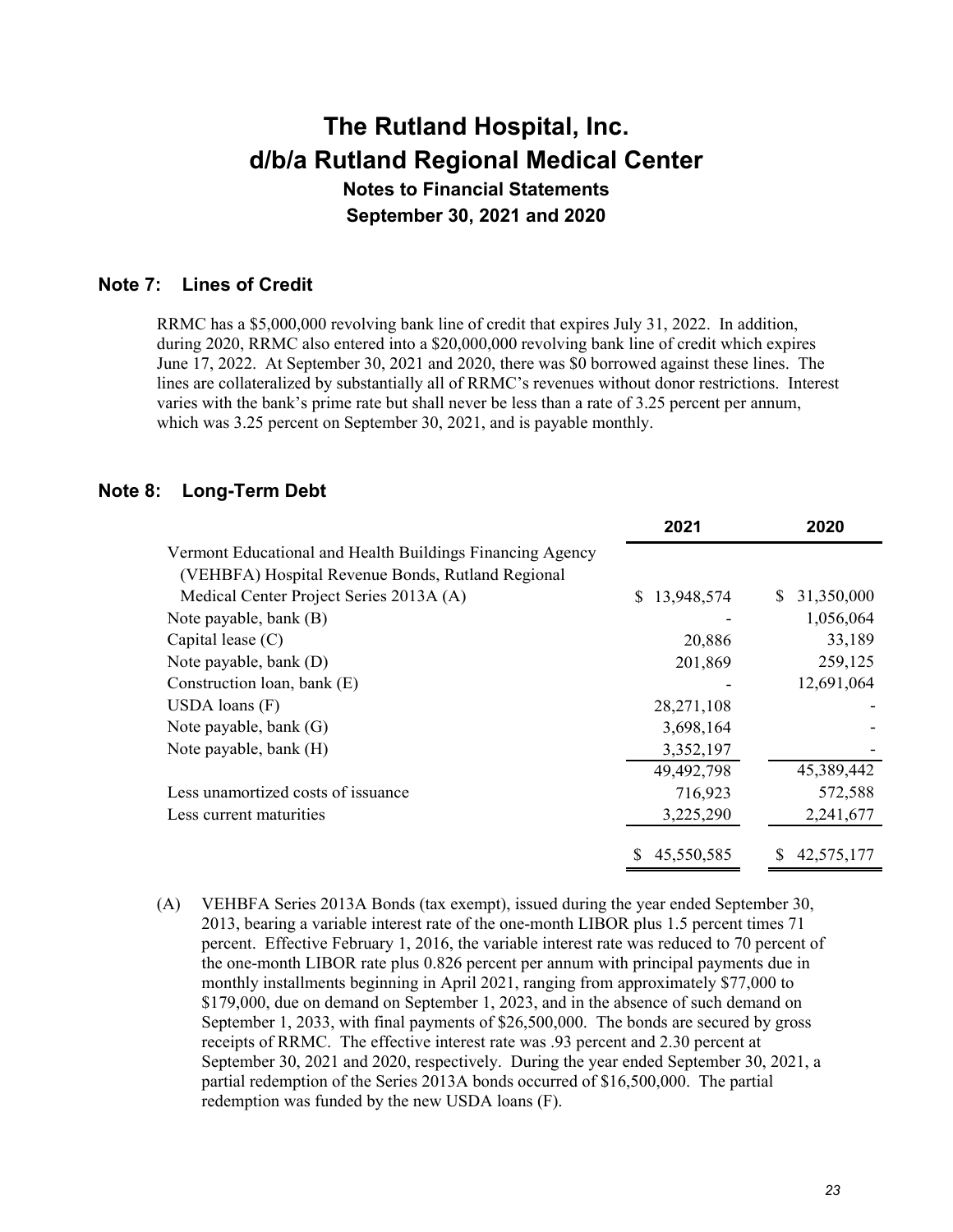RRMC has entered into an interest rate swap agreement to help mitigate exposure to future changes in interest rates on the Series 2013A Bonds. See *Note 9* for additional discussion on the interest rate swap agreement.

(B) Note payable (taxable) with a local financial institution, with a variable rate of LIBOR plus 1.5 percent, per annum based on a 360-day year, due in monthly installments, including principal and interest, maturing April 1, 2021, and is secured by certain property. Effective February 1, 2016, the variable interest rate was reduced to the one-month LIBOR rate plus 1.02 percent. The effective interest rate was 1.13 percent and 1.17 percent at September 30, 2021 and 2020, respectively. During 2021, the note was paid in full.

RRMC has entered into an interest rate swap agreement to help mitigate exposure to future changes in interest rates on the note payable. See *Note 9* for additional discussion on the interest rate swap agreement.

- (C) Capital lease obligation due in monthly installments of \$2,437 through June 2021; collateralized by certain equipment of RRMC.
- (D) Note payable in the original amount of \$550,000 secured by real property that was purchased during the year ended September 30, 2015, bearing a fixed interest rate of 3.59 percent, with principal and interest payments of \$5,475 due monthly beginning on January 1, 2015, and continuing until the maturity date of December 1, 2024.
- (E) During the year ended September 30, 2019, RRMC obtained a \$17,400,000 construction loan to partially finance the construction of a new facility. This loan represents a bridge loan with a local financial institution which will partially convert to a USDA loan in 2021. At September 30, 2020, there was \$12,691,064 borrowed against this loan. During 2021 the loan was paid in full with the issuance of the long-term USDA debt, see (F), and has a balance of \$0 at September 30, 2021. Interest was accrued at a rate of 3.10 percent and is added to the loan balance each month.
- (F) During the year ended September 30, 2021, RRMC obtained four USDA loans totaling \$28,271,108, secured by real property, bearing a fixed interest rate of 2.5 percent, with principal and interest payments of \$97,328 due monthly beginning October 10, 2021, and continuing until the maturity date of September 23, 2056.
- (G) During the year ended September 30, 2021, RRMC obtained a \$3,698,164 loan, secured by real property and guaranteed by the USDA, bearing a fixed interest rate of 1.1 percent, with varying principal and interest payments due monthly beginning November 1, 2021, and continuing until the maturity date of October 1, 2031.
- (H) During the year ended September 30, 2021, RRMC obtained a \$3,352,197 loan, secured by real property and guaranteed by the USDA, bearing a fixed interest rate of 1.1 percent, with varying principal and interest payments due monthly beginning November 1, 2021, and continuing until the maturity date of October 1, 2031.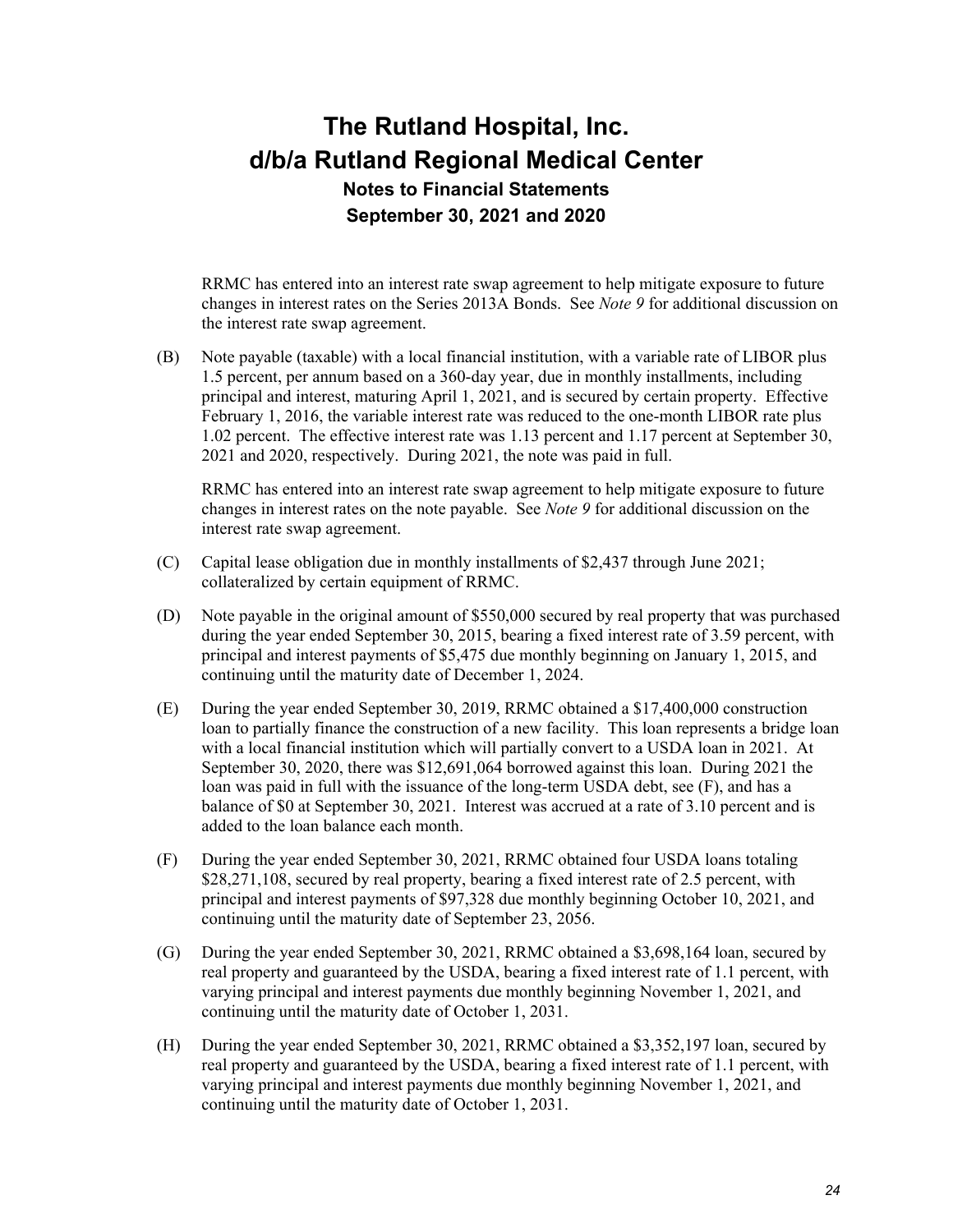The bonds and notes contain certain restrictive covenants, which among other provisions, require that RRMC maintain certain financial covenants which include maximum annual debt service, debt to capitalization, and days cash on hand ratios.

Aggregate annual maturities of long-term debt and payments on capital lease obligations at September 30, 2021, are:

|                                                | Long-Term<br><b>Debt</b> | <b>Capital</b><br>Lease<br><b>Obligations</b> |
|------------------------------------------------|--------------------------|-----------------------------------------------|
| 2022                                           | \$<br>3,204,404          | \$<br>20,886                                  |
| 2023                                           | 13,168,779               |                                               |
| 2024                                           | 1,284,466                |                                               |
| 2025                                           | 1,266,207                |                                               |
| 2026                                           | 1,283,752                |                                               |
| Thereafter                                     | 29,264,304               |                                               |
|                                                | \$49,471,912             | 20,886                                        |
| Less amount representing interest              |                          |                                               |
| Present value of future minimum lease payments |                          | 20,886                                        |
| Less current maturities                        |                          | 20,886                                        |
| Noncurrent portion                             |                          |                                               |

### **Note 9: Derivative Financial Instruments**

RRMC has entered into an interest rate swap agreement with TD Bank, N.A. in conjunction with the Series 2013A Bonds. The swap agreement terminates on September 1, 2023, and provides for monthly settlement with RRMC to pay a fixed rate of 4.068 percent and receive a variable rate equal to the 71 percent of the one-month LIBOR plus a spread of 650 basis points on a notional amount equal to a portion of the outstanding balance of the Series 2013A Bonds, original notional amount of \$11,683,802. RRMC entered into the swap agreement with the objective of reducing its exposure to future variability in interest rates on the Series 2013A Bonds by effectively fixing the interest rate thereon at 4.068 percent. At September 30, 2021 and 2020, the notional amount was \$16,848,574 and \$17,624,346, respectively.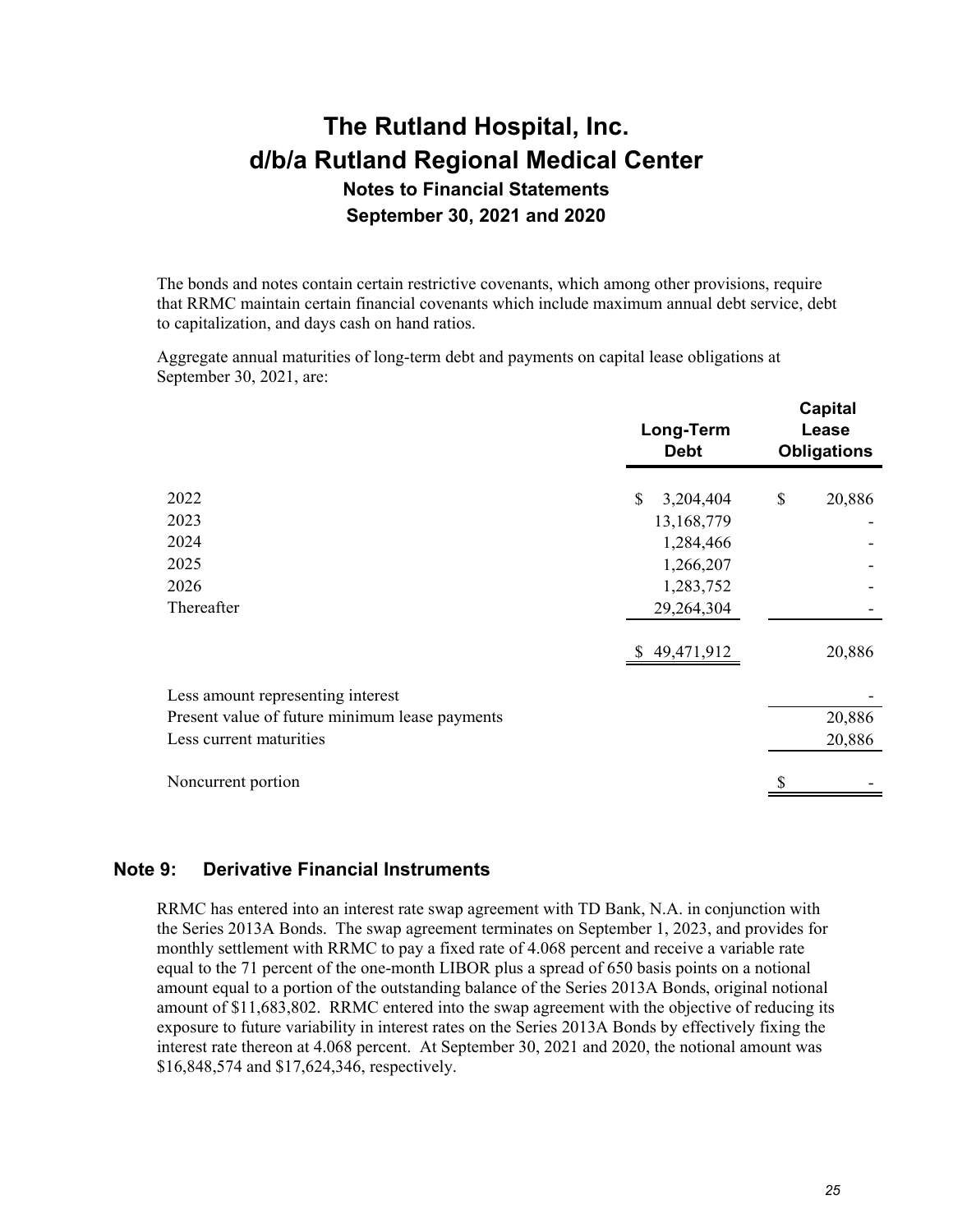RRMC had entered into an interest rate swap agreement with TD Bank, N.A. in conjunction with the 2013 note payable. The swap agreement terminated on April 1, 2021 and provided for monthly settlement with RRMC to pay a fixed rate of 4.022 percent and receive a variable rate equal to the 71 percent of the one-month LIBOR plus a spread of 650 basis points on a notional amount equal to a portion of the outstanding balance of the note payable, original notional amount of \$12,712,652. RRMC entered into the swap agreement with the objective of reducing its exposure to future variability in interest rates on the note payable by effectively fixing the interest rate thereon at 4.022 percent. The notional amount was being reduced over the term of the note payable. At September 30, 2021 and 2020, the notional amounts were \$0 and \$1,056,064, respectively.

RRMC had entered into an interest rate swap agreement with Deutsche Bank in conjunction with the Series 2010A Bonds. The swap agreement originally terminated on December 1, 2020 and provided for monthly settlement with RRMC to pay a fixed rate of 4.61 percent and receive a variable rate equal to the 69 percent of the one-month LIBOR plus a spread of 241.50 basis points on a notional amount equal to the then outstanding balance of the Series 2010A Bonds, original notional amount of \$19,100,000. RRMC entered into the swap agreement with the objective of reducing its exposure to future variability in interest rates on the Series 2010A Bonds by effectively fixing the interest rate thereon at 4.61 percent. The terms of this swap agreement were revised on September 17, 2013, with this issuance of the Series 2013A Bonds. The swap agreement was to terminate on September 1, 2023, which provided for monthly settlement with RRMC to pay a fixed rate of 4.828 percent and receive a variable rate equal to the 69 percent of the one-month LIBOR plus a spread of 241.50 basis points on a notional amount in the swap agreement. RRMC terminated this swap agreement and paid a termination fee of \$609,000 during the year ended September 30, 2021.

The table below presents certain information regarding RRMC's interest rate swap agreements designated as a fair value hedge. RRMC did not have any derivative instruments at September 30, 2021 and 2020, that were designated as hedging instruments.

|                                                        | 2021 |           |   | 2020       |  |
|--------------------------------------------------------|------|-----------|---|------------|--|
|                                                        |      |           |   |            |  |
| <b>Other Liabilities</b>                               |      |           |   |            |  |
| Fair value of interest rate swap agreements            | S    | 831,839   | S | 2,318,882  |  |
| <b>Interest Expense</b>                                |      |           |   |            |  |
| Additional interest expense incurred from interest     |      |           |   |            |  |
| rate swap agreements                                   |      | 806,863   |   | 654.495    |  |
| <b>Other Income (Expense)</b>                          |      |           |   |            |  |
| Swap termination fee                                   |      | (609,000) |   |            |  |
| Gain (loss) recognized in change in interest rate swap |      |           |   |            |  |
| agreements                                             |      | 1,487,043 |   | (278, 176) |  |
|                                                        |      |           |   |            |  |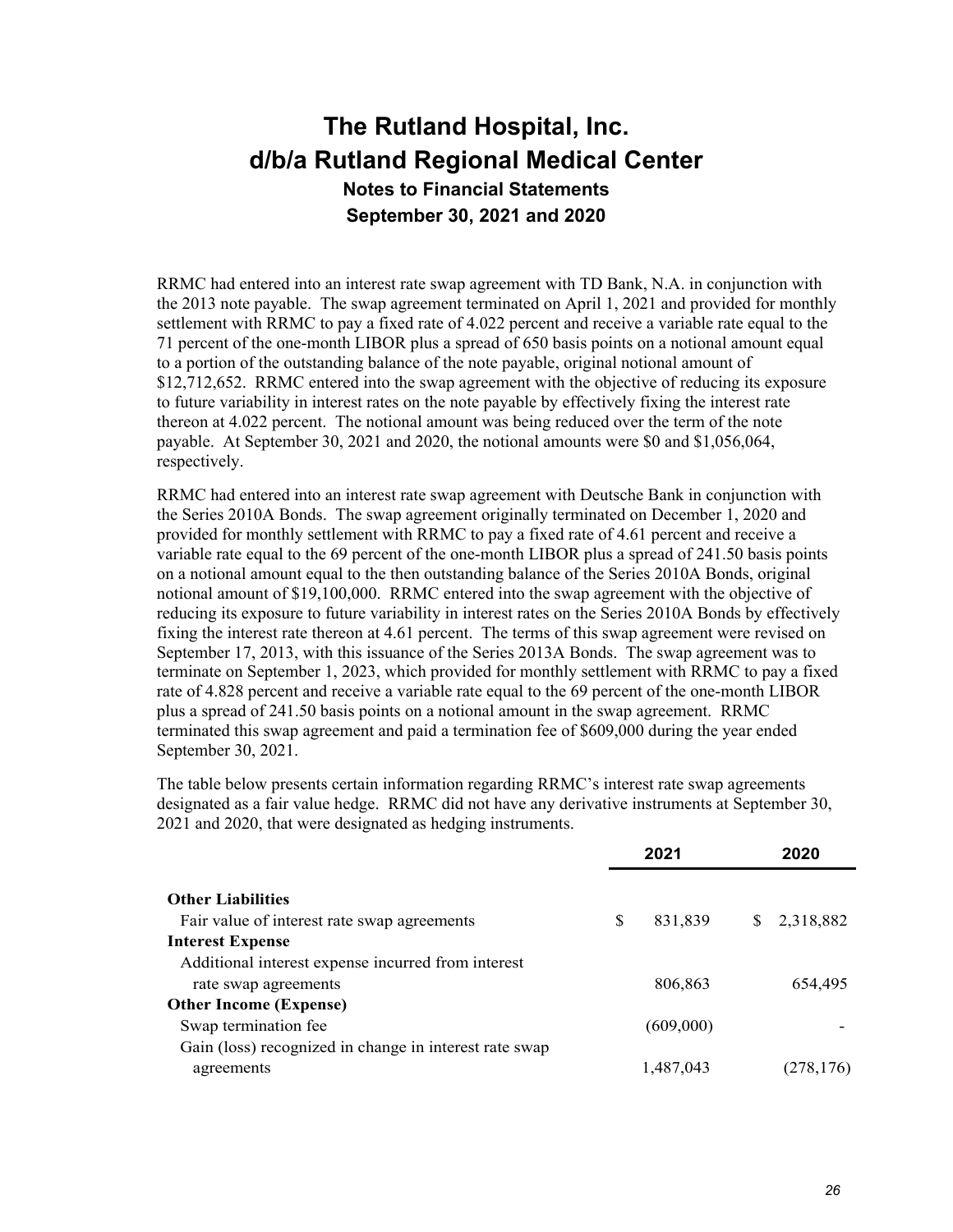# **The Rutland Hospital, Inc. d/b/a Rutland Regional Medical Center Notes to Financial Statements**

**September 30, 2021 and 2020** 

# **Note 10: Net Assets With Donor Restrictions**

Net assets with donor restrictions are available for the following purposes or periods:

|                                                   | 2021      |            | 2020      |
|---------------------------------------------------|-----------|------------|-----------|
| Subject to expenditure for specified purpose      |           |            |           |
| Capital                                           | \$        | S<br>5,050 | 23,996    |
| Special purpose endowments                        | 1,196,923 |            | 806,951   |
| Various departments and other                     |           | 617,022    | 533,827   |
|                                                   | 1,818,995 |            | 1,364,774 |
| Subject to appropriation and expenditure when a   |           |            |           |
| specified event occurs                            | 1,358,194 |            | 1,453,615 |
| Not subject to appropriation or expenditure       |           |            |           |
| Beneficial interests in perpetual trusts          | 1,356,403 |            | 1,326,446 |
| Beneficial interests in assets held by Foundation | 389,331   |            | 315,500   |
|                                                   | 1,745,734 |            | 1,641,946 |
|                                                   | 4,922,923 |            | 4,460,335 |

During the years ended September 30, 2021 and 2020, net assets of \$597,546 and \$466,351, respectively, were released from donor restrictions by incurring expenses satisfying the restricted purposes or by occurrence of the passage of time or other events specified by donors. Net assets of \$0 and \$234,200 were released from donor restriction for the purchase of capital assets during the years ended September 30, 2021 and 2020, respectively.

# **Note 11: Endowments**

RRMC's endowments consist of various individual funds established for a variety of purposes. The endowment includes both donor-restricted endowment funds and funds designated by the governing body to function as endowments (Board-designated endowment funds). As required by accounting principles generally accepted in the United States of America (GAAP), net assets associated with endowment funds, including Board-designated endowment funds, are classified and reported based on the existence or absence of donor-imposed restrictions.

RRMC's governing body has interpreted the State of Vermont Prudent Management of Institutional Funds Act (SPMIFA) and, thus, classifies amounts in its donor-restricted endowment funds as net assets with donor restrictions because those net assets are time restricted until the Board appropriates such amounts for expenditure. Most of those net assets are also subject to purpose restrictions that must be met before reclassifying those net assets to net assets without donor restrictions. RRMC's governing body has interpreted SPMIFA as not requiring the maintenance of purchasing power of the original gift amount contributed to an endowment fund,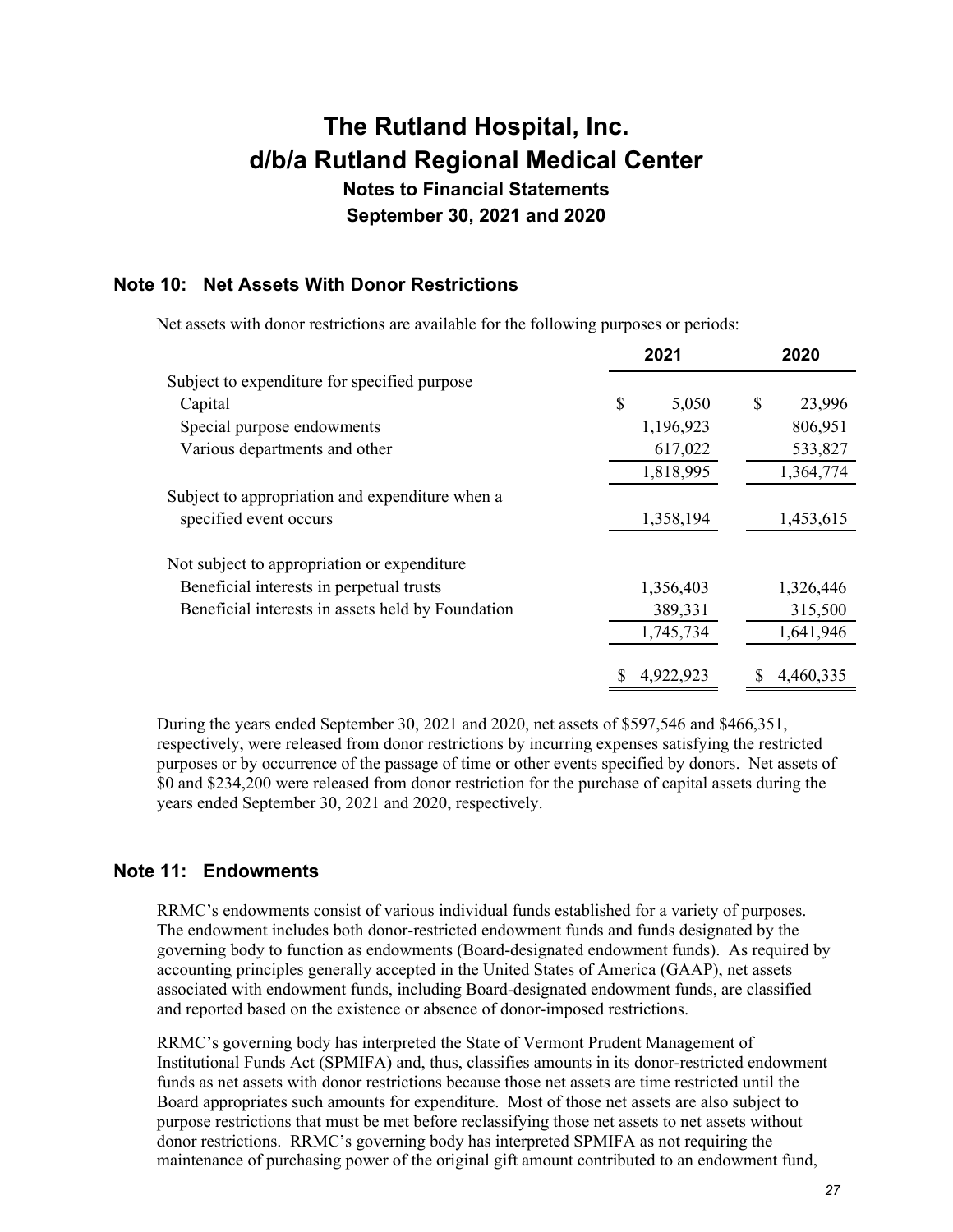unless a donor stipulates to the contrary. As a result of this interpretation, when reviewing its donor-restricted endowment funds, RRMC considers a fund to be underwater if the fair value of the fund is less than the sum of (a) the original value of initial and subsequent gift amounts donated to the fund and (b) any accumulations to the fund that are required to be maintained in perpetuity in accordance with the direction of the applicable donor gift instrument. RRMC has interpreted SPMIFA to permit spending from underwater funds in accordance with the prudent measures required under the law. In addition, in accordance with SPMIFA, RRMC considers the following factors in making a determination to appropriate or accumulate donor-restricted endowment funds:

- 1. Duration and preservation of the fund
- 2. Purposes of RRMC and the fund
- 3. General economic conditions
- 4. Possible effect of inflation and deflation
- 5. Expected total return from investment income and appreciation or depreciation of investments
- 6. Other resources of RRMC

The composition of net assets by type of endowment fund at September 30, 2021 and 2020, was:

|                                  | <b>Without</b><br>Donor<br><b>Restrictions</b>        | 2021<br><b>With Donor</b><br><b>Restrictions</b> | Total                     |
|----------------------------------|-------------------------------------------------------|--------------------------------------------------|---------------------------|
| Donor-restricted endowment funds | $\mathbb{S}$                                          | <sup>\$</sup><br>1,358,194                       | <sup>S</sup><br>1,358,194 |
| Total endowment funds            | \$                                                    | 1,358,194<br>\$                                  | \$<br>1,358,194           |
|                                  | <b>Without</b><br><b>Donor</b><br><b>Restrictions</b> | 2020<br><b>With Donor</b><br><b>Restrictions</b> | Total                     |
| Donor-restricted endowment funds | S                                                     | \$<br>1,453,615                                  | \$<br>1,453,615           |
| Total endowment funds            | \$                                                    | <sup>S</sup><br>1,453,615                        | \$<br>1,453,615           |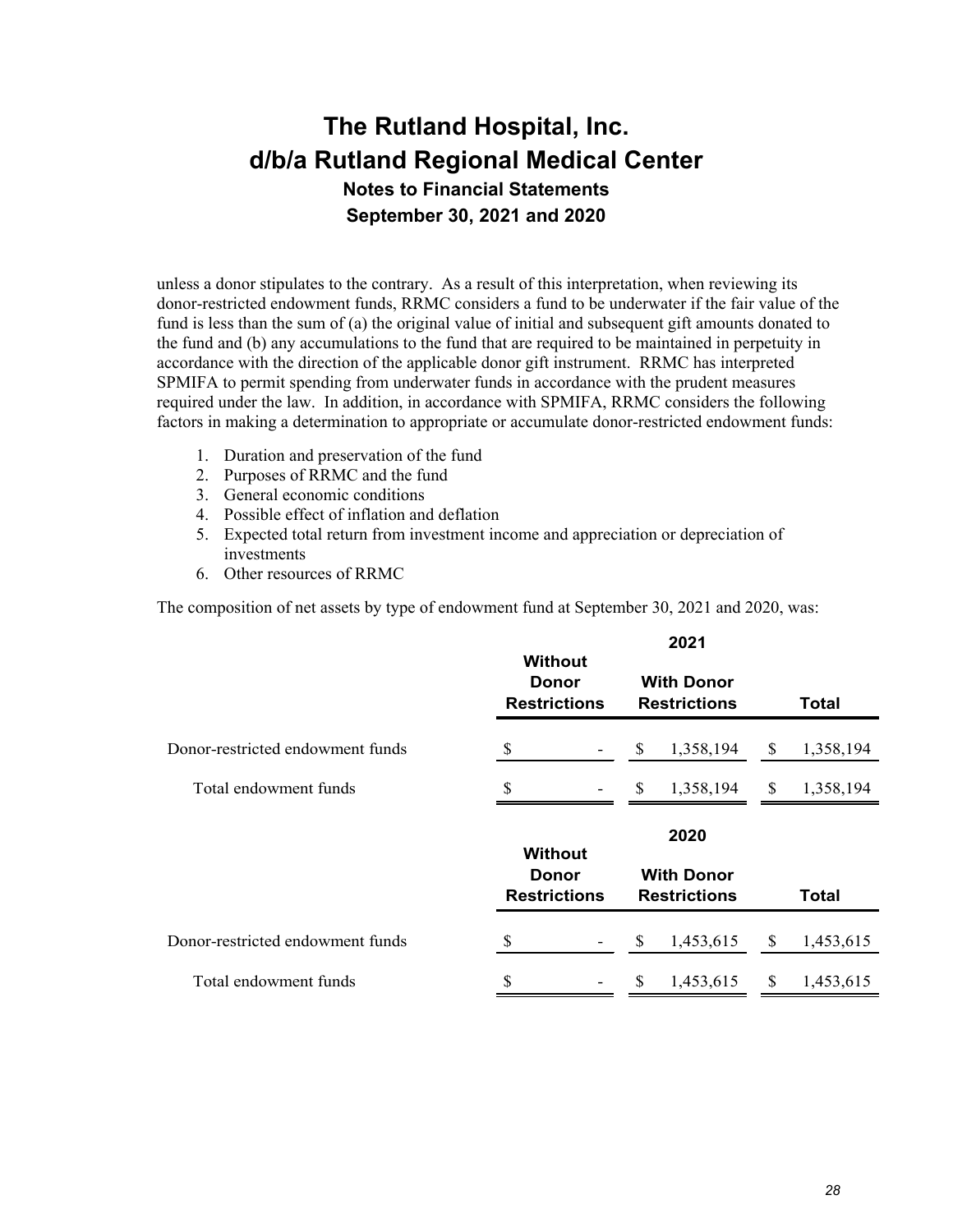Changes in endowment net assets for the years ended September 30, 2021 and 2020, were:

|                                                          | <b>Without</b>                                        | 2021                                     |      |              |
|----------------------------------------------------------|-------------------------------------------------------|------------------------------------------|------|--------------|
|                                                          | <b>Donor</b><br><b>Restrictions</b>                   | <b>With Donor</b><br><b>Restrictions</b> |      | Total        |
| Endowment net assets, beginning<br>of the year           | \$                                                    | \$<br>1,453,615                          | $\$$ | 1,453,615    |
| Investment return and net                                |                                                       |                                          |      |              |
| appreciation<br>Appropriation of endowment net assets    |                                                       | 161,287                                  |      | 161,287      |
| for expenditure                                          |                                                       | (256,708)                                |      | (256,708)    |
| Endowment net assets, end of year                        |                                                       | \$<br>1,358,194                          | \$   | 1,358,194    |
|                                                          |                                                       | 2020                                     |      |              |
|                                                          |                                                       |                                          |      |              |
|                                                          | <b>Without</b><br><b>Donor</b><br><b>Restrictions</b> | <b>With Donor</b><br><b>Restrictions</b> |      | <b>Total</b> |
| Endowment net assets, beginning<br>of the year           | \$                                                    | \$<br>1,592,292                          | \$   | 1,592,292    |
| Investment return and net<br>appreciation                |                                                       | 83,281                                   |      | 83,281       |
| Appropriation of endowment<br>net assets for expenditure |                                                       | (221, 958)                               |      | (221, 958)   |

From time to time, the fair value of assets associated with individual donor-restricted endowment funds may fall below the level RRMC is required to retain as a fund of perpetual duration pursuant to donor stipulation or SPMIFA. In accordance with GAAP, deficiencies of this nature are reported in net assets without restriction and aggregated \$0 at September 30, 2021 and 2020. These deficiencies resulted from unfavorable market fluctuations that occurred shortly after investment of new permanently restricted contributions and continued appropriation for certain purposes that was deemed prudent by the governing body.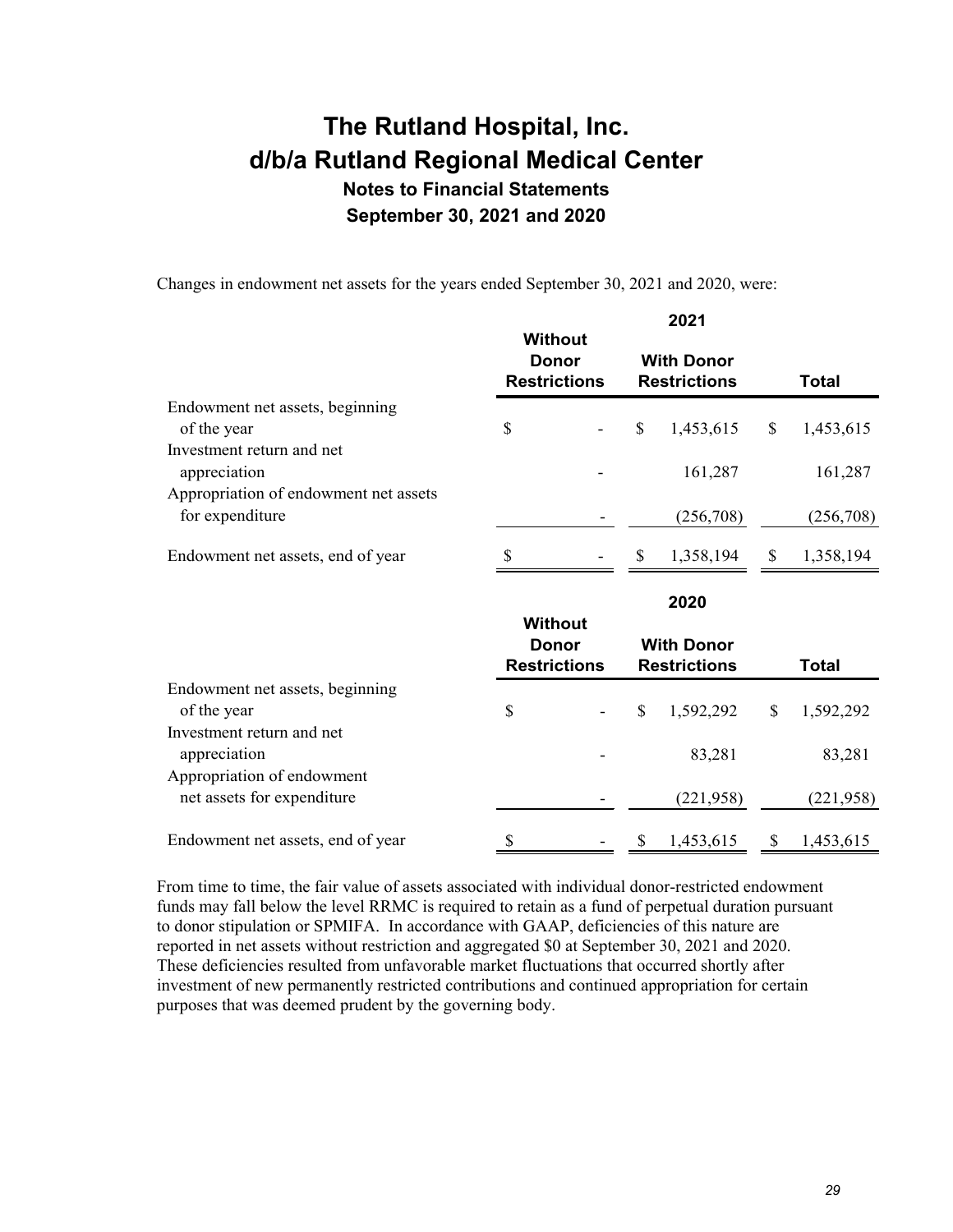RRMC has adopted investment and spending policies for endowment assets that attempt to provide a predictable stream of funding to programs and other items supported by its endowment while seeking to maintain the purchasing power of the endowment. Endowment assets include those assets of donor-restricted endowment funds RRMC must hold in perpetuity or for donor-specified periods, as well as those of Board-designated endowment funds. Under RRMC's policies, the primary investment goal is generation of income. RRMC expects its endowment funds to provide an average rate of return of approximately 5 percent gross of fees annually over time. Actual returns in any given year may vary from this amount.

To satisfy its long-term rate of return objectives, RRMC relies on a total return strategy in which investment returns are achieved through both current yield (investment income such as dividends and interest) and capital appreciation (both realized and unrealized). RRMC targets a diversified asset allocation that places a greater emphasis on equity-based investments to achieve its long-term return objectives within prudent risk constraints.

## **Note 12: Liquidity and Availability**

RRMC's financial assets available within one year of the balance sheet date for general expenditures are:

|                                                                | 2021             | 2020             |
|----------------------------------------------------------------|------------------|------------------|
| Financial assets at year-end                                   |                  |                  |
| Cash and cash equivalents                                      | \$<br>46,507,969 | 54,980,026<br>S. |
| Patient accounts receivable, net                               | 22,569,942       | 24,324,318       |
| Other receivables                                              | 7,606,762        | 8,723,360        |
| Assets limited as to use                                       | 179,698,323      | 152,968,920      |
| Pledges receivable                                             | 768              | 31,356           |
| Due from affiliates                                            | 3,411,634        | 3,081,168        |
| Total financial assets                                         | 259,795,398      | 244,109,148      |
| Less amounts not available to be used within one year          |                  |                  |
| Pledges receivable                                             |                  | 10,196           |
| Funds held by trustees                                         | 2,435,970        | 1,747,409        |
| Donor restricted with liquidity horizons greater than one year | 4,913,338        | 4,431,806        |
| Financial assets not available to be used within one year      | 7,349,308        | 6,189,411        |
| Financial assets available to meet general                     |                  |                  |
| expenditures within one year                                   | \$252,446,090    | \$237,919,737    |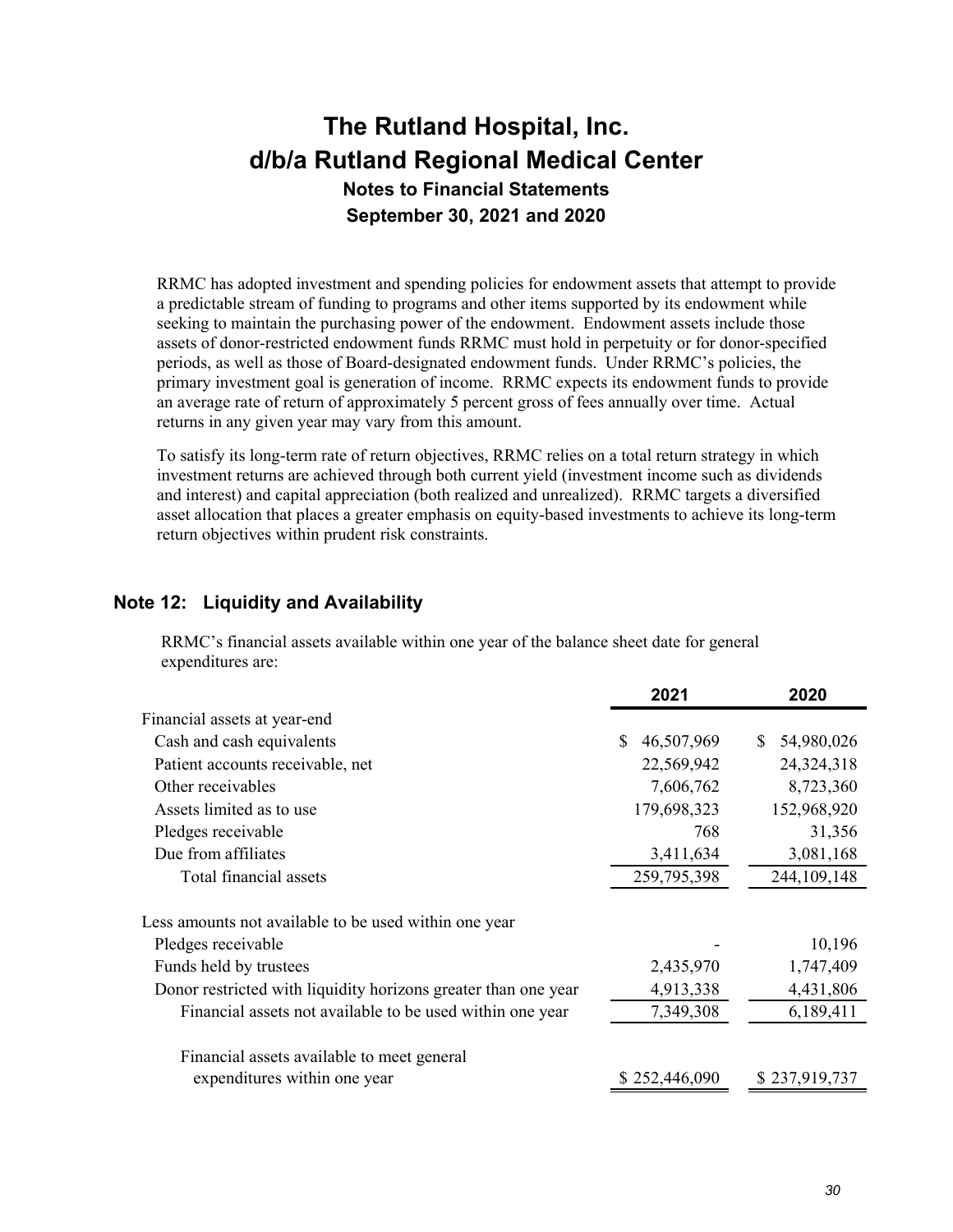RRMC has certain Board-designated assets limited to use which are available for general expenditure within one year in the normal course of operations. Accordingly, these assets have been included in the qualitative information above for financial assets to meet general expenditures within one year. RRMC has other assets limited to use for donor-restricted purposes and for workers' compensation. In addition, certain other Board-designated assets are designated for future capital expenditures and an operating reserve. These assets limited to use, which are more fully described in *Notes 1* and 4, are not available for general expenditure within the next year. However, the Board-designated amounts could be made available, if necessary.

RRMC also has line of credit agreements (*Note 7*) to support liquidity, as needed.

### **Note 13: Charity Care**

The costs of charity care provided under RRMC's charity care policy were approximately \$2,401,000 and \$2,452,000 for 2021 and 2020, respectively. The cost of charity care is estimated by applying the ratio of cost to gross charges to the gross uncompensated charges.

### **Note 14: Functional Expenses**

RRMC provides general health care services to residents within its geographic area. Certain costs attributable to more than one function have been allocated among the health care services, general and administrative, and fundraising functional expense classifications based on the direct assignment, expenses, and other methods. The following schedule presents the natural classification of expenses by function as follows:

|                               | 2021               |                        |                    |                     |  |
|-------------------------------|--------------------|------------------------|--------------------|---------------------|--|
|                               | <b>Health Care</b> | General and            | <b>Fundraising</b> |                     |  |
|                               | <b>Services</b>    | <b>Administrative</b>  | <b>Expenses</b>    | <b>Total</b>        |  |
| Salaries and wages            | S<br>130,300,070   | \$<br>14,566,624       | S<br>320,644       | 145, 187, 338<br>S  |  |
| Employee benefits             | 29,272,374         | 3,272,452              | 72,034             | 32,616,860          |  |
| Total personnel expenses      | 159,572,444        | 17,839,076             | 392,678            | 177,804,198         |  |
| Supplies and other            | 67,009,719         | 45,678,642             | 78,329             | 112,766,690         |  |
| Depreciation and amortization | 10,876,688         | 1,742,340              | 14,263             | 12,633,291          |  |
| Interest                      | 1,017,414          | 162,980                | 1,334              | 1,181,728           |  |
| Total expenses                | 238,476,265        | <b>S</b><br>65,423,038 | 486,604            | 304, 385, 907<br>S. |  |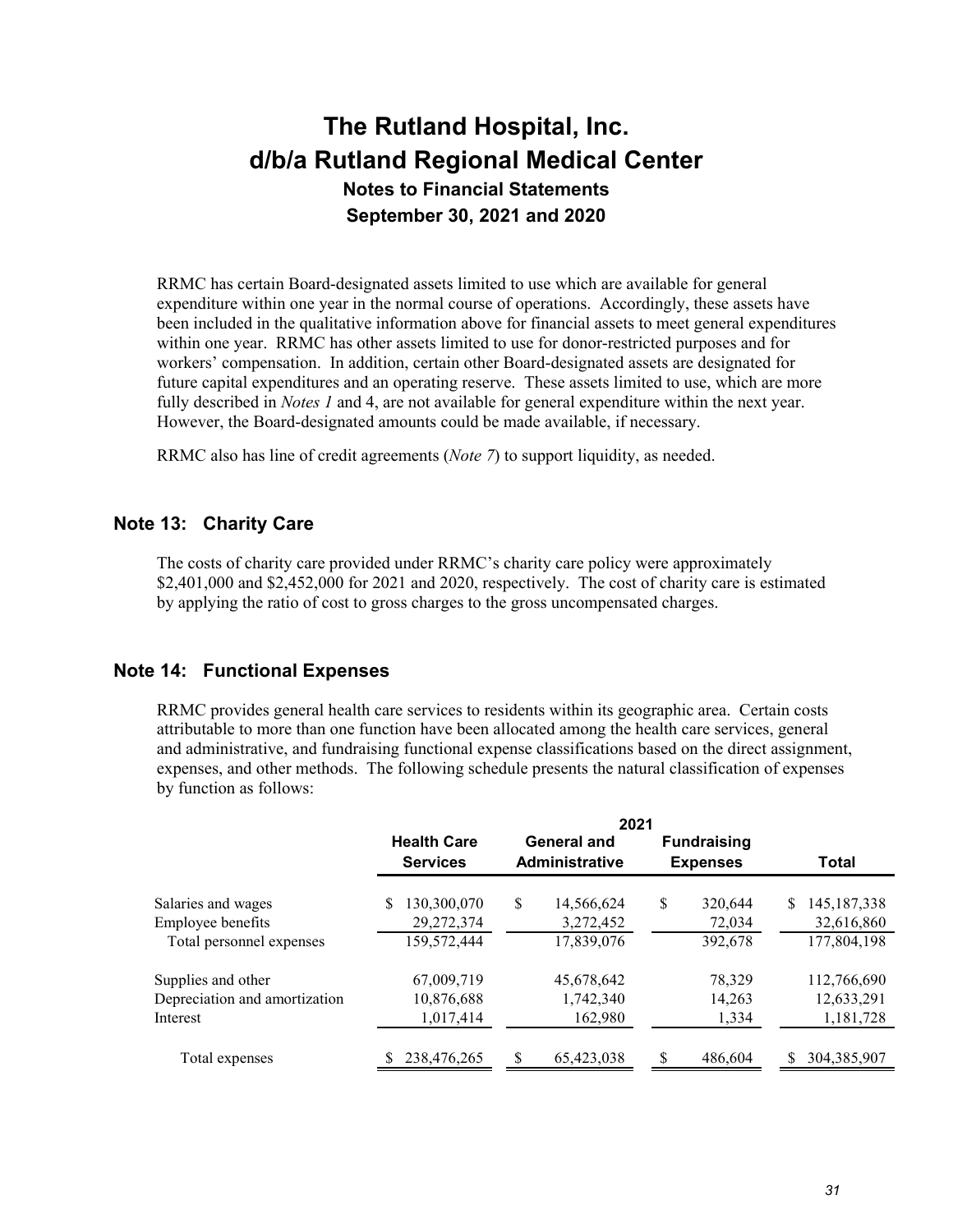# **The Rutland Hospital, Inc. d/b/a Rutland Regional Medical Center**

**Notes to Financial Statements September 30, 2021 and 2020** 

|                               | 2020                                  |                                      |                                       |                   |  |
|-------------------------------|---------------------------------------|--------------------------------------|---------------------------------------|-------------------|--|
|                               | <b>Health Care</b><br><b>Services</b> | General and<br><b>Administrative</b> | <b>Fundraising</b><br><b>Expenses</b> | Total             |  |
| Salaries and wages            | 116,097,474<br>S                      | S<br>21,883,239                      | \$<br>272,686                         | 138,253,399<br>\$ |  |
| Employee benefits             | 24,943,105                            | 7,672,476                            | 58,586                                | 32,674,167        |  |
| Total personnel expenses      | 141,040,579                           | 29,555,715                           | 331,272                               | 170,927,566       |  |
| Supplies and other            | 59, 357, 733                          | 37,105,693                           | 63,728                                | 96,527,154        |  |
| Depreciation and amortization | 11,054,890                            | 1,540,706                            | 16,965                                | 12,612,561        |  |
| Interest                      | 1,123,864                             | 156,631                              | 1,725                                 | 1,282,220         |  |
| Total expenses                | 212,577,066                           | S<br>68, 358, 745                    | 413,690                               | 281,349,501<br>\$ |  |

## **Note 15: Operating Leases**

Rental expense under operating lease agreements totaled \$1,687,428 and \$1,712,479 for the years ended September 30, 2021 and 2020, respectively.

# **Note 16: Significant Commitments**

#### *Service Agreement*

RRMC and Cerner Corporation (Cerner) have entered into a strategic information technology service agreement. Cerner has assumed operational and administrative responsibilities for RRMC's information technology environment and services, including remote hosting, monitoring, and system performance capabilities. The agreement is effective through December 31, 2029. At the end of the initial term, the agreement will automatically renew in one-year increments. The payments on these agreements are recognized as expense when incurred.

Future minimum payments required under these agreements at September 30, 2021, are summarized as follows:

| 2022 | 13,260,405 |
|------|------------|
| 2023 | 13,279,278 |
| 2024 | 12,757,254 |
| 2025 | 12,743,190 |
| 2026 | 43,068,438 |
|      |            |
|      | 95,108,565 |

Expenses under this agreement totaled \$12,710,181 and \$12,715,263 for the years ended September 30, 2021 and 2020, respectively.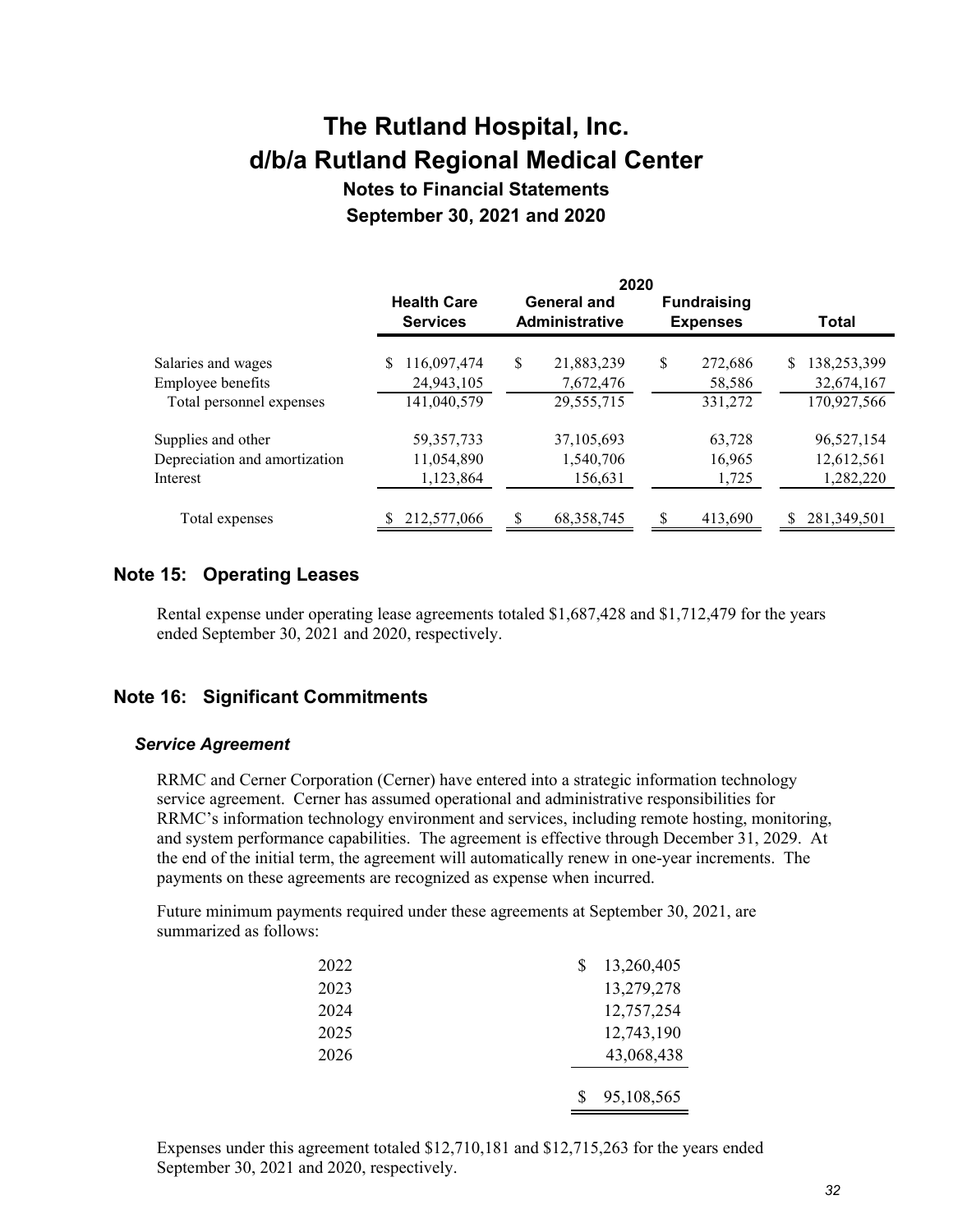# **Note 17: Pension Plans**

### *Defined Benefit Plans*

RRMC has a noncontributory defined benefit pension plan and had a defined benefit postretirement health care plan covering all employees who meet the eligibility requirements. RRMC's funding policy is to make the minimum annual contribution that is required by applicable regulations, plus such amounts as RRMC may determine to be appropriate from time to time. RRMC expects to contribute \$0 to the defined benefit pension plan in 2021. For the year ended September 30, 2020, RRMC completed its obligations related to the defined benefit post retirement plan and will no longer be required to fund future obligations of the plan.

Effective January 1, 2006, RRMC's defined benefit pension plan was frozen and stopped accruing benefits. All employees in the defined benefit plan were enrolled into RRMC's newly established tiered contribution plan.

RRMC uses a September 30 measurement date for the plans. Information about the plan's funded status follows:

|                           | <b>Pension Benefits</b> |                  |  |  |
|---------------------------|-------------------------|------------------|--|--|
|                           | 2021                    | 2020             |  |  |
|                           |                         |                  |  |  |
| Benefit obligation        | \$127,493,404           | \$139,037,150    |  |  |
| Fair value of plan assets | 135,088,197             | 141,818,596      |  |  |
|                           |                         |                  |  |  |
| Funded status             | 7,594,793<br><b>S</b>   | 2,781,446<br>-SS |  |  |
|                           |                         |                  |  |  |

Assets and liabilities recognized in the balance sheets:

|                  | <b>Pension Benefits</b> |           |      |                           |  |
|------------------|-------------------------|-----------|------|---------------------------|--|
|                  | 2021                    |           | 2020 |                           |  |
|                  |                         |           |      |                           |  |
| Noncurrent asset |                         | 7,594,793 |      | $\frac{1}{2}$ , 2,781,446 |  |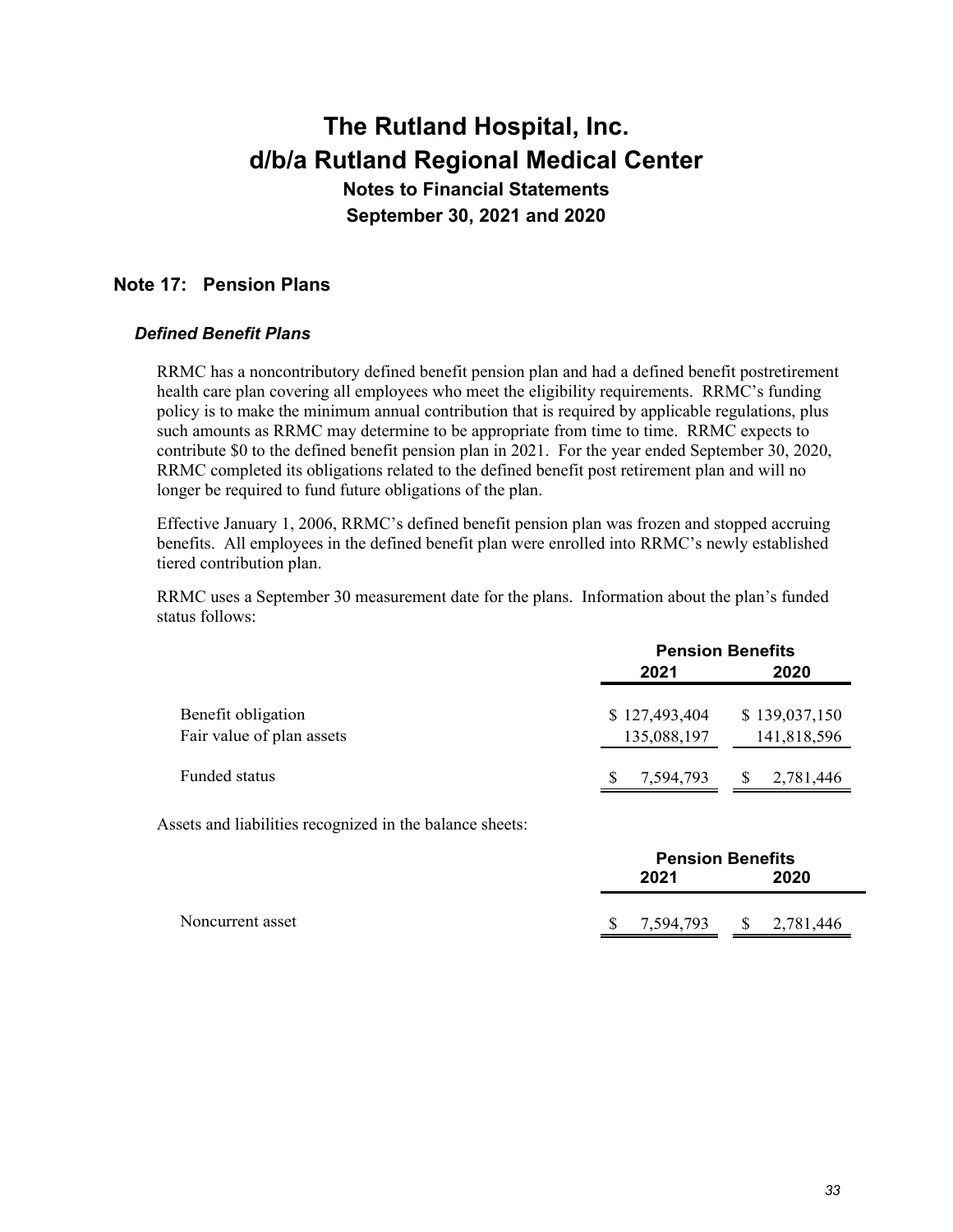Amounts recognized in net assets without restriction not yet recognized as components of net periodic benefit cost consist of:

|          | <b>Pension Benefits</b> |               |  |
|----------|-------------------------|---------------|--|
|          | 2021                    | 2020          |  |
| Net loss | \$24,545,588            | \$ 28,739,697 |  |
|          |                         |               |  |

The accumulated benefit obligation for the defined benefit pension plan was \$139,037,150 and \$130,156,649 at September 30, 2021 and 2020, respectively.

Other significant balances and costs are:

| <b>Pension Benefits</b> |           |      |                              |
|-------------------------|-----------|------|------------------------------|
| 2021                    |           | 2020 |                              |
|                         |           |      |                              |
|                         |           |      |                              |
|                         |           |      | 500,000                      |
|                         | 8,915,942 |      | 6,237,286                    |
|                         |           |      | $(619,238)$ \$ $(1,666,875)$ |

The following amounts have been recognized in the statements of operations and changes in net assets for the years ended September 30, 2021 and 2020:

|                                   | <b>Pension Benefits</b> |             |    |           |
|-----------------------------------|-------------------------|-------------|----|-----------|
|                                   |                         | 2021        |    | 2020      |
| Amounts arising during the period |                         |             |    |           |
| Net loss (gain)                   | $S^{\pm}$               | (2,666,529) | -S | 3,292,083 |
| Amortization of net loss          |                         | 1,527,580   |    | 1,384,056 |

The estimated net loss for the defined benefit pension plan that will be amortized from net assets without restriction into net periodic benefit cost over the next fiscal year is \$1,372,732.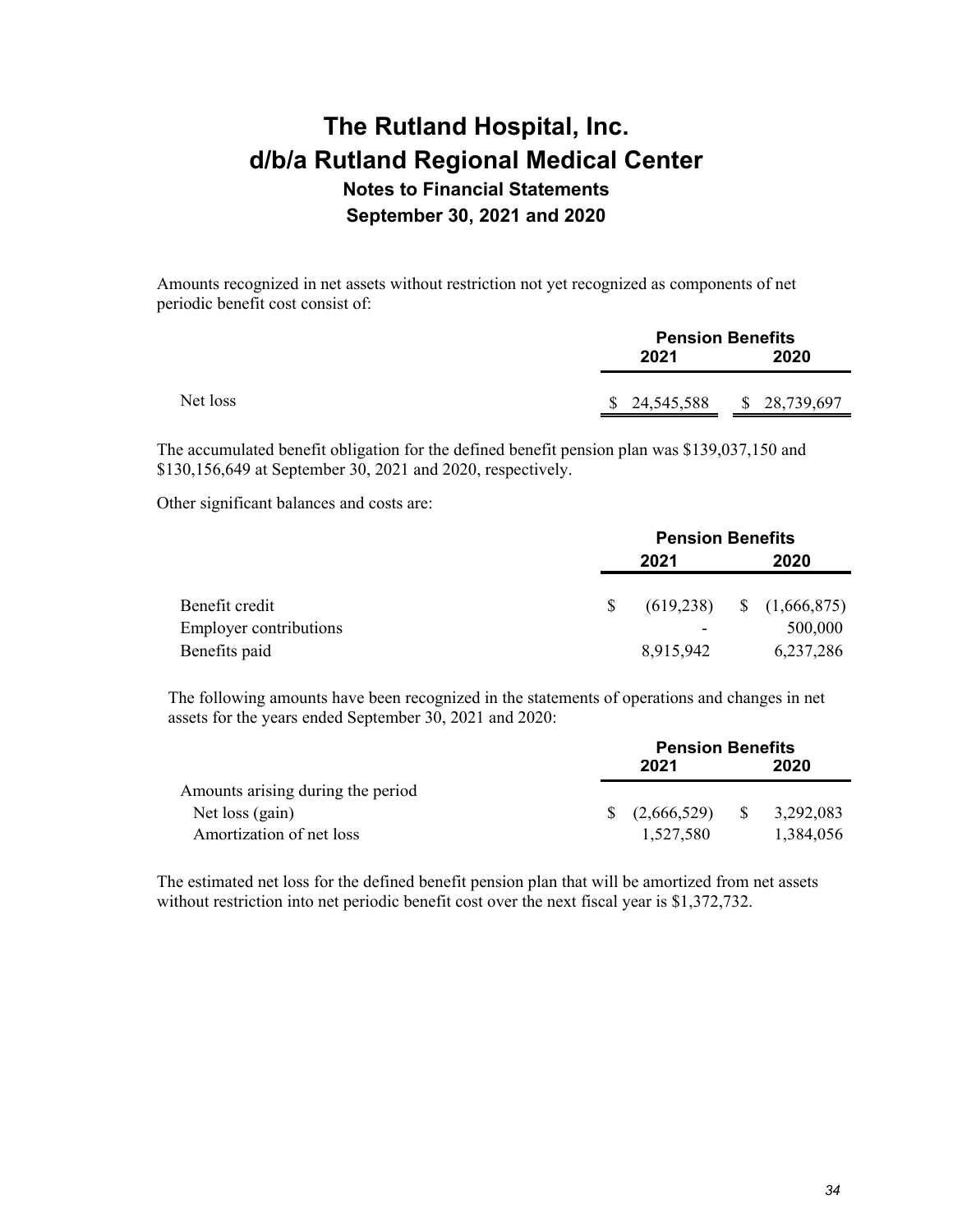# **The Rutland Hospital, Inc. d/b/a Rutland Regional Medical Center Notes to Financial Statements**

**September 30, 2021 and 2020** 

Significant assumptions include:

|                                                | <b>Pension Benefits</b> |          |  |
|------------------------------------------------|-------------------------|----------|--|
|                                                | 2021                    | 2020     |  |
| Weighted average assumptions used to determine |                         |          |  |
| benefit obligations                            |                         |          |  |
| Discount rate                                  | 2.75%                   | 2.50%    |  |
| Rate of compensation increase                  | N/A                     | N/A      |  |
| Weighted average assumptions used to determine |                         |          |  |
| benefit costs                                  |                         |          |  |
| Discount rate                                  | $2.50\%$                | $3.25\%$ |  |
| Expected return on plan assets                 | $4.00\%$                | 5.50%    |  |

RRMC has estimated the long-term rate of return on plan assets based primarily on historical returns on plan assets, adjusted for changes in target portfolio allocations and recent changes in long-term interest rates based on publicly available information.

The following benefit payments, which reflect expected future service, as appropriate, are expected to be paid as of September 30, 2021:

|               | <b>Pension</b><br><b>Benefits</b> |  |
|---------------|-----------------------------------|--|
| 2022          | \$<br>7,123,983                   |  |
| 2023          | 7,315,108                         |  |
| 2024          | 7,455,107                         |  |
| 2025          | 7,550,727                         |  |
| 2026          | 7,645,451                         |  |
| $2027 - 2031$ | 37,813,735                        |  |

#### *Pension Plan Assets*

Following is a description of the valuation methodologies used for pension plan assets measured at fair value on a recurring basis and recognized in the accompanying balance sheets, as well as the general classification of pension plan assets pursuant to the valuation hierarchy.

Where quoted market prices are available in an active market, plan assets are classified within Level 1 of the valuation hierarchy. Level 1 plan assets include common trust funds invested in equity securities. If quoted market prices are not available, then fair values are estimated by using pricing models, quoted prices of plan assets with similar characteristics, or discounted cash flows. Level 2 plan assets include common trust funds invested in fixed income securities. In certain cases where Level 1 or Level 2 inputs are not available, plan assets are classified within Level 3 of the hierarchy.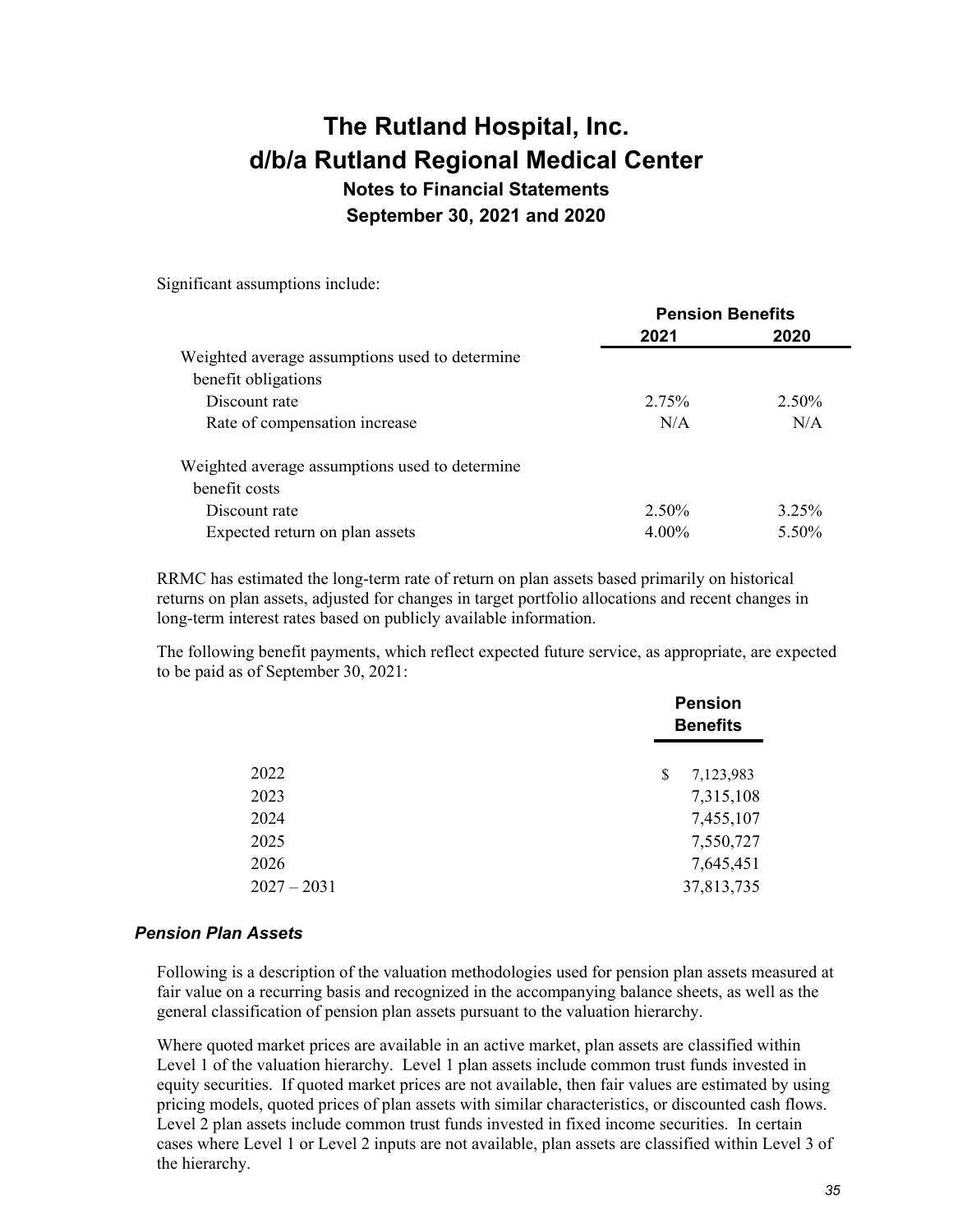The fair values of RRMC's pension plan assets at September 30, 2021 and 2020, by asset class are as follows:

|                         |                   | <b>Fair Value Measurements Using</b>                                                                      |                                                                                       |                                                           |  |
|-------------------------|-------------------|-----------------------------------------------------------------------------------------------------------|---------------------------------------------------------------------------------------|-----------------------------------------------------------|--|
|                         | <b>Fair Value</b> | <b>Quoted Prices</b><br>in Active<br><b>Markets for</b><br><b>Identical</b><br><b>Assets</b><br>(Level 1) | <b>Significant</b><br><b>Other</b><br><b>Observable</b><br><b>Inputs</b><br>(Level 2) | Significant<br>Unobservable<br><b>Inputs</b><br>(Level 3) |  |
|                         |                   |                                                                                                           | 2021                                                                                  |                                                           |  |
| Investments             |                   |                                                                                                           |                                                                                       |                                                           |  |
| Money market funds      | \$<br>1,912,117   | \$<br>1,912,117                                                                                           | \$                                                                                    | \$                                                        |  |
| Mutual funds - equity   | 13,135,120        | 13,135,120                                                                                                |                                                                                       |                                                           |  |
| Mutual funds - fixed    | 106,513,889       | 106,513,889                                                                                               |                                                                                       |                                                           |  |
| Mutual funds - balanced | 13,527,071        | 13,527,071                                                                                                |                                                                                       |                                                           |  |
| Total                   | 135,088,197       | 135,088,197<br>S                                                                                          | \$                                                                                    | S                                                         |  |
|                         |                   |                                                                                                           | 2020                                                                                  |                                                           |  |
| Investments             |                   |                                                                                                           |                                                                                       |                                                           |  |
| Money market funds      | \$<br>1,439,717   | \$<br>1,439,717                                                                                           | \$                                                                                    | \$                                                        |  |
| Mutual funds - equity   | 14, 143, 856      | 14, 143, 856                                                                                              |                                                                                       |                                                           |  |
| Mutual funds - fixed    | 126,235,023       | 126,235,023                                                                                               |                                                                                       |                                                           |  |
| Total                   | 141,818,596<br>S. | 141,818,596<br>\$                                                                                         | \$                                                                                    | \$                                                        |  |

Plan assets are held by a bank-administered trust fund, which invests the plan assets in accordance with the provisions of the plan agreement. The plan agreements permit investment in common stocks, corporate bonds and debentures, U.S. government securities, certain insurance contracts, real estate, and other specified investments, based on certain target allocation percentages.

Plan assets are rebalanced quarterly. The postretirement health care plan is conducted on a pay-asyou-go basis, thus there are no assets available for investment. At September 30, 2021 and 2020, plan assets by category are as follows:

|                           | <b>Pension Benefits</b> |       |  |
|---------------------------|-------------------------|-------|--|
|                           | 2021                    | 2020  |  |
| Equity securities         | $10\%$                  | 10%   |  |
| Debt securities           | 79%                     | 89%   |  |
| Balanced securities       | $10\%$                  | $0\%$ |  |
| Cash and cash equivalents | $1\%$                   | $1\%$ |  |
|                           | 100%                    | 100%  |  |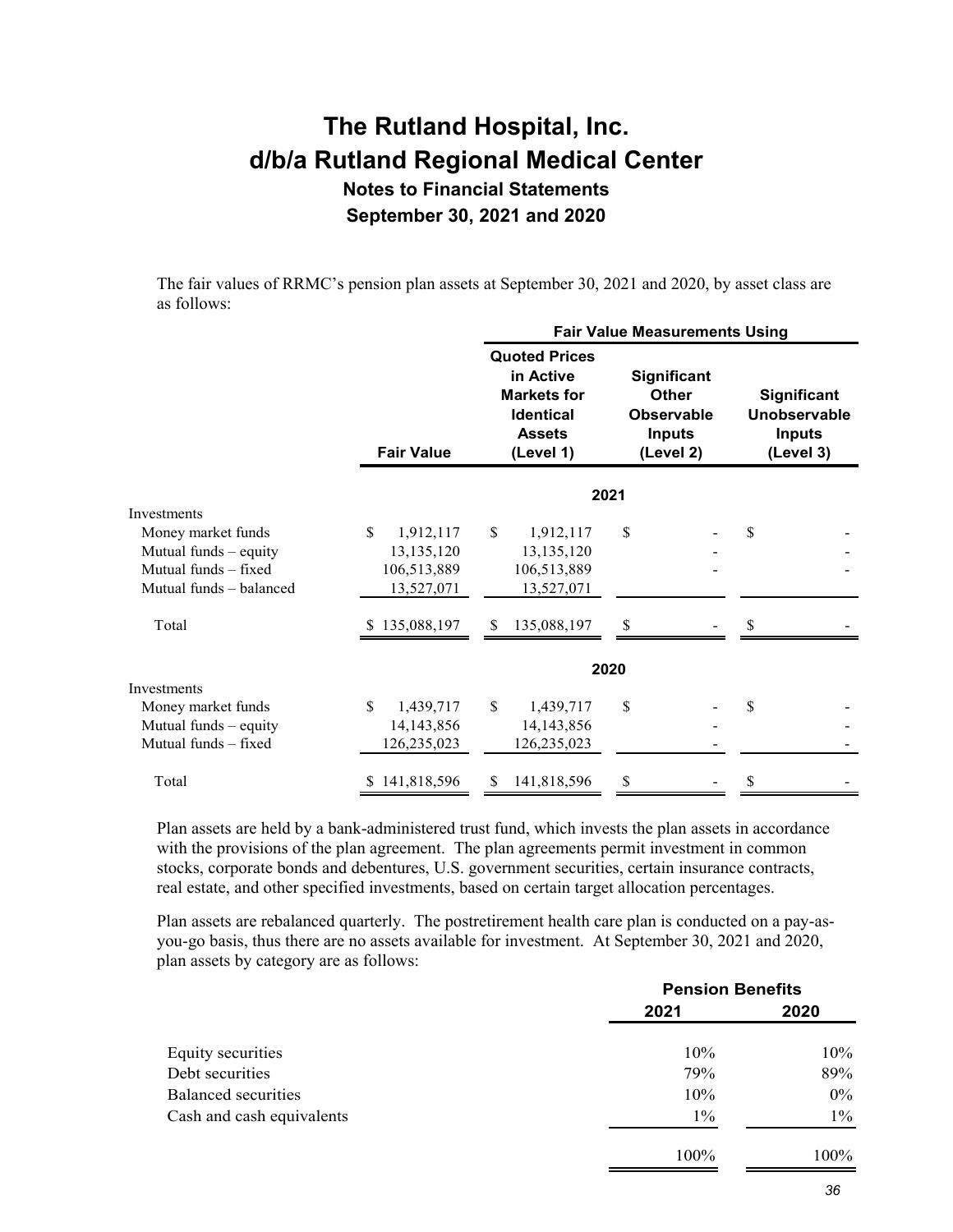### *Defined Contribution Plan*

RRMC has a defined contribution plan which they contribute to the plan on behalf of each eligible employee a percentage of employee's eligible compensation based on age and years of service to the plan, as follows:

| <b>Combined Age and Years of Service</b> | <b>Percentage of Compensation</b> |  |  |  |  |
|------------------------------------------|-----------------------------------|--|--|--|--|
| Less than 40 years                       | $4\%$                             |  |  |  |  |
| $40 - 59$ years                          | 6%                                |  |  |  |  |
| $60 - 79$ years                          | 8%                                |  |  |  |  |
| $80 + \text{years}$                      | 10%                               |  |  |  |  |

For employees hired on or after April 4, 2004, RRMC contributes to the plan on behalf of each eligible employee an amount equal to 4 percent of the eligible employee's compensation.

#### *403(b) Plan – Employer Matching Contributions*

Employees may elect to contribute from 1 percent to 100 percent of their compensation to the tax sheltered 403(b) plan. Employer matching contributions are made equal to 25 percent of a participant's contribution to the plan, up to a maximum of 1 percent compensation for all employees.

Pension plan expense for these two plans for the years ended September 30, 2021 and 2020, was \$5,780,789 and \$5,628,189, respectively.

### **Note 18: Executive Option Plan**

Prior to 2002, RRMC offered an Executive Option Plan for certain senior management and employed physicians. Through the plan, administered under Section 83 of the Internal Revenue Code, a designated group of employees is granted options to purchase shares, through salary reduction, of one or more mutual funds at a price that is equal to a specified percentage of the fair value of the shares on the date of the exercise. During 2002, contributions to the plan were frozen and no future options are expected to be granted. At September 30, 2021 and 2020, plan assets amounted to \$2,570,174 and \$2,069,303, respectively.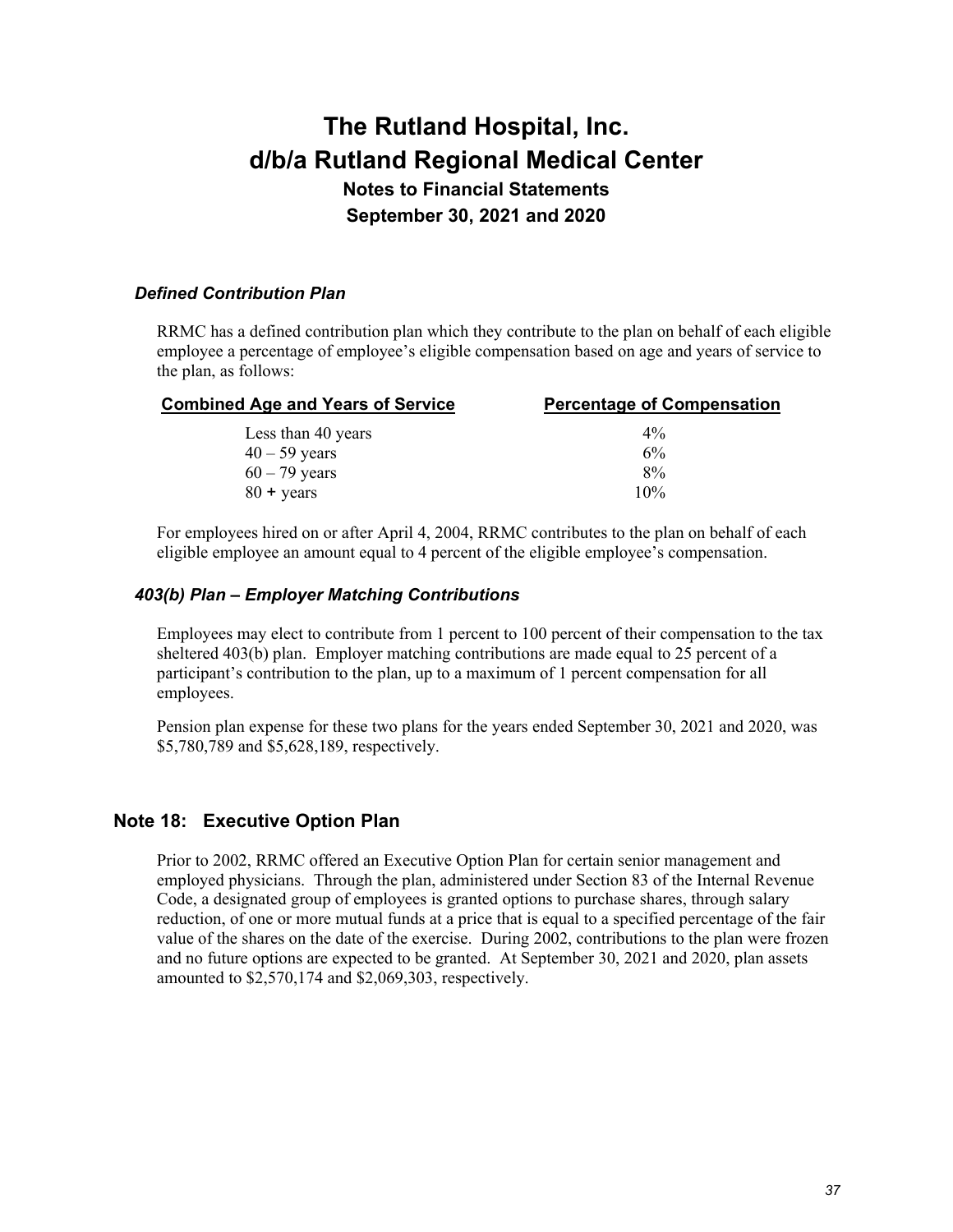### **Note 19: Related Party Transactions**

A receivable from RRHS, RRMC's parent organization, of \$3,391,055 and \$3,081,168 is recorded at September 30, 2021 and 2020, respectively. RRMC has advanced RRHS funds to cover operating expenses.

## **Note 20: Community Health Centers of the Rutland Region, Inc.**

Effective December 1, 2013, RRHS entered into an agreement to provide Community Health Centers of the Rutland Region, Inc. a community benefit grant over a period of fifty-eight months from December 1, 2013, to September 30, 2018. The agreement was renewed during the year ended September 30, 2019, for a period of thirty-six months from October 1, 2018, to September 20, 2021, and then was extended through December 31, 2021. These payments are being made monthly and range from \$20,123 to \$21,348 for a total grant of \$746,364.

For the years ended September 30, 2021 and 2020, \$256,176 and \$248,712, respectively, was expended for the grant award from RRMC and is included in RRMC's general operating expenses.

### **Note 21: Disclosures About Fair Value of Financial Instruments**

Fair value is the price that would be received to sell an asset or paid to transfer a liability in an orderly transaction between market participants at the measurement date. Fair value measurements must maximize the use of observable inputs and minimize the use of unobservable inputs. There is a hierarchy of three levels of inputs that may be used to measure fair value:

- Level 1 Quoted prices in active markets for identical assets or liabilities.
- Level 2 Observable inputs other than Level 1 prices, such as quoted prices for similar assets or liabilities; quoted prices in markets that are not active; or other inputs that are observable or can be corroborated by observable market data for substantially the full term of the assets or liabilities.
- Level 3 Unobservable inputs supported by little or no market activity and are significant to the fair value of the assets or liabilities.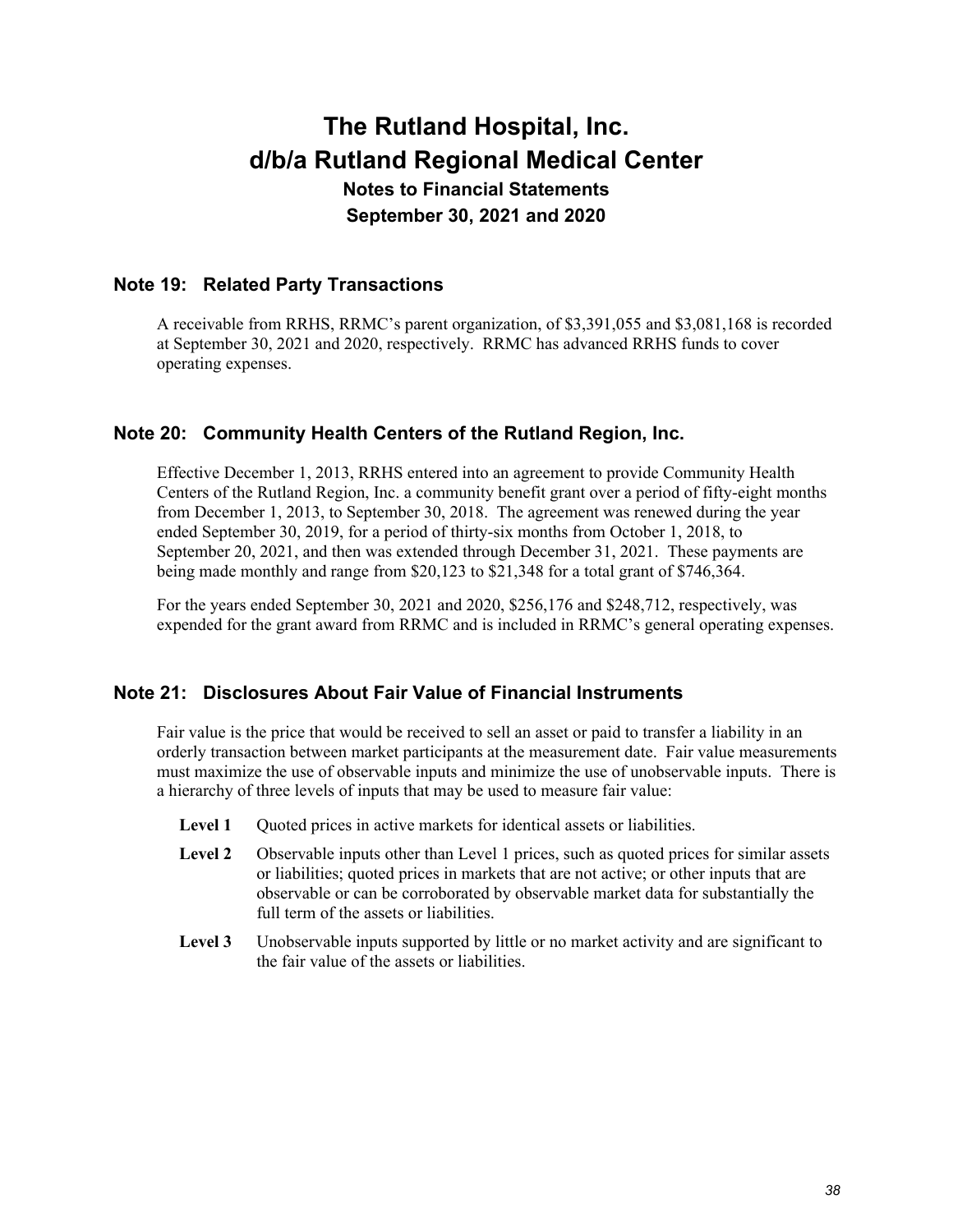# **The Rutland Hospital, Inc. d/b/a Rutland Regional Medical Center Notes to Financial Statements**

**September 30, 2021 and 2020** 

#### *Recurring Measurements*

The following table presents the fair value measurements of assets and liabilities recognized in the accompanying balance sheets measured at fair value on a recurring basis and the level within the fair value hierarchy in which the fair value measurements fall at September 30, 2021 and 2020:

|                               |                   |    | <b>Fair Value Measurements Using</b>                                                            |    |                                                                                |    |                                                           |  |
|-------------------------------|-------------------|----|-------------------------------------------------------------------------------------------------|----|--------------------------------------------------------------------------------|----|-----------------------------------------------------------|--|
|                               | <b>Fair Value</b> |    | <b>Quoted Prices</b><br>in Active<br><b>Markets for</b><br><b>Identical Assets</b><br>(Level 1) |    | Significant<br><b>Other</b><br><b>Observable</b><br><b>Inputs</b><br>(Level 2) |    | Significant<br>Unobservable<br><b>Inputs</b><br>(Level 3) |  |
| <b>September 30, 2021</b>     |                   |    |                                                                                                 |    |                                                                                |    |                                                           |  |
| <b>Investments</b>            |                   |    |                                                                                                 |    |                                                                                |    |                                                           |  |
| Money market funds            | 3,254,317<br>\$.  | \$ | 3,254,317                                                                                       | \$ |                                                                                | \$ |                                                           |  |
| Mutual funds - equity         | 107,340,620       |    | 107,340,620                                                                                     |    |                                                                                |    |                                                           |  |
| Mutual funds - fixed          | 68, 687, 416      |    | 68, 687, 416                                                                                    |    |                                                                                |    |                                                           |  |
| Interest in assets of Vermont |                   |    |                                                                                                 |    |                                                                                |    |                                                           |  |
| <b>Community Foundation</b>   | 389,331           |    |                                                                                                 |    |                                                                                |    | 389,331                                                   |  |
| Interest rate swap agreements | (831, 839)        |    |                                                                                                 |    | (831, 839)                                                                     |    |                                                           |  |
| <b>September 30, 2020</b>     |                   |    |                                                                                                 |    |                                                                                |    |                                                           |  |
| <b>Investments</b>            |                   |    |                                                                                                 |    |                                                                                |    |                                                           |  |
| Money market funds            | 2,193,031<br>S.   | \$ | 2,193,031                                                                                       | \$ |                                                                                | \$ |                                                           |  |
| Mutual funds $-$ equity       | 91,523,495        |    | 91,523,495                                                                                      |    |                                                                                |    |                                                           |  |
| Mutual funds - fixed          | 58,908,281        |    | 58,908,281                                                                                      |    |                                                                                |    |                                                           |  |
| Interest in assets of Vermont |                   |    |                                                                                                 |    |                                                                                |    |                                                           |  |
| <b>Community Foundation</b>   | 315,499           |    |                                                                                                 |    |                                                                                |    | 315,499                                                   |  |
| Interest rate swap agreements | (2,318,882)       |    |                                                                                                 |    | (2,318,882)                                                                    |    |                                                           |  |

Following is a description of the valuation methodologies and inputs used for assets and liabilities measured at fair value on a recurring basis and recognized in the accompanying balance sheets, as well as the general classification of such assets and liabilities pursuant to the valuation hierarchy. There have been no significant changes in the valuation techniques during the year ended September 30, 2021.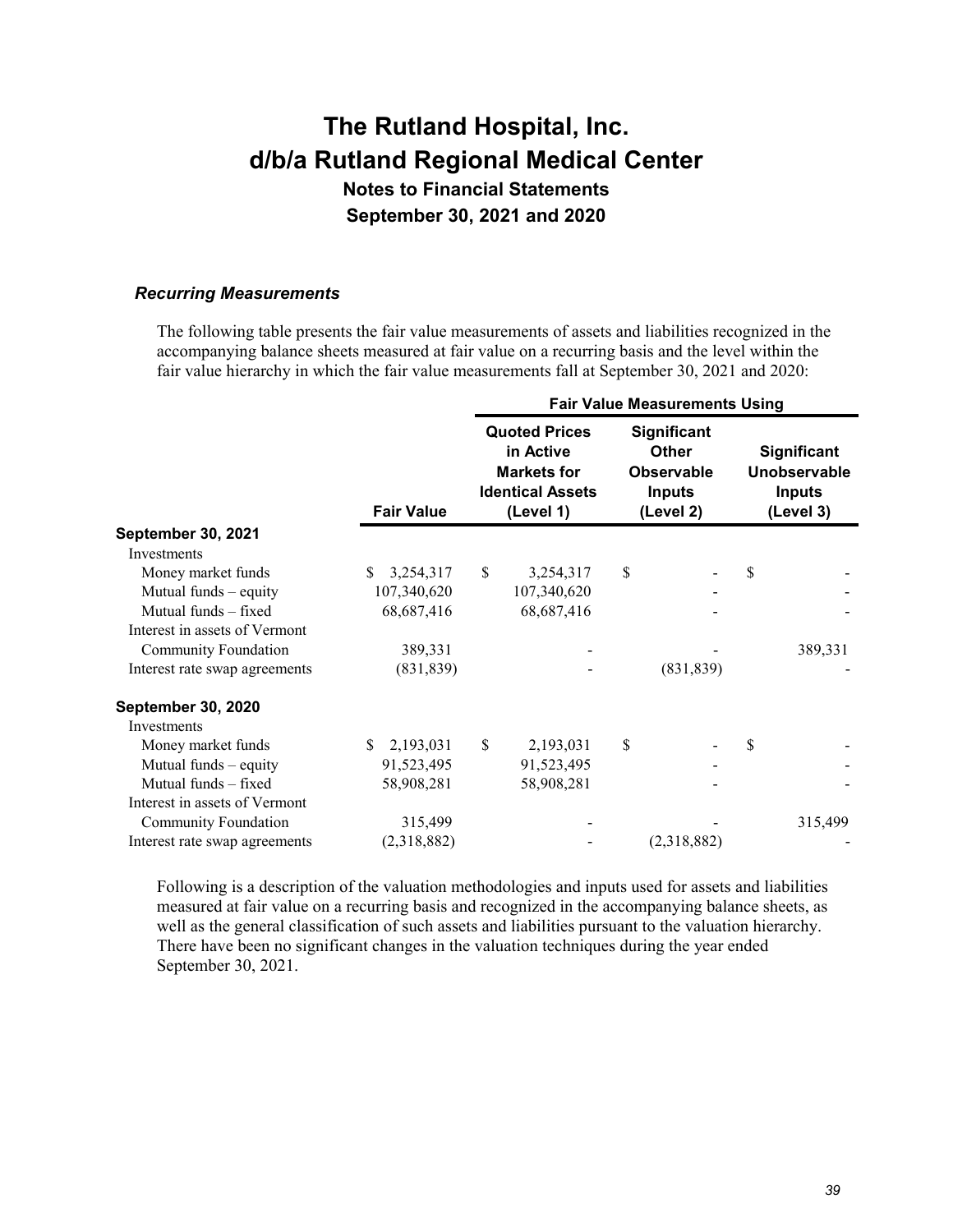### *Investments*

Where quoted market prices are available in an active market, securities are classified within Level 1 of the valuation hierarchy. If quoted market prices are not available, then fair values are estimated by using quoted prices of securities with similar characteristics or independent asset pricing services and pricing models, the inputs of which are market-based or independently sourced market parameters, including, but not limited to, yield curves, interest rates, volatilities, prepayments, defaults, cumulative loss projections, and cash flows. Such securities are classified in Level 2 of the valuation hierarchy. In certain cases where Level 1 or Level 2 inputs are not available, securities are classified within Level 3 of the hierarchy.

The value of certain investments, classified as alternative investments, is determined using net asset value (or its equivalent) as a practical expedient. Investments for which RRMC expects to have the ability to redeem its investments with the investee within 12 months after the reporting date are categorized as Level 2. Investments for which RRMC does not expect to be able to redeem its investments with the investee within 12 months after the reporting date are categorized as Level 3.

Fair value determinations for Level 3 measurements of securities are the responsibility of management. Management contracts with a pricing specialist to generate fair value estimates on a monthly or quarterly basis. Management challenges the reasonableness of the assumptions used and reviews the methodology to ensure the estimated fair value complies with accounting standards generally accepted in the United States.

### *Interest in Assets of Vermont Community Foundation*

Fair value is estimated at the present value of the future distributions expected to be received over the term of the agreement. Due to the nature of valuation inputs, the interest is classified within Level 3 of the hierarchy.

#### *Interest Rate Swap Agreements*

The fair value is estimated using forward-looking interest rate curves and discounted cash flows that are observable or can be corroborated by observable market data and, therefore, are classified within Level 2 of the valuation hierarchy.

Realized and unrealized gains and losses are included in excess of revenues over expenses.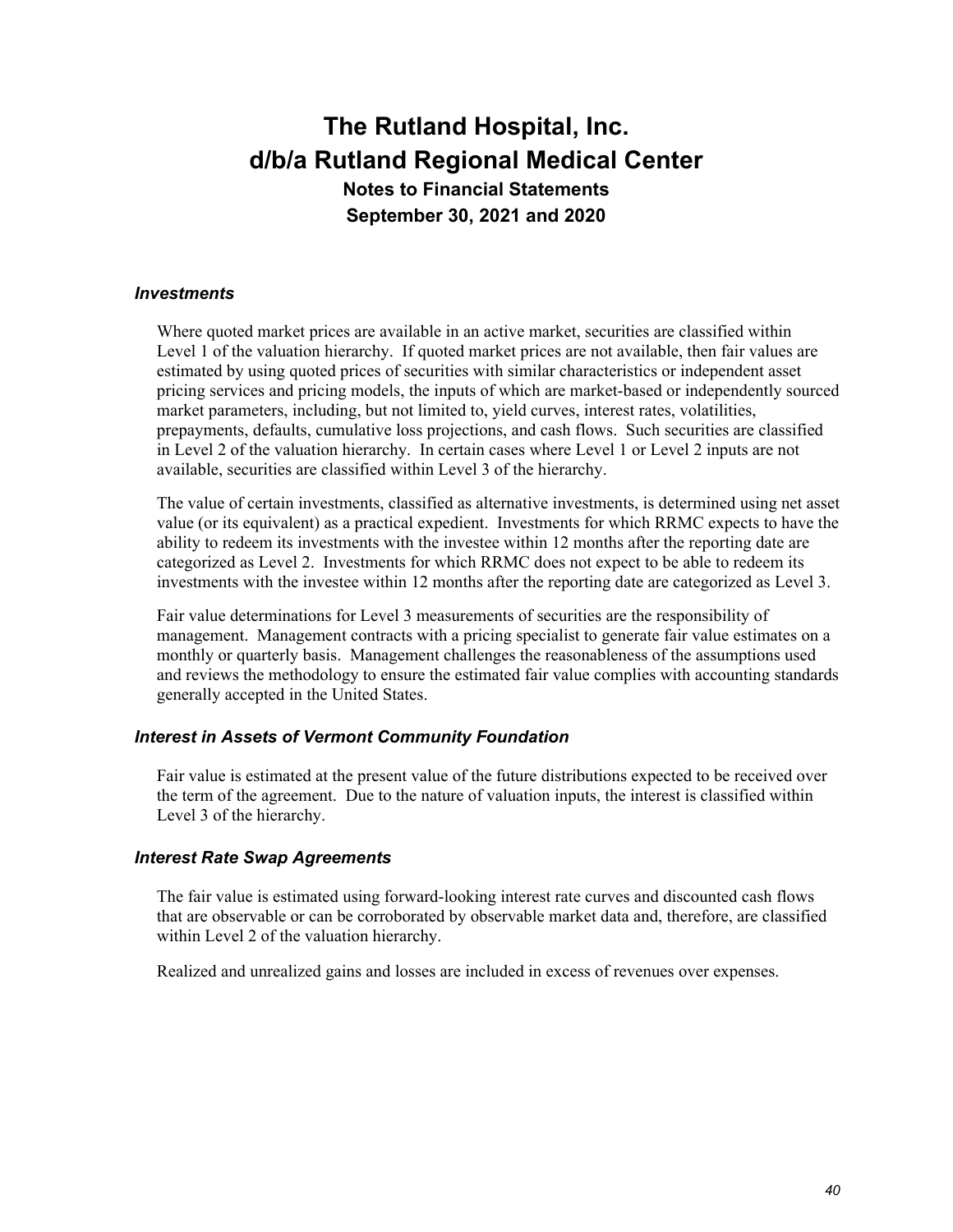## **Note 22: Contract Pharmacy Program**

RRMC participates in the 340B outpatient drug discount program administered by the Office of Pharmacy Affairs of the Health Resources and Services Administration (HRSA). In 2011, RRMC began operating a 340B retail drug program by contracting with local pharmacies. The net revenue from this program for the years ended September 30, 2021 and 2020, respectively, was approximately \$6,328,000 and \$7,716,000 greater than the cost of operating the program. RRMC continues to experience adverse impacts to this program due to a limited group of manufacturers no longer recognizing 340B drug pricing on contract pharmacy agreement pharmaceuticals. Laws and regulations surrounding the 340B drug program are complex and are subject to interpretation and change.

### **Note 23: Significant Estimates and Concentrations**

Accounting principles generally accepted in the United States of America require disclosure of certain significant estimates and current vulnerabilities due to certain concentrations. Those matters include the following:

#### *Variable Consideration*

Estimates of variable consideration in determining the transaction price for patient service revenue as described in *Notes 1* and *2*.

#### *Malpractice Claims*

Estimates related to the accrual for medical malpractice claims are described in *Notes 1* and *5.* 

#### *Investments*

RRMC invests in various investment securities. Investment securities are exposed to various risks such as interest rate, market, and credit risks. Due to the level of risk associated with certain investment securities, it is at least reasonably possible that changes in the values of investment securities will occur in the near term and that such change could materially affect the amounts reported in the accompanying balance sheets.

### *Collective Bargaining Agreement*

Approximately 22 percent of RRMC's employees are covered by a collective bargaining agreement. The collective bargaining agreement covering these employees expires September 30, 2024.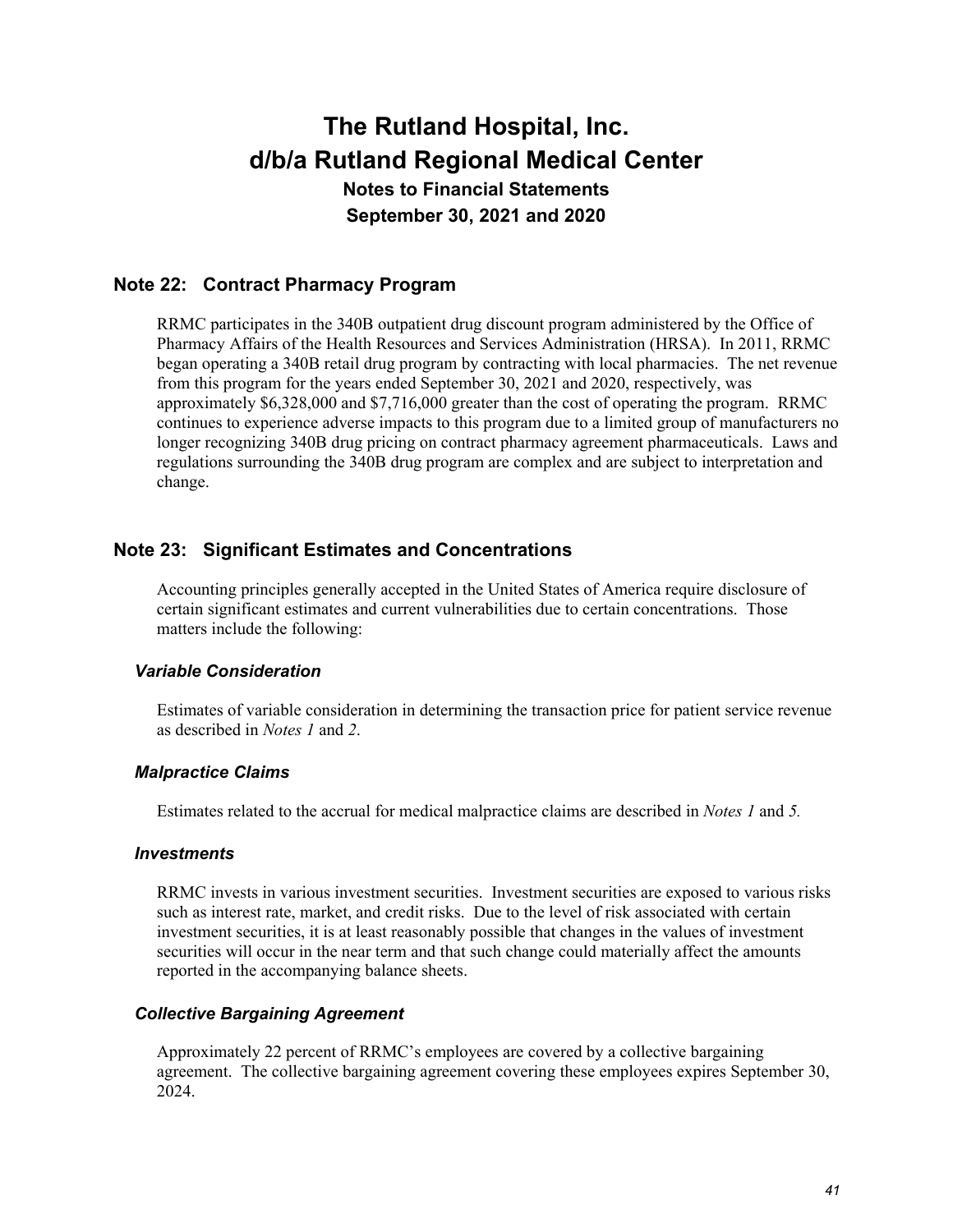### *Asset Retirement Obligation*

RRMC has recorded a liability for its conditional asset retirement obligations related to both its administrative and patient care buildings. Additionally, there remains a liability that has not been recognized in the accompanying financial statements because the range of time over which RRMC may settle is unknown and cannot be reasonably estimated. RRMC will recognize a liability when sufficient information is available to reasonably estimate fair value.

#### *Derivative Financial Instruments*

As discussed in *Note 9,* RRMC has entered into interest rate swap agreements and has estimated the fair value of the swaps at September 30, 2021 and 2020. Due to the level of risk associated with the swaps it is reasonably possible that changes in the fair value will occur in the near term and that such change could materially affect the amounts reported in the accompanying balance sheets.

### *Pension Benefit Obligations*

RRMC has a noncontributory defined benefit pension plan whereby it agrees to provide certain postretirement benefits to eligible employees. The plan is frozen and is no longer actively accruing additional benefits for participants. The benefit obligation is the actuarial present value of all benefits attributed to service rendered prior to the valuation date based on the linear method. It is reasonably possible that events could occur that would change the estimated amount of this liability materially in the near term.

# **Note 24: Construction in Progress**

The construction in progress at September 30, 2021, primarily relates to numerous smaller projects. To date, RRMC has spent approximately \$928,000 on these projects, and anticipates spending an additional \$6,000,000 to complete these projects. The current construction in progress projects are anticipated to be funded with current operating and investing cash flows.

| <b>Estimated</b><br>Total<br>Cost |           | <b>Estimated</b><br>Remaining<br>to be Spent |           | <b>Estimated</b><br><b>Completion</b><br><b>Date</b> |  |
|-----------------------------------|-----------|----------------------------------------------|-----------|------------------------------------------------------|--|
| \$                                | 364,277   | \$                                           | 116,399   | July 2022                                            |  |
| \$                                | 2,867,086 | \$                                           | 2,817,590 | March 2022                                           |  |
| \$                                | 403,593   | \$                                           | 138,714   | May 2022                                             |  |
| \$                                | 3,116,567 | \$                                           | 3,107,437 | CoN Pending                                          |  |
| \$                                | 10,000    | \$                                           | 2,000     | February 2022                                        |  |
| \$                                | 41,800    | \$                                           | 21,540    | November 2021                                        |  |
| S                                 | 5,243     | \$                                           | 3,469     | November 2021                                        |  |
| \$                                | 19,366    | \$                                           | 14,996    | February 2022                                        |  |
| \$                                | 19,156    | \$                                           | 13,784    | December 2021                                        |  |
| \$                                | 21.411    | S                                            | 2,751     | November 2021                                        |  |
|                                   |           |                                              |           |                                                      |  |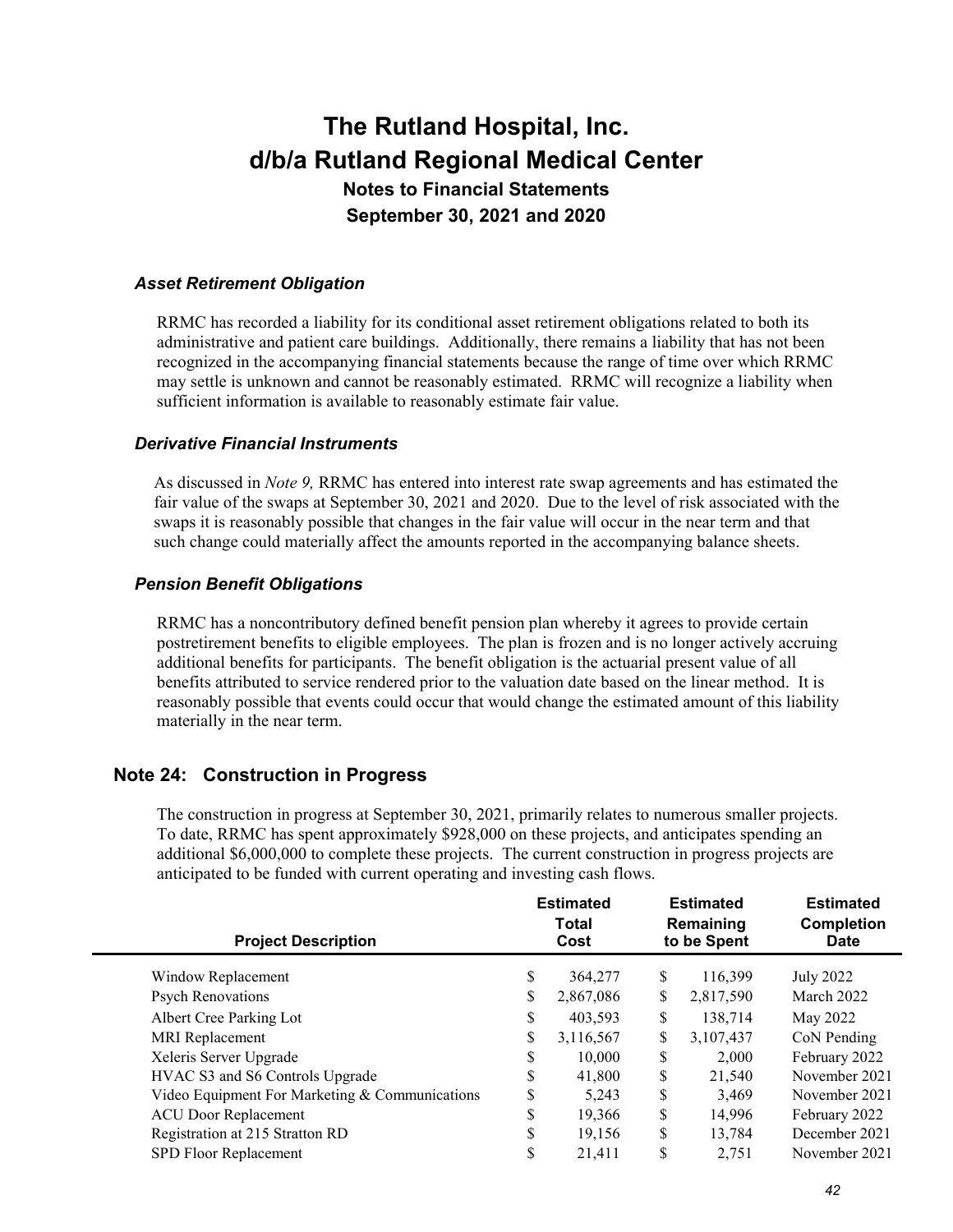### **Note 25: Contingent Liabilities**

#### *Litigation*

In the normal course of business, RRMC is, from time to time, subject to allegations that may or do result in litigation. Some of these allegations are in areas not covered by commercial insurance; for example, allegations regarding employment practices or performance of contracts. RRMC evaluates such allegations by conducting investigations to determine the validity of each potential claim. Based upon the advice of counsel, management records an estimate of the amount of ultimate expected loss, if any, for each of these matters. Events could occur that would cause the estimate of ultimate loss to differ materially in the near term.

### **Note 26: Other Liabilities**

Other liabilities consisted of the following at September 30, 2021 and 2020:

|                               | 2021        | 2020            |  |  |
|-------------------------------|-------------|-----------------|--|--|
|                               |             |                 |  |  |
| Employee option payable       | \$2,570,174 | 2,069,303<br>S. |  |  |
| Accrued claims liabilities    | 3,672,772   | 2,922,777       |  |  |
| Asset retirement obligations  | 610,514     | 611,678         |  |  |
| Interest rate swap agreements | 831,839     | 2,318,882       |  |  |
| Other                         | 115,450     | 102,820         |  |  |
|                               |             |                 |  |  |
|                               | 7,800,749   | 8,025,460<br>S  |  |  |

### **Note 27: Future Changes in Accounting Principles**

### *Accounting for Leases*

The Financial Accounting Standards Board amended its standard related to the accounting for leases. Under the new standard, lessees will now be required to recognize substantially all leases on the balance sheet as both a right-of-use asset and a liability. Operating leases will result in the recognition of a single lease expense on a straight-line basis over the lease term similar to the treatment for operating leases under existing standards. Finance leases will result in an accelerated expense similar to the accounting for capital leases under existing standards. The determination of lease classification as operating or finance will be done in a manner similar to existing standards. The new standard also contains amended guidance regarding the identification of embedded leases in service contracts and the identification of lease and nonlease components in an arrangement. The new standard is effective for RRMC's fiscal year ending September 30, 2023. RRMC is evaluating the impact the standard will have on the financial statements.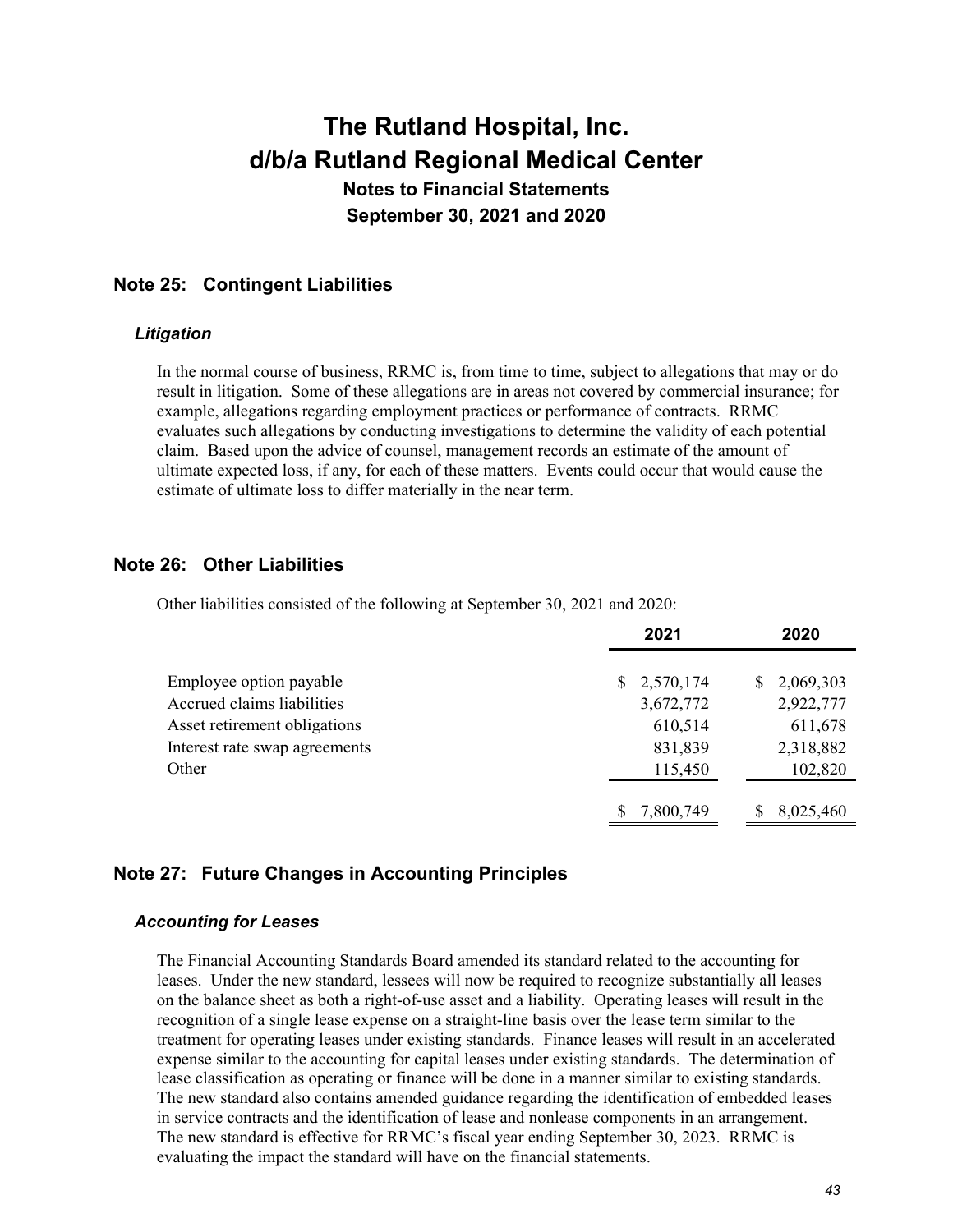#### *Accounting for Financial Instruments – Credit Losses*

The Financial Accounting Standards Board amended its standards related to the accounting for credit losses on financial instruments. This amendment introduces new guidance for accounting for credit losses on instruments including trade receivables and finance receivables. The new standard is effective for RRMC's fiscal year ending September 30, 2023. RRMC is in the process of evaluating the impact the amendment will have on the financial statements.

### **Note 28: COVID-19**

On March 11, 2020, the World Health Organization designated the SARS-CoV-2 virus and the incidence of COVID-19 (COVID-19) as a global pandemic. Patient volumes and the related revenues were significantly affected by COVID-19 as various policies were implemented by federal, state, and local governments in response to the pandemic that led many people to remain at home and forced the closure of or limitations on certain businesses, as well as suspended elective procedures by health care facilities.

While most of these policies have been eased and states have lifted moratoriums on nonemergent procedures, some restrictions remain in place, and some state and local governments re-imposed certain restrictions due to increasing rates of COVID-19 cases prior to the widespread availability of a vaccine.

RRMC's pandemic response plan has multiple facets and continues to evolve as the pandemic unfolds. RRMC has taken precautionary steps to enhance its operational and financial flexibility and react to the risks the COVID-19 pandemic presents to its business.

In addition, RRMC received approximately \$20,420,000 in general and targeted Provider Relief Fund distributions, both as provided for under the CARES Act, \$25,000,000 of accelerated Medicare payments and other COVID-19 funding of approximately \$973,000.

The extent of the COVID-19 pandemic's adverse effect on the Medical Center's operating results and financial condition has been and will continue to be driven by many factors, most of which are beyond RRMC's control and ability to forecast. Such factors include, but are not limited to, the scope and duration of stay-at-home practices and business closures and restrictions, governmentimposed or recommended suspensions of elective procedures, continued declines in patient volumes for an indeterminable length of time, increases in the number of uninsured and underinsured patients as a result of higher sustained rates of unemployment, incremental expenses required for supplies and personal protective equipment, and changes in professional and general liability exposure.

Because of these and other uncertainties, RRMC cannot estimate the length or severity of the effect of the pandemic on RRMC's business. Decreases in cash flows and results of operations may have an effect on debt covenant compliance and on the inputs and assumptions used in significant accounting estimates, including estimated implicit price concessions related to uninsured patient accounts, and potential impairments of goodwill and long-lived assets.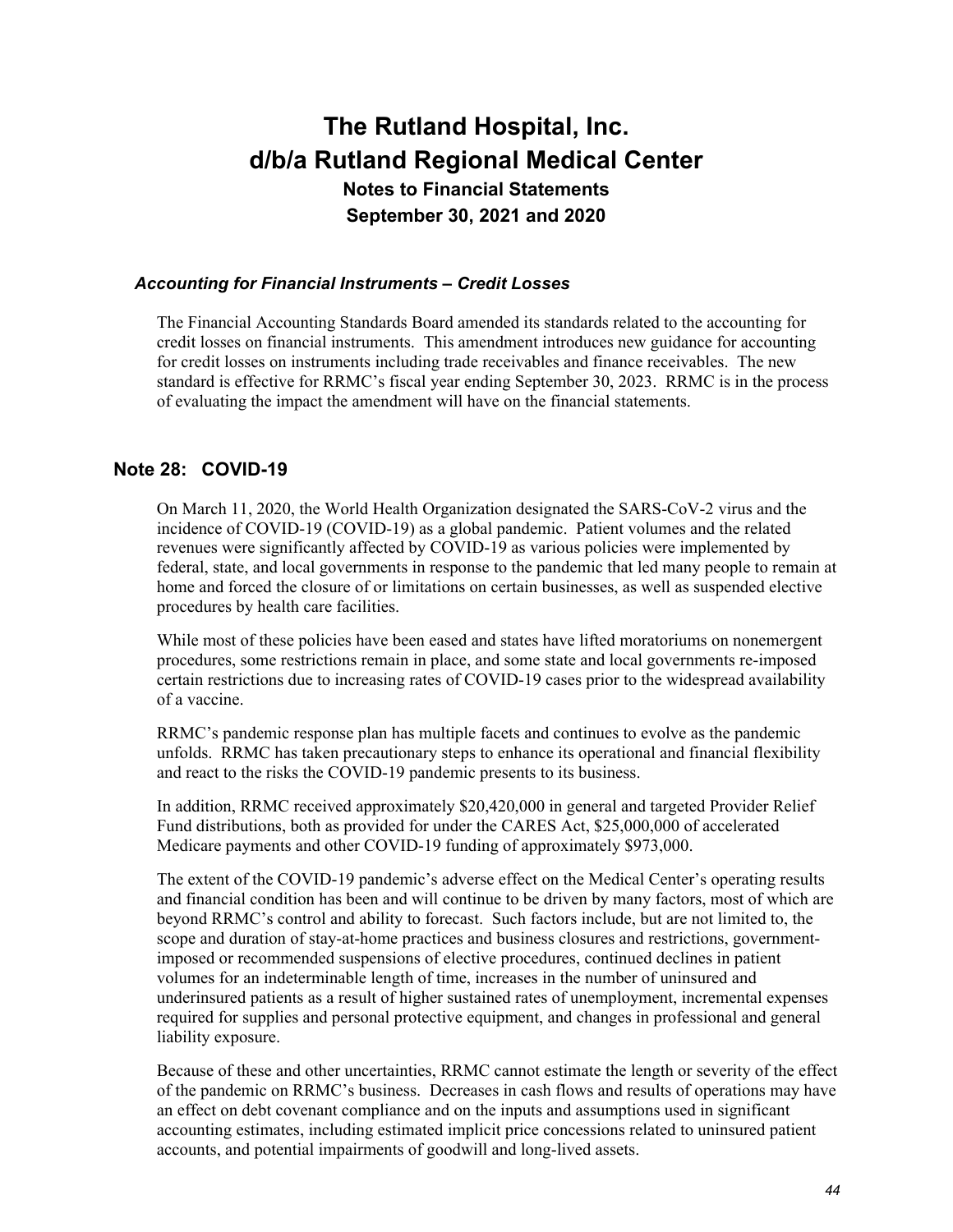#### **Provider Relief Funds**

During the years ended September 30, 2021 and 2020, RRMC received \$0 and \$19,660,000, respectively, of distributions from the CARES Act Provider Relief Fund (collectively the "Provider Relief Fund"). These distributions from the Provider Relief Fund are not subject to repayment, provided RRMC is able to attest to and comply with the terms and conditions of the funding, including demonstrating that the distributions received have been used for qualifying expenses or lost revenue attributable to COVID-19, as defined by the Department of Health and Human Services.

RRMC has elected to account for such payments as conditional contributions in accordance with ASC Topic 958-605 – *Revenue Recognition*. Payments are recognized as contribution revenue once the applicable terms and conditions required to retain the funds have been substantially met. Based on an analysis of the compliance and reporting requirements of the Provider Relief Fund and the effect of the pandemic on RRMC's revenues and expenses through year-end, RRMC recognized approximately \$14,300,000 and \$6,115,000, respectively, during the years ended September 30, 2021 and 2020, related to the distributions from the Provider Relief Fund, and these payments are recorded as other revenue in the accompanying statements of operations. The unrecognized amount of distributions from the Provider Relief Fund are recorded as deferred grant revenue in the accompanying balance sheets. Guidance for reporting use of Provider Relief Fund payments received has changed significantly since distributions were authorized through the CARES Act in March 2020.

RRMC has recognized revenue from the Provider Relief Fund based on guidance issued by HHS as of September 30, 2021 and any clarifications issued by HHS subsequent to year-end, including any referenced above as recognized subsequent events. RRMC will continue to monitor compliance with the terms and conditions of the Provider Relief Fund and the effect of the pandemic on the RRMC's revenues and expenses. The terms and conditions governing the Provider Relief Fund are complex and subject to interpretation and change. If the RRMC is unable to attest to or comply with current or future terms and conditions, its ability to retain some or all of the distributions received may be affected. Additionally, the amounts recorded in the financial statements compared to the RRMC's Provider Relief Fund reporting could differ. Provider Relief Fund payments are subject to government oversight, including potential audits.

#### **Vermont Grants**

RRMC received a grant through the state of Vermont for \$0 and \$13,912,676 during the year ended September 30, 2021 and 2020, respectively, from the Health Care Provider Stabilization Grant program and the Hazard Pay program. This grant is included in other operating revenues in the accompanying financial statements.